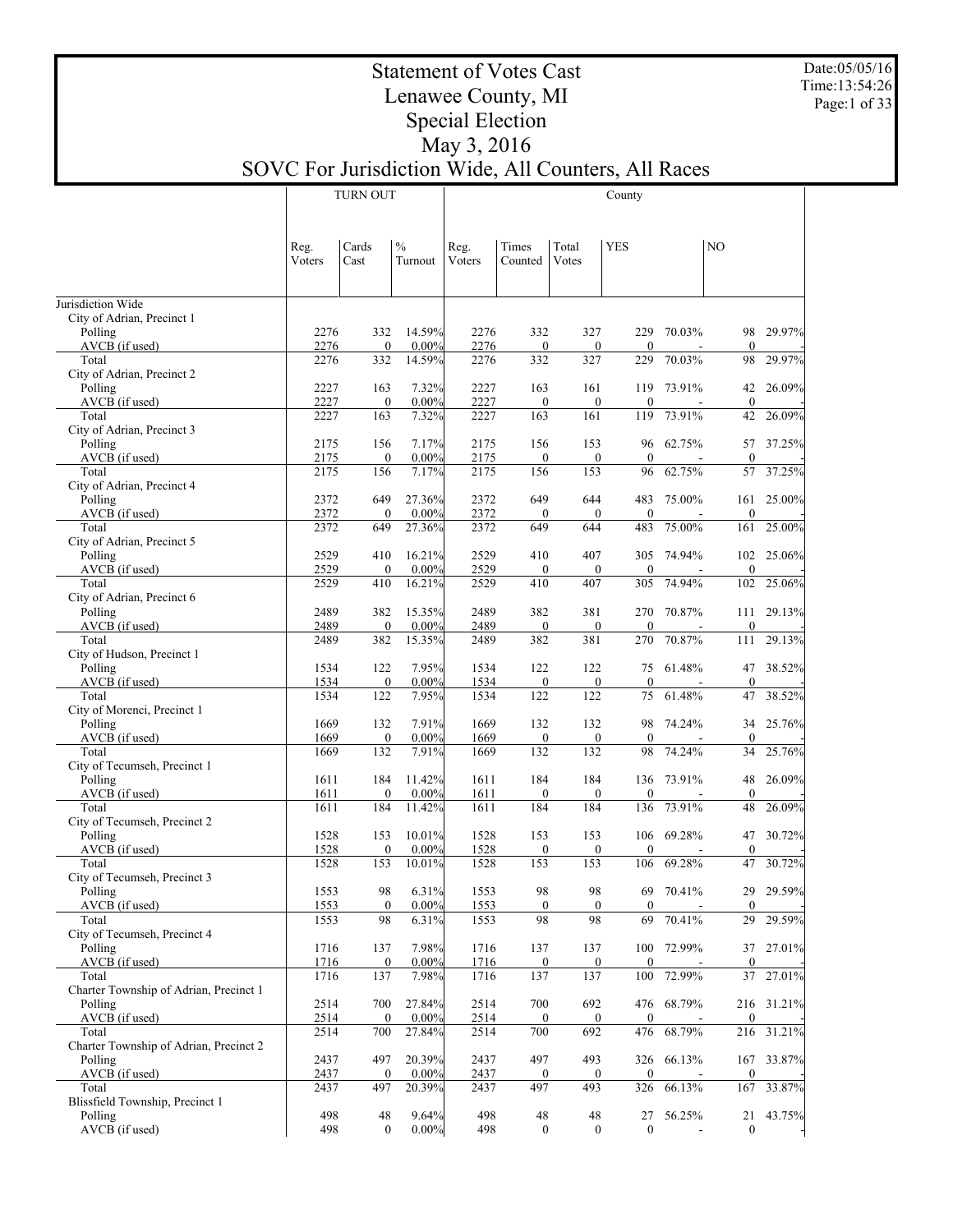Date:05/05/16 Time:13:54:27 Page:2 of 33

 $\overline{\phantom{a}}$ 

#### Statement of Votes Cast Lenawee County, MI Special Election May 3, 2016

# SOVC For Jurisdiction Wide, All Counters, All Races

|                                                    |              | <b>TURN OUT</b>         |                    | County       |                         |                         |                        |            |                    |        |
|----------------------------------------------------|--------------|-------------------------|--------------------|--------------|-------------------------|-------------------------|------------------------|------------|--------------------|--------|
|                                                    |              |                         |                    |              |                         |                         |                        |            |                    |        |
|                                                    | Reg.         | Cards                   | $\%$               | Reg.         | Times                   | Total                   | <b>YES</b>             |            | NO                 |        |
|                                                    | Voters       | Cast                    | Turnout            | Voters       | Counted                 | Votes                   |                        |            |                    |        |
|                                                    |              |                         |                    |              |                         |                         |                        |            |                    |        |
| Total                                              | 498          | 48                      | 9.64%              | 498          | 48                      | 48                      | 27                     | 56.25%     | 21                 | 43.75% |
| Blissfield Township, Precinct 2                    | 2421         |                         | 10.49%             |              | 254                     | 254                     |                        | 71.65%     |                    | 28.35% |
| Polling<br>AVCB (if used)                          | 2421         | 254<br>$\mathbf{0}$     | $0.00\%$           | 2421<br>2421 | $\mathbf{0}$            | $\mathbf{0}$            | 182<br>$\mathbf{0}$    |            | 72<br>$\mathbf{0}$ |        |
| Total                                              | 2421         | 254                     | 10.49%             | 2421         | 254                     | 254                     | 182                    | 71.65%     | 72                 | 28.35% |
| Cambridge Township, Precinct 1<br>Polling          | 1706         | 477                     | 27.96%             | 1706         | 477                     | 471                     | 300                    | 63.69%     | 171                | 36.31% |
| AVCB (if used)                                     | 1706         | $\boldsymbol{0}$        | $0.00\%$           | 1706         | $\mathbf{0}$            | $\boldsymbol{0}$        | $\mathbf{0}$           |            | $\mathbf{0}$       |        |
| Total                                              | 1706         | 477                     | 27.96%             | 1706         | 477                     | 471                     | 300                    | 63.69%     | 171                | 36.31% |
| Cambridge Township, Precinct 2<br>Polling          | 1550         | 265                     | 17.10%             | 1550         | 265                     | 262                     | 155                    | 59.16%     | 107                | 40.84% |
| AVCB (if used)                                     | 1550         | $\boldsymbol{0}$        | $0.00\%$           | 1550         | $\mathbf{0}$            | $\boldsymbol{0}$        | $\mathbf{0}$           |            | $\theta$           |        |
| Total<br>Cambridge Township, Precinct 3            | 1550         | 265                     | 17.10%             | 1550         | 265                     | 262                     | 155                    | 59.16%     | 107                | 40.84% |
| Polling                                            | 1213         | 356                     | 29.35%             | 1213         | 356                     | 354                     | 226                    | 63.84%     | 128                | 36.16% |
| AVCB (if used)                                     | 1213         | $\mathbf{0}$            | $0.00\%$           | 1213         | $\mathbf{0}$            | $\boldsymbol{0}$        | $\mathbf{0}$           |            | $\mathbf{0}$       |        |
| Total<br>Clinton Township, Precinct 1              | 1213         | 356                     | 29.35%             | 1213         | 356                     | 354                     | 226                    | 63.84%     | 128                | 36.16% |
| Polling                                            | 971          | 45                      | 4.63%              | 971          | 45                      | 45                      | 25                     | 55.56%     | 20                 | 44.44% |
| AVCB (if used)                                     | 971          | 27                      | 2.78%              | 971          | $27\,$                  | $27\,$                  | 17                     | 62.96%     | 10                 | 37.04% |
| Total<br>Clinton Township, Precinct 2              | 971          | 72                      | 7.42%              | 971          | 72                      | 72                      | 42                     | 58.33%     | 30                 | 41.67% |
| Polling                                            | 1788         | 58                      | 3.24%              | 1788         | 58                      | 58                      | 40                     | 68.97%     | 18                 | 31.03% |
| AVCB (if used)                                     | 1788         | 33                      | 1.85%              | 1788         | 33                      | 33                      | 15                     | 45.45%     | 18                 | 54.55% |
| Total<br>Deerfield Township, Precinct 1            | 1788         | 91                      | 5.09%              | 1788         | 91                      | 91                      | 55                     | 60.44%     | 36                 | 39.56% |
| Polling                                            | 1090         | 73                      | 6.70%              | 1090         | 73                      | 73                      | 49                     | 67.12%     | 24                 | 32.88% |
| AVCB (if used)                                     | 1090         | $\boldsymbol{0}$        | 0.00%              | 1090         | $\mathbf{0}$            | $\boldsymbol{0}$        | $\mathbf{0}$           |            | $\mathbf{0}$       |        |
| Total<br>Dover Township, Precinct 1                | 1090         | 73                      | 6.70%              | 1090         | 73                      | 73                      | 49                     | 67.12%     | 24                 | 32.88% |
| Polling                                            | 1232         | 118                     | 9.58%              | 1232         | 118                     | 117                     | 71                     | 60.68%     | 46                 | 39.32% |
| AVCB (if used)<br>Total                            | 1232<br>1232 | $\boldsymbol{0}$<br>118 | $0.00\%$<br>9.58%  | 1232<br>1232 | $\boldsymbol{0}$<br>118 | $\boldsymbol{0}$<br>117 | $\mathbf{0}$<br>71     | 60.68%     | $\mathbf{0}$<br>46 | 39.32% |
| Fairfield Township, Precinct 1                     |              |                         |                    |              |                         |                         |                        |            |                    |        |
| Polling                                            | 1287         | 104                     | 8.08%              | 1287         | 104                     | 104                     | 65                     | 62.50%     | 39                 | 37.50% |
| AVCB (if used)<br>Total                            | 1287<br>1287 | $\boldsymbol{0}$<br>104 | $0.00\%$<br>8.08%  | 1287<br>1287 | $\mathbf{0}$<br>104     | $\mathbf{0}$<br>104     | $\mathbf{0}$<br>65     | 62.50%     | $\theta$<br>39     | 37.50% |
| Franklin Township, Precinct 1                      |              |                         |                    |              |                         |                         |                        |            |                    |        |
| Polling                                            | 2354         | 293                     | 12.45%             | 2354         | 293                     | 291                     | 165                    | 56.70%     | 126                | 43.30% |
| AVCB (if used)<br>Total                            | 2354<br>2354 | $\mathbf{0}$<br>293     | $0.00\%$<br>12.45% | 2354<br>2354 | $\mathbf{0}$<br>293     | $\mathbf{0}$<br>291     | $\theta$<br>165        | 56.70%     | $\Omega$<br>126    | 43.30% |
| Hudson Township, Precinct 1                        |              |                         |                    |              |                         |                         |                        |            |                    |        |
| Polling                                            | 1220         | 100                     | 8.20%              | 1220         | 100                     | 100                     | 46<br>$\mathbf{0}$     | 46.00%     | 54<br>$\mathbf{0}$ | 54.00% |
| AVCB (if used)<br>Total                            | 1220<br>1220 | $\boldsymbol{0}$<br>100 | 0.00%<br>8.20%     | 1220<br>1220 | $\mathbf{0}$<br>100     | $\boldsymbol{0}$<br>100 | 46                     | 46.00%     | 54                 | 54.00% |
| Macon Township, Precinct 1                         |              |                         |                    |              |                         |                         |                        |            |                    |        |
| Polling<br>AVCB (if used)                          | 1053<br>1053 | 93<br>$\boldsymbol{0}$  | 8.83%<br>$0.00\%$  | 1053<br>1053 | 93<br>$\bf{0}$          | 93<br>$\boldsymbol{0}$  | 61<br>$\boldsymbol{0}$ | 65.59%     | 32<br>$\mathbf{0}$ | 34.41% |
| Total                                              | 1053         | 93                      | 8.83%              | 1053         | 93                      | 93                      | 61                     | 65.59%     | 32                 | 34.41% |
| Charter Township of Madison, Precinct 1            |              |                         |                    |              |                         |                         |                        |            |                    |        |
| Polling<br>AVCB (if used)                          | 1963<br>1963 | 143<br>$\boldsymbol{0}$ | 7.28%<br>$0.00\%$  | 1963<br>1963 | 143<br>$\bf{0}$         | 143<br>$\bf{0}$         | $\boldsymbol{0}$       | 96 67.13%  | 47<br>$\mathbf{0}$ | 32.87% |
| Total                                              | 1963         | 143                     | 7.28%              | 1963         | 143                     | 143                     | 96                     | 67.13%     | 47                 | 32.87% |
| Charter Township of Madison, Precinct 2            |              |                         |                    |              |                         |                         |                        |            |                    |        |
| Polling<br>AVCB (if used)                          | 1457<br>1457 | 218<br>$\boldsymbol{0}$ | 14.96%<br>0.00%    | 1457<br>1457 | 218<br>$\bf{0}$         | 216<br>$\bf{0}$         | $\boldsymbol{0}$       | 126 58.33% | 90<br>$\mathbf{0}$ | 41.67% |
| Total                                              | 1457         | 218                     | 14.96%             | 1457         | 218                     | 216                     | 126                    | 58.33%     | 90                 | 41.67% |
| Charter Township of Madison, Precinct 3<br>Polling | 1307         | 258                     | 19.74%             | 1307         | 258                     | 257                     |                        | 176 68.48% | 81                 | 31.52% |
| AVCB (if used)                                     | 1307         | $\boldsymbol{0}$        | 0.00%              | 1307         | $\bf{0}$                | $\bf{0}$                | $\boldsymbol{0}$       |            | $\mathbf{0}$       |        |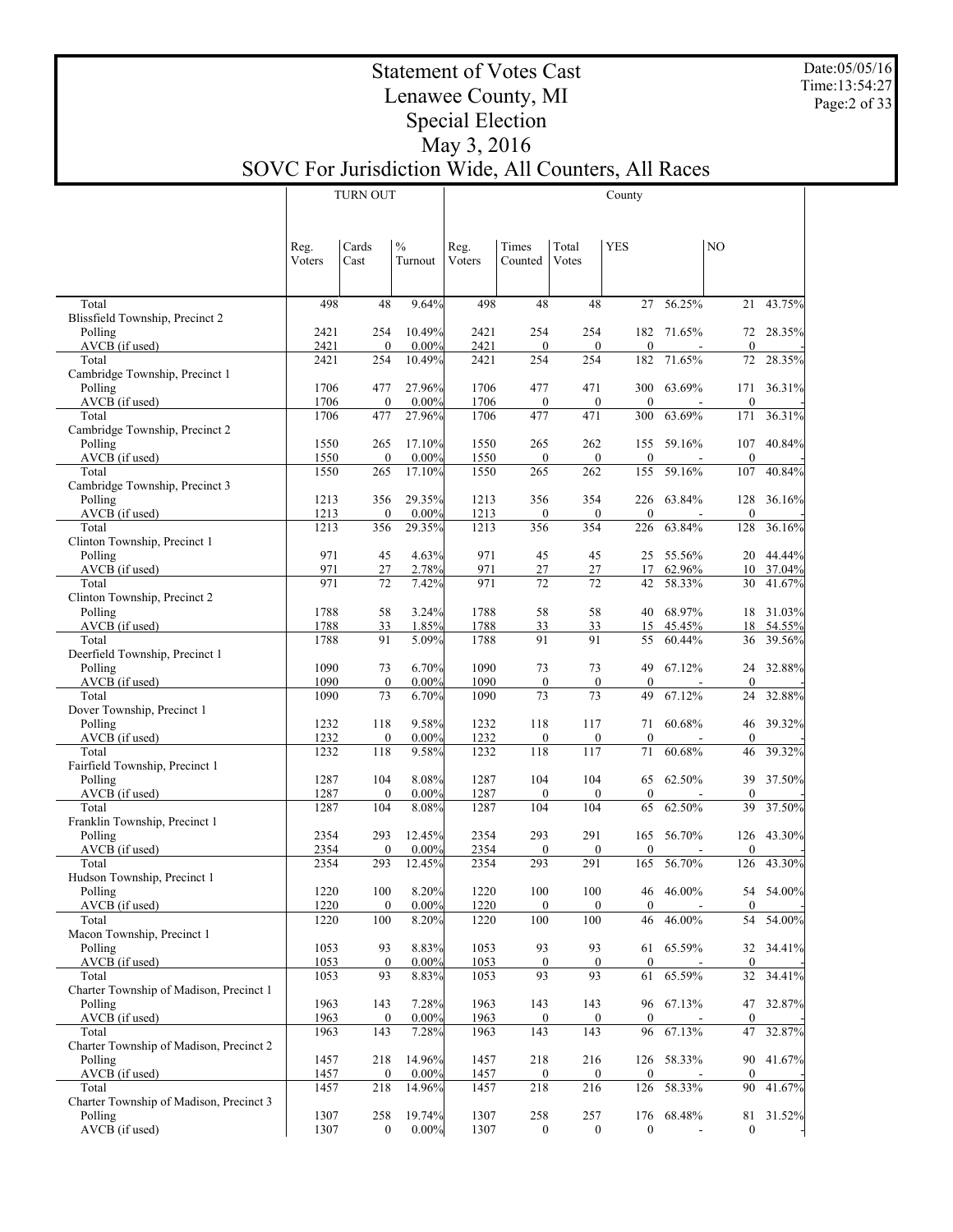Date:05/05/16 Time:13:54:27 Page:3 of 33

Τ

## Statement of Votes Cast Lenawee County, MI Special Election May 3, 2016

# SOVC For Jurisdiction Wide, All Counters, All Races

|                                                 |                | <b>TURN OUT</b>        |                          | County         |                         |                         |                        |             |                    |        |
|-------------------------------------------------|----------------|------------------------|--------------------------|----------------|-------------------------|-------------------------|------------------------|-------------|--------------------|--------|
|                                                 |                |                        |                          |                |                         |                         |                        |             |                    |        |
|                                                 |                |                        |                          |                |                         |                         |                        |             |                    |        |
|                                                 | Reg.<br>Voters | Cards<br>Cast          | $\frac{0}{0}$<br>Turnout | Reg.<br>Voters | Times<br>Counted        | Total<br>Votes          | <b>YES</b>             |             | N <sub>O</sub>     |        |
|                                                 |                |                        |                          |                |                         |                         |                        |             |                    |        |
|                                                 |                |                        |                          |                |                         |                         |                        |             |                    |        |
| Total<br>Medina Township, Precinct 1            | 1307           | 258                    | 19.74%                   | 1307           | 258                     | 257                     | 176                    | 68.48%      | 81                 | 31.52% |
| Polling                                         | 858            | 75                     | 8.74%                    | 858            | 75                      | 74                      | 46                     | 62.16%      | 28                 | 37.84% |
| AVCB (if used)                                  | 858            | $\boldsymbol{0}$       | 0.00%                    | 858            | $\boldsymbol{0}$        | $\boldsymbol{0}$        | $\mathbf{0}$           |             | $\mathbf{0}$       |        |
| Total                                           | 858            | 75                     | 8.74%                    | 858            | 75                      | 74                      | 46                     | 62.16%      | 28                 | 37.84% |
| Ogden Township, Precinct 1<br>Polling           | 739            | 56                     | 7.58%                    | 739            | 56                      | 56                      | 24                     | 42.86%      | 32                 | 57.14% |
| AVCB (if used)                                  | 739            | $\mathbf{0}$           | 0.00%                    | 739            | $\boldsymbol{0}$        | $\boldsymbol{0}$        | $\boldsymbol{0}$       |             | $\mathbf{0}$       |        |
| Total                                           | 739            | 56                     | 7.58%                    | 739            | 56                      | 56                      | 24                     | 42.86%      | 32                 | 57.14% |
| Palmyra Township, Precinct 1                    |                |                        |                          |                |                         |                         |                        |             |                    |        |
| Polling                                         | 1629<br>1629   | 188<br>$\mathbf{0}$    | 11.54%<br>$0.00\%$       | 1629           | 188                     | 187                     | 103<br>$\mathbf{0}$    | 55.08%      | 84<br>$\mathbf{0}$ | 44.92% |
| AVCB (if used)<br>Total                         | 1629           | 188                    | 11.54%                   | 1629<br>1629   | $\boldsymbol{0}$<br>188 | $\boldsymbol{0}$<br>187 | 103                    | 55.08%      | 84                 | 44.92% |
| Charter Township of Raisin, Precinct 1          |                |                        |                          |                |                         |                         |                        |             |                    |        |
| Polling                                         | 3159           | 239                    | 7.57%                    | 3159           | 239                     | 239                     | 144                    | 60.25%      | 95                 | 39.75% |
| AVCB (if used)                                  | 3159           | $\mathbf{0}$           | 0.00%                    | 3159           | $\boldsymbol{0}$        | $\mathbf{0}$            | $\boldsymbol{0}$       |             | $\mathbf{0}$       |        |
| Total<br>Charter Township of Raisin, Precinct 2 | 3159           | 239                    | 7.57%                    | 3159           | 239                     | 239                     | 144                    | 60.25%      | 95                 | 39.75% |
| Polling                                         | 2627           | 214                    | 8.15%                    | 2627           | 214                     | 214                     | 151                    | 70.56%      | 63                 | 29.44% |
| AVCB (if used)                                  | 2627           | $\mathbf{0}$           | 0.00%                    | 2627           | $\boldsymbol{0}$        | $\boldsymbol{0}$        | $\mathbf{0}$           |             | $\mathbf{0}$       |        |
| Total                                           | 2627           | 214                    | 8.15%                    | 2627           | 214                     | 214                     | 151                    | 70.56%      | 63                 | 29.44% |
| Ridgeway Township, Precinct 1<br>Polling        |                | 108                    | 9.71%                    |                | 108                     | 105                     | 74                     | 70.48%      |                    | 29.52% |
| AVCB (if used)                                  | 1112<br>1112   | $\mathbf{0}$           | 0.00%                    | 1112<br>1112   | $\boldsymbol{0}$        | $\boldsymbol{0}$        | $\mathbf{0}$           |             | 31<br>$\mathbf{0}$ |        |
| Total                                           | 1112           | 108                    | 9.71%                    | 1112           | 108                     | 105                     | 74                     | 70.48%      | 31                 | 29.52% |
| Riga Township, Precinct 1                       |                |                        |                          |                |                         |                         |                        |             |                    |        |
| Polling                                         | 1075           | 79                     | 7.35%                    | 1075           | 79                      | 79                      | 48                     | 60.76%      | 31                 | 39.24% |
| AVCB (if used)<br>Total                         | 1075<br>1075   | $\boldsymbol{0}$<br>79 | 0.00%<br>7.35%           | 1075<br>1075   | $\boldsymbol{0}$<br>79  | $\boldsymbol{0}$<br>79  | $\boldsymbol{0}$<br>48 | 60.76%      | $\mathbf{0}$<br>31 | 39.24% |
| Rollin Township, Precinct 1                     |                |                        |                          |                |                         |                         |                        |             |                    |        |
| Polling                                         | 2422           | 285                    | 11.77%                   | 2422           | 285                     | 283                     | 176                    | 62.19%      | 107                | 37.81% |
| AVCB (if used)                                  | 2422           | $\mathbf{0}$           | $0.00\%$                 | 2422           | $\boldsymbol{0}$        | $\boldsymbol{0}$        | $\mathbf{0}$           |             | $\theta$           |        |
| Total<br>Rome Township, Precinct 1              | 2422           | 285                    | 11.77%                   | 2422           | 285                     | 283                     | 176                    | 62.19%      | 107                | 37.81% |
| Polling                                         | 1363           | 253                    | 18.56%                   | 1363           | 253                     | 253                     | 156                    | 61.66%      | 97                 | 38.34% |
| AVCB (if used)                                  | 1363           | $\mathbf{0}$           | $0.00\%$                 | 1363           | $\boldsymbol{0}$        | $\boldsymbol{0}$        | $\mathbf{0}$           |             | $\theta$           |        |
| Total                                           | 1363           | 253                    | 18.56%                   | 1363           | 253                     | 253                     | 156                    | 61.66%      | 97                 | 38.34% |
| Seneca Township, Precinct 1                     | 840            | 67                     | 7.98%                    | 840            | 67                      | 67                      | 45                     | 67.16%      | 22                 | 32.84% |
| Polling<br>AVCB (if used)                       | 840            | $\boldsymbol{0}$       | $0.00\%$                 | 840            | $\boldsymbol{0}$        | $\boldsymbol{0}$        | $\mathbf{0}$           |             | $\mathbf{0}$       |        |
| Total                                           | 840            | 67                     | 7.98%                    | 840            | 67                      | 67                      | 45                     | 67.16%      | 22                 | 32.84% |
| Tecumseh Township, Precinct 1                   |                |                        |                          |                |                         |                         |                        |             |                    |        |
| Polling                                         | 1689           | 88<br>$\mathbf{0}$     | 5.21%                    | 1689           | 88                      | 88                      | 46<br>$\mathbf{0}$     | 52.27%      | 42<br>$\mathbf{0}$ | 47.73% |
| AVCB (if used)<br>Total                         | 1689<br>1689   | 88                     | 0.00%<br>5.21%           | 1689<br>1689   | $\boldsymbol{0}$<br>88  | $\mathbf{0}$<br>88      | 46                     | 52.27%      | 42                 | 47.73% |
| Woodstock Township, Precinct 1                  |                |                        |                          |                |                         |                         |                        |             |                    |        |
| Polling                                         | 1896           | 208                    | 10.97%                   | 1896           | 208                     | 208                     | 103                    | 49.52%      | 105                | 50.48% |
| AVCB (if used)                                  | 1896           | $\mathbf{0}$           | $0.00\%$                 | 1896           | $\boldsymbol{0}$        | $\boldsymbol{0}$        | $\boldsymbol{0}$       |             | $\mathbf{0}$       |        |
| Total<br>Woodstock Township, Precinct 2         | 1896           | 208                    | 10.97%                   | 1896           | 208                     | 208                     | 103                    | 49.52%      | 105                | 50.48% |
| Polling                                         | 995            | 64                     | 6.43%                    | 995            | 64                      | 64                      |                        | 41 64.06%   | 23                 | 35.94% |
| AVCB (if used)                                  | 995            | $\boldsymbol{0}$       | $0.00\%$                 | 995            | $\boldsymbol{0}$        | $\mathbf{0}$            | $\boldsymbol{0}$       |             | $\mathbf{0}$       |        |
| Total                                           | 995            | 64                     | 6.43%                    | 995            | 64                      | 64                      | 41                     | 64.06%      | 23                 | 35.94% |
| Total<br>Polling                                | 72144          | 8942                   | 12.39%                   | 72144          | 8942                    | 8887                    |                        | 5855 65.88% | 3032               | 34.12% |
| AVCB (if used)                                  | 72144          | 60                     | 0.08%                    | 72144          | 60                      | 60                      | 32                     | 53.33%      | 28                 | 46.67% |
| Total                                           | 72144          | 9002                   | 12.48%                   | 72144          | 9002                    | 8947                    | 5887                   | 65.80%      | 3060               | 34.20% |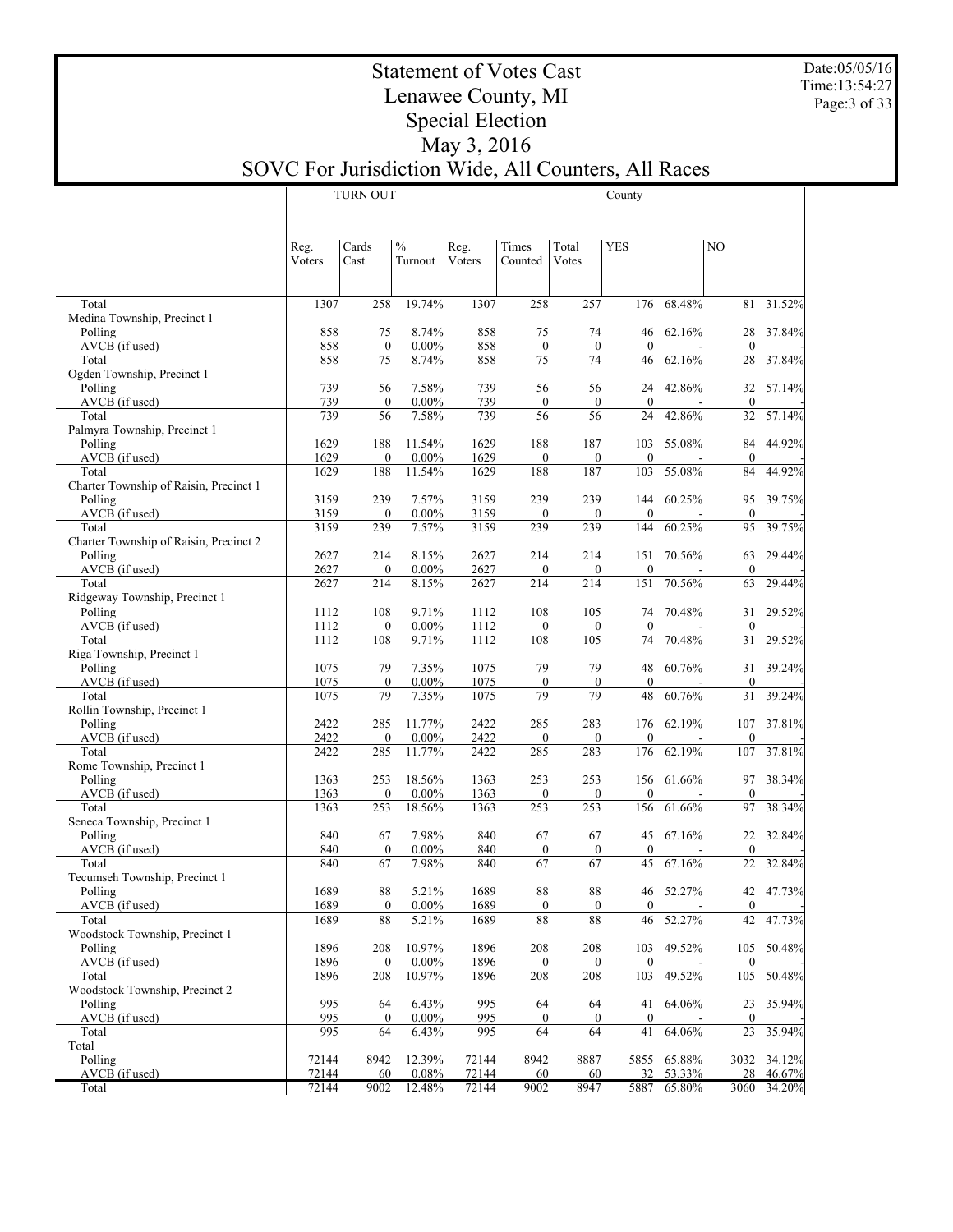Date:05/05/16 Time:13:54:27 Page:4 of 33

## Statement of Votes Cast Lenawee County, MI Special Election May 3, 2016 SOVC For Jurisdiction Wide, All Counters, All Races

Seneca Twp Prop

|                                                   | Reg.<br>Voters | Times<br>Counted              | Total<br>Votes            | <b>YES</b>     |                                            | NO                       |                           |
|---------------------------------------------------|----------------|-------------------------------|---------------------------|----------------|--------------------------------------------|--------------------------|---------------------------|
| Jurisdiction Wide                                 |                |                               |                           |                |                                            |                          |                           |
| City of Adrian, Precinct 1<br>Polling             |                |                               |                           |                |                                            |                          |                           |
| AVCB (if used)                                    |                |                               |                           |                |                                            |                          |                           |
| Total<br>City of Adrian, Precinct 2               |                |                               |                           |                |                                            |                          |                           |
| Polling<br>AVCB (if used)                         |                |                               |                           |                |                                            |                          |                           |
| Total<br>City of Adrian, Precinct 3               |                |                               |                           |                |                                            |                          |                           |
| Polling                                           |                |                               |                           |                |                                            |                          |                           |
| $AVCB$ (if used)<br>Total                         |                |                               |                           |                |                                            |                          |                           |
| City of Adrian, Precinct 4                        |                |                               |                           |                |                                            |                          |                           |
| Polling<br>$AVCB$ (if used)                       |                |                               |                           |                |                                            |                          |                           |
| Total<br>City of Adrian, Precinct 5               |                |                               |                           |                |                                            |                          |                           |
| Polling                                           |                |                               |                           |                |                                            |                          |                           |
| $AVCB$ (if used)<br>Total                         |                |                               |                           |                |                                            |                          |                           |
| City of Adrian, Precinct 6<br>Polling             |                |                               |                           |                |                                            |                          |                           |
| $AVCB$ (if used)                                  |                |                               |                           |                |                                            |                          |                           |
| Total                                             |                |                               |                           |                |                                            |                          |                           |
| City of Hudson, Precinct 1<br>Polling             |                |                               |                           |                |                                            |                          |                           |
| $AVCB$ (if used)                                  |                |                               |                           |                |                                            |                          |                           |
| Total<br>City of Morenci, Precinct 1              |                |                               |                           |                |                                            |                          |                           |
| Polling                                           |                |                               |                           |                |                                            |                          |                           |
| AVCB (if used)                                    |                |                               |                           |                |                                            |                          |                           |
| Total<br>City of Tecumseh, Precinct 1             |                |                               |                           |                |                                            |                          |                           |
| Polling                                           |                |                               |                           |                |                                            |                          |                           |
| AVCB (if used)                                    |                |                               |                           |                |                                            |                          |                           |
| Total<br>City of Tecumseh, Precinct 2             |                |                               |                           |                |                                            |                          |                           |
| Polling                                           |                |                               |                           |                |                                            |                          |                           |
| $AVCB$ (if used)                                  |                |                               |                           |                |                                            |                          |                           |
| Total<br>City of Tecumseh, Precinct 3             |                |                               |                           |                |                                            |                          |                           |
| Polling                                           |                |                               |                           |                |                                            |                          |                           |
| AVCB (if used)                                    |                |                               |                           |                |                                            |                          |                           |
| Total<br>City of Tecumseh, Precinct 4             |                |                               |                           |                |                                            |                          |                           |
| Polling<br>$AVCB$ (if used)                       |                | ÷                             | $\blacksquare$            | $\sim$         | $\blacksquare$                             |                          |                           |
| Total                                             |                |                               |                           |                |                                            |                          |                           |
| Charter Township of Adrian, Precinct 1<br>Polling |                | ÷<br>$\overline{\phantom{a}}$ |                           | $\mathbf{r}$   | $\overline{\phantom{a}}$<br>$\blacksquare$ | $\overline{\phantom{a}}$ |                           |
| $AVCB$ (if used)                                  |                |                               |                           |                |                                            |                          |                           |
| Total                                             |                |                               |                           |                |                                            |                          |                           |
| Charter Township of Adrian, Precinct 2<br>Polling |                | $\blacksquare$<br>÷           |                           | $\sim$         | $\blacksquare$<br>$\mathbf{r}$             |                          | $\overline{\phantom{a}}$  |
| $AVCB$ (if used)                                  |                |                               |                           |                |                                            |                          |                           |
| Total<br>Blissfield Township, Precinct 1          |                |                               |                           |                |                                            |                          |                           |
| Polling                                           |                | $\overline{\phantom{a}}$      | $\overline{\phantom{a}}$  | $\blacksquare$ | $\blacksquare$<br>$\blacksquare$           |                          |                           |
| AVCB (if used)                                    |                | $\omega_{\rm{max}}$           | and the second control of |                | $\mathbf{r}$                               |                          | $\mathbf{L}^{\text{max}}$ |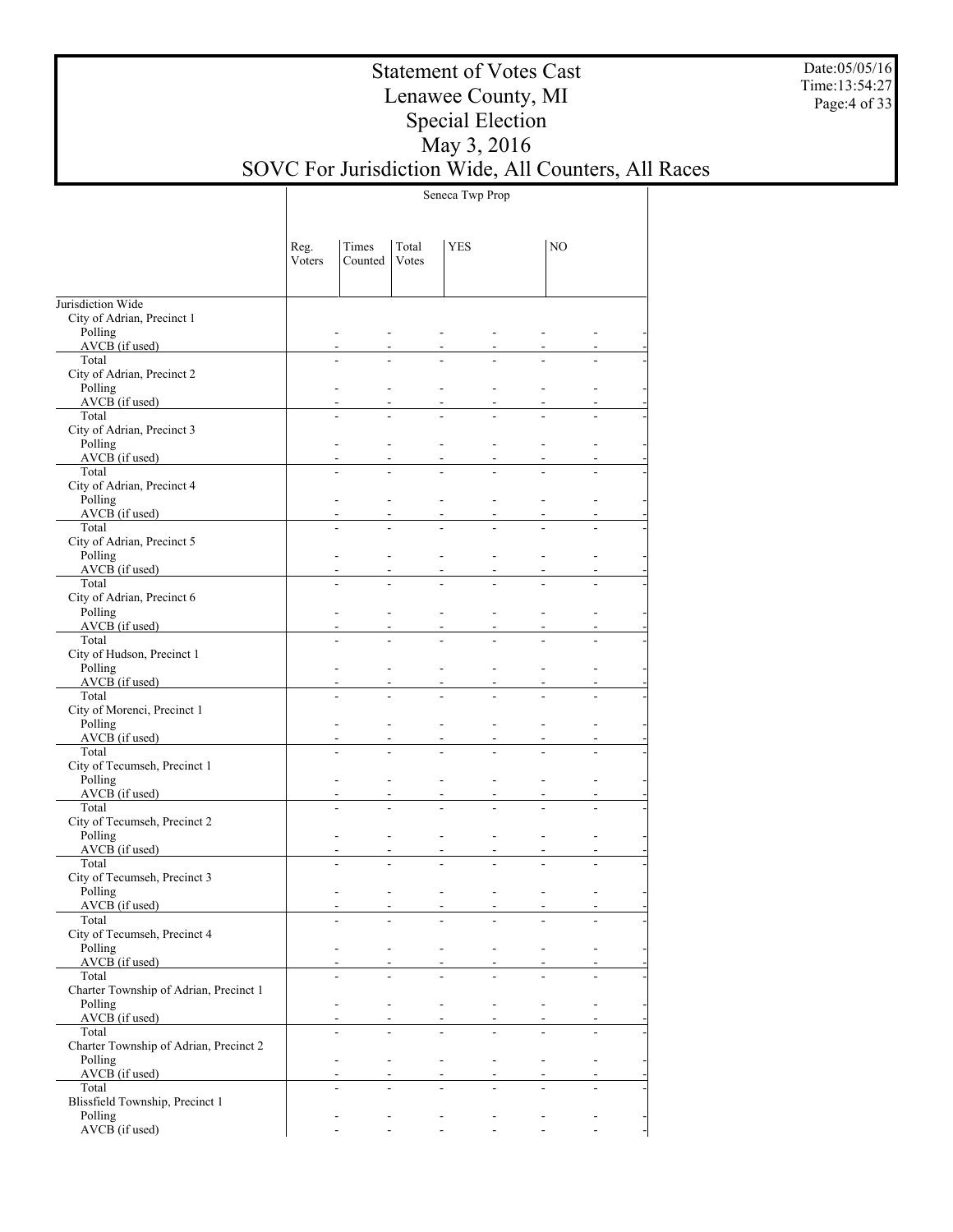Date:05/05/16 Time:13:54:27 Page:5 of 33

## Statement of Votes Cast Lenawee County, MI Special Election May 3, 2016 SOVC For Jurisdiction Wide, All Counters, All Races

Seneca Twp Prop

|                                                    | Reg.<br>Voters | Times<br>Counted            | Total<br>Votes           | <b>YES</b>     |                                            | NO             |                          |
|----------------------------------------------------|----------------|-----------------------------|--------------------------|----------------|--------------------------------------------|----------------|--------------------------|
| Total                                              |                | $\overline{a}$              | ÷.                       | $\overline{a}$ | $\overline{a}$                             |                |                          |
| Blissfield Township, Precinct 2                    |                |                             |                          |                |                                            |                |                          |
| Polling                                            |                |                             |                          |                |                                            |                |                          |
| AVCB (if used)                                     |                |                             |                          |                |                                            |                |                          |
| Total<br>Cambridge Township, Precinct 1            |                |                             |                          |                |                                            |                |                          |
| Polling                                            |                |                             |                          |                |                                            |                |                          |
| AVCB (if used)                                     |                |                             |                          |                |                                            |                |                          |
| Total                                              |                |                             |                          |                |                                            |                |                          |
| Cambridge Township, Precinct 2<br>Polling          |                |                             |                          |                |                                            |                |                          |
| $AVCB$ (if used)                                   |                |                             |                          |                |                                            |                |                          |
| Total                                              |                |                             |                          |                |                                            |                |                          |
| Cambridge Township, Precinct 3                     |                |                             |                          |                |                                            |                |                          |
| Polling                                            |                |                             |                          |                |                                            |                |                          |
| $AVCB$ (if used)<br>Total                          |                |                             |                          |                |                                            |                |                          |
| Clinton Township, Precinct 1                       |                |                             |                          |                |                                            |                |                          |
| Polling                                            |                |                             |                          |                |                                            |                |                          |
| AVCB (if used)                                     |                |                             |                          |                |                                            |                |                          |
| Total                                              |                |                             |                          |                |                                            |                |                          |
| Clinton Township, Precinct 2<br>Polling            |                |                             |                          |                |                                            |                |                          |
| $AVCB$ (if used)                                   |                |                             |                          |                |                                            |                |                          |
| Total                                              |                |                             |                          |                |                                            |                |                          |
| Deerfield Township, Precinct 1                     |                |                             |                          |                |                                            |                |                          |
| Polling<br>AVCB (if used)                          |                |                             |                          |                |                                            |                |                          |
| Total                                              |                |                             |                          |                |                                            |                |                          |
| Dover Township, Precinct 1                         |                |                             |                          |                |                                            |                |                          |
| Polling                                            |                |                             |                          |                |                                            |                |                          |
| AVCB (if used)                                     |                |                             |                          |                |                                            |                |                          |
| Total<br>Fairfield Township, Precinct 1            |                |                             |                          |                |                                            |                |                          |
| Polling                                            |                |                             |                          |                |                                            |                |                          |
| $AVCB$ (if used)                                   |                |                             |                          |                |                                            |                |                          |
| Total                                              |                |                             |                          |                |                                            |                |                          |
| Franklin Township, Precinct 1                      |                |                             |                          |                |                                            |                |                          |
| Polling<br>AVCB (if used)                          |                |                             |                          |                |                                            |                |                          |
| Total                                              |                |                             |                          |                |                                            |                |                          |
| Hudson Township, Precinct 1                        |                |                             |                          |                |                                            |                |                          |
| Polling                                            |                | $\blacksquare$              |                          |                | $\overline{a}$                             |                |                          |
| AVCB (if used)<br>Total                            |                | $\blacksquare$              |                          | $\blacksquare$ | $\blacksquare$                             |                |                          |
| Macon Township, Precinct 1                         |                |                             |                          |                |                                            |                |                          |
| Polling                                            |                | $\blacksquare$              | $\blacksquare$           | $\sim 100$     | $\sim$<br>$\blacksquare$                   |                |                          |
| AVCB (if used)                                     |                |                             |                          |                |                                            |                |                          |
| Total                                              |                |                             |                          |                |                                            |                |                          |
| Charter Township of Madison, Precinct 1<br>Polling |                | $\blacksquare$              | $\blacksquare$           | $\sim$         | $\mathcal{L}$                              | $\blacksquare$ | $\blacksquare$           |
| $AVCB$ (if used)                                   |                |                             |                          |                |                                            |                |                          |
| Total                                              |                |                             |                          |                |                                            |                |                          |
| Charter Township of Madison, Precinct 2            |                |                             |                          |                |                                            |                |                          |
| Polling                                            |                | $\blacksquare$              | $\blacksquare$           | $\sim$         | $\mathcal{L}$                              | $\mathcal{L}$  | $\overline{\phantom{a}}$ |
| $AVCB$ (if used)<br>Total                          |                | $\overline{a}$              |                          |                |                                            |                |                          |
| Charter Township of Madison, Precinct 3            |                |                             |                          |                |                                            |                |                          |
| Polling                                            |                | $\overline{\phantom{a}}$    | $\overline{\phantom{a}}$ | $\sim$         | $\blacksquare$<br>$\overline{\phantom{a}}$ |                |                          |
| AVCB (if used)                                     |                | $\mathcal{L}^{\mathcal{A}}$ | $\sim 100$               | $\sim 100$     | $\sim$                                     | $\sim$         | $\sim$                   |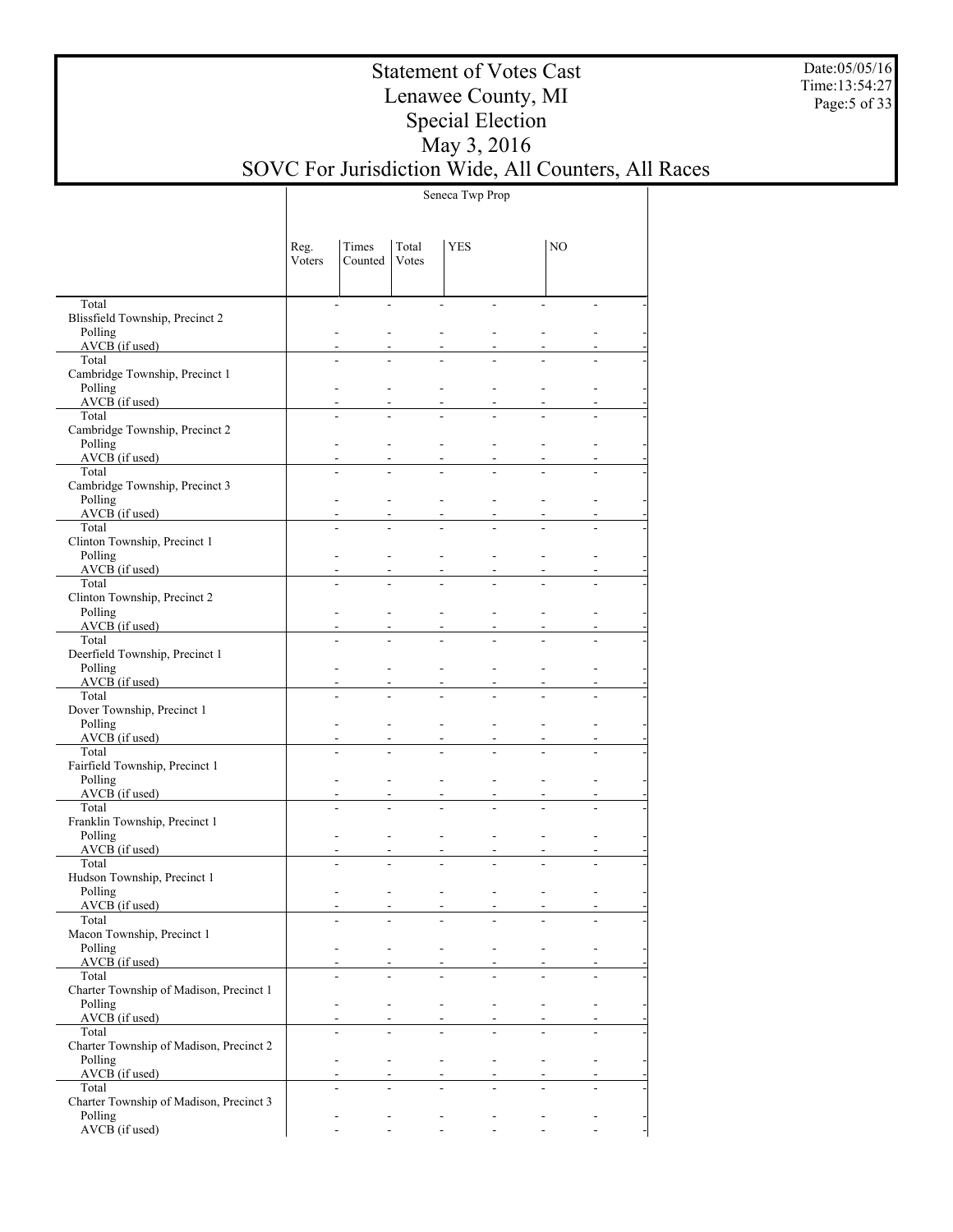Date:05/05/16 Time:13:54:27 Page:6 of 33

## Statement of Votes Cast Lenawee County, MI Special Election May 3, 2016 SOVC For Jurisdiction Wide, All Counters, All Races

Seneca Twp Prop

|                                                 | Reg.<br>Voters | Times<br>Counted                           | Total<br>Votes                                       | <b>YES</b>                                                             |                          | NO               |           |
|-------------------------------------------------|----------------|--------------------------------------------|------------------------------------------------------|------------------------------------------------------------------------|--------------------------|------------------|-----------|
| Total                                           |                | $\overline{\phantom{a}}$                   | $\overline{a}$<br>$\overline{a}$                     | ÷,                                                                     |                          |                  |           |
| Medina Township, Precinct 1<br>Polling          |                |                                            |                                                      |                                                                        |                          |                  |           |
| AVCB (if used)                                  |                |                                            |                                                      |                                                                        |                          |                  |           |
| Total                                           |                |                                            |                                                      |                                                                        |                          |                  |           |
| Ogden Township, Precinct 1                      |                |                                            |                                                      |                                                                        |                          |                  |           |
| Polling<br>$AVCB$ (if used)                     |                | $\blacksquare$                             |                                                      |                                                                        |                          |                  |           |
| Total                                           |                |                                            |                                                      |                                                                        |                          |                  |           |
| Palmyra Township, Precinct 1                    |                |                                            |                                                      |                                                                        |                          |                  |           |
| Polling                                         |                | $\blacksquare$                             |                                                      |                                                                        |                          |                  |           |
| AVCB (if used)                                  |                | $\overline{\phantom{a}}$                   |                                                      |                                                                        |                          |                  |           |
| Total<br>Charter Township of Raisin, Precinct 1 |                |                                            |                                                      |                                                                        |                          |                  |           |
| Polling                                         |                | $\blacksquare$                             |                                                      |                                                                        |                          |                  |           |
| $AVCB$ (if used)                                |                |                                            |                                                      |                                                                        |                          |                  |           |
| Total                                           |                |                                            |                                                      |                                                                        |                          |                  |           |
| Charter Township of Raisin, Precinct 2          |                |                                            |                                                      |                                                                        |                          |                  |           |
| Polling<br>$AVCB$ (if used)                     |                | $\blacksquare$                             |                                                      |                                                                        |                          |                  |           |
| Total                                           |                | $\overline{a}$                             |                                                      |                                                                        |                          |                  |           |
| Ridgeway Township, Precinct 1                   |                |                                            |                                                      |                                                                        |                          |                  |           |
| Polling                                         |                | $\blacksquare$                             |                                                      |                                                                        |                          |                  |           |
| $AVCB$ (if used)                                |                |                                            |                                                      |                                                                        |                          |                  |           |
| Total<br>Riga Township, Precinct 1              |                |                                            |                                                      |                                                                        |                          |                  |           |
| Polling                                         |                | $\blacksquare$                             |                                                      |                                                                        |                          |                  |           |
| $AVCB$ (if used)                                |                |                                            |                                                      |                                                                        |                          |                  |           |
| Total                                           |                | $\overline{a}$                             |                                                      |                                                                        |                          |                  |           |
| Rollin Township, Precinct 1                     |                |                                            |                                                      |                                                                        |                          |                  |           |
| Polling<br>$AVCB$ (if used)                     |                | $\overline{\phantom{a}}$<br>$\blacksquare$ |                                                      |                                                                        |                          |                  |           |
| Total                                           |                | $\overline{a}$                             |                                                      |                                                                        |                          |                  |           |
| Rome Township, Precinct 1                       |                |                                            |                                                      |                                                                        |                          |                  |           |
| Polling                                         |                | $\overline{\phantom{a}}$                   | $\overline{\phantom{a}}$                             |                                                                        |                          |                  |           |
| $AVCB$ (if used)                                |                |                                            |                                                      |                                                                        |                          |                  |           |
| Total<br>Seneca Township, Precinct 1            |                | ÷,                                         |                                                      |                                                                        |                          |                  |           |
| Polling                                         | 840            | 67                                         | 66                                                   |                                                                        | 52 78.79%                |                  | 14 21.21% |
| AVCB (if used)                                  | 840            | $\boldsymbol{0}$                           | $\overline{0}$                                       | $\mathbf{0}$                                                           |                          | $\boldsymbol{0}$ |           |
| Total                                           | 840            | 67                                         | 66                                                   | 52                                                                     | 78.79%                   | 14               | 21.21%    |
| Tecumseh Township, Precinct 1                   |                |                                            |                                                      |                                                                        |                          |                  |           |
| Polling<br>AVCB (if used)                       |                | $\blacksquare$<br>$\overline{\phantom{a}}$ |                                                      | $\overline{a}$<br>$\overline{\phantom{a}}$<br>$\overline{\phantom{a}}$ |                          |                  |           |
| Total                                           |                | ۰                                          | $\overline{\phantom{a}}$                             | ۰                                                                      | $\overline{\phantom{a}}$ |                  |           |
| Woodstock Township, Precinct 1                  |                |                                            |                                                      |                                                                        |                          |                  |           |
| Polling                                         |                | $\blacksquare$                             | $\overline{\phantom{a}}$<br>$\overline{\phantom{a}}$ | ۰                                                                      |                          | $\overline{a}$   |           |
| AVCB (if used)<br>Total                         |                |                                            |                                                      | $\blacksquare$                                                         |                          |                  |           |
| Woodstock Township, Precinct 2                  |                |                                            |                                                      |                                                                        |                          |                  |           |
| Polling                                         |                | ٠                                          | $\overline{\phantom{a}}$<br>$\blacksquare$           | $\blacksquare$                                                         |                          | ۰                |           |
| AVCB (if used)                                  |                |                                            | $\overline{\phantom{a}}$                             | ٠                                                                      |                          |                  |           |
| Total                                           |                | $\overline{a}$                             | ÷,                                                   | $\blacksquare$                                                         |                          |                  |           |
| Total<br>Polling                                | 840            | 67                                         | 66                                                   | 52                                                                     | 78.79%                   | 14               | 21.21%    |
| AVCB (if used)                                  | 840            | $\boldsymbol{0}$                           | $\overline{0}$                                       | $\mathbf{0}$                                                           |                          | $\mathbf{0}$     |           |
| Total                                           | 840            | 67                                         | 66                                                   | $\overline{52}$                                                        | 78.79%                   | 14               | 21.21%    |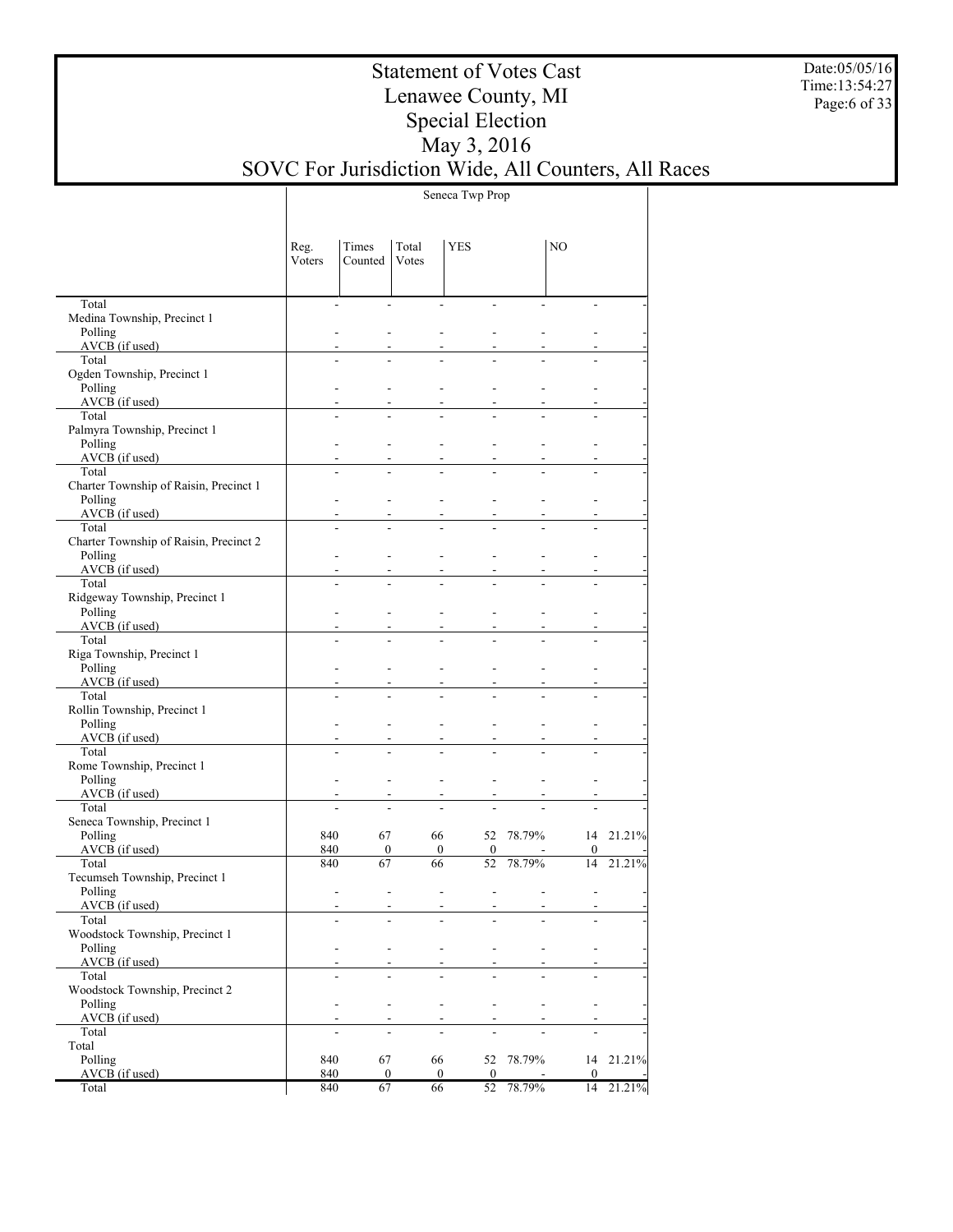Date:05/05/16 Time:13:54:27 Page:7 of 33

## Statement of Votes Cast Lenawee County, MI Special Election May 3, 2016 SOVC For Jurisdiction Wide, All Counters, All Races

Adrian Schl I

|                                                   | Reg.<br>Voters           | Times<br>Counted         | Total<br>Votes           | YES                          |                          | NO                       |            |
|---------------------------------------------------|--------------------------|--------------------------|--------------------------|------------------------------|--------------------------|--------------------------|------------|
| Jurisdiction Wide                                 |                          |                          |                          |                              |                          |                          |            |
| City of Adrian, Precinct 1                        |                          |                          |                          |                              |                          |                          |            |
| Polling                                           | 2276                     | 332                      | 323                      |                              | 200 61.92%               | 123                      | 38.08%     |
| AVCB (if used)                                    | 2276                     | 0                        | 0                        | $\boldsymbol{0}$             |                          | $\boldsymbol{0}$         |            |
| Total                                             | 2276                     | 332                      | 323                      | 200                          | 61.92%                   | 123                      | 38.08%     |
| City of Adrian, Precinct 2                        | 2212                     | 162                      | 161                      | 111                          | 68.94%                   | 50                       | 31.06%     |
| Polling<br>AVCB (if used)                         | 2212                     | 0                        | $\boldsymbol{0}$         | $\mathbf{0}$                 |                          | $\boldsymbol{0}$         |            |
| Total                                             | 2212                     | 162                      | 161                      | 111                          | 68.94%                   | 50                       | 31.06%     |
| City of Adrian, Precinct 3                        |                          |                          |                          |                              |                          |                          |            |
| Polling                                           | 1017                     | 73                       | 72                       | 33                           | 45.83%                   | 39                       | 54.17%     |
| AVCB (if used)                                    | 1017                     | $\boldsymbol{0}$         | $\boldsymbol{0}$         | $\bf{0}$                     |                          | $\boldsymbol{0}$         |            |
| Total                                             | 1017                     | 73                       | 72                       | 33                           | 45.83%                   | 39                       | 54.17%     |
| City of Adrian, Precinct 4                        | 2372                     | 649                      | 645                      | 427                          | 66.20%                   | 218                      |            |
| Polling<br>AVCB (if used)                         | 2372                     | $\mathbf{0}$             | $\boldsymbol{0}$         | $\mathbf{0}$                 |                          | $\boldsymbol{0}$         | 33.80%     |
| Total                                             | 2372                     | 649                      | 645                      | 427                          | 66.20%                   | 218                      | 33.80%     |
| City of Adrian, Precinct 5                        |                          |                          |                          |                              |                          |                          |            |
| Polling                                           | 2251                     | 385                      | 382                      | 229                          | 59.95%                   | 153                      | 40.05%     |
| AVCB (if used)                                    | 2251                     | 0                        | 0                        | $\mathbf{0}$                 |                          | $\boldsymbol{0}$         |            |
| Total                                             | 2251                     | 385                      | 382                      | 229                          | 59.95%                   | 153                      | 40.05%     |
| City of Adrian, Precinct 6                        | 2489                     | 382                      | 381                      | 226                          | 59.32%                   | 155                      |            |
| Polling<br>AVCB (if used)                         | 2489                     | 0                        | 0                        | 0                            |                          | 0                        | 40.68%     |
| Total                                             | 2489                     | 382                      | 381                      | 226                          | 59.32%                   | 155                      | 40.68%     |
| City of Hudson, Precinct 1                        |                          |                          |                          |                              |                          |                          |            |
| Polling                                           | $\overline{\phantom{a}}$ | $\blacksquare$           | $\overline{\phantom{a}}$ | ٠                            |                          |                          |            |
| AVCB (if used)                                    |                          |                          |                          |                              |                          |                          |            |
| Total                                             | $\overline{a}$           |                          |                          |                              |                          |                          |            |
| City of Morenci, Precinct 1<br>Polling            |                          |                          | $\blacksquare$           | ۰                            |                          |                          |            |
| AVCB (if used)                                    |                          |                          |                          |                              |                          |                          |            |
| Total                                             |                          |                          |                          |                              |                          |                          |            |
| City of Tecumseh, Precinct 1                      |                          |                          |                          |                              |                          |                          |            |
| Polling                                           |                          |                          | $\blacksquare$           | $\blacksquare$               |                          |                          |            |
| AVCB (if used)                                    |                          |                          |                          | ۰                            |                          |                          |            |
| Total                                             |                          |                          |                          |                              |                          |                          |            |
| City of Tecumseh, Precinct 2<br>Polling           | $\blacksquare$           |                          | $\blacksquare$           | ٠                            | ٠                        | ٠                        |            |
| AVCB (if used)                                    | $\overline{\phantom{a}}$ |                          | $\overline{\phantom{a}}$ | ۰                            | ٠                        |                          |            |
| Total                                             |                          |                          |                          |                              |                          |                          |            |
| City of Tecumseh, Precinct 3                      |                          |                          |                          |                              |                          |                          |            |
| Polling                                           | $\blacksquare$           | $\blacksquare$           | $\overline{\phantom{a}}$ | ۰                            |                          |                          |            |
| AVCB (if used)                                    | $\blacksquare$           | $\overline{\phantom{a}}$ | $\blacksquare$           | $\overline{\phantom{a}}$     | $\overline{\phantom{a}}$ | ٠                        |            |
| Total                                             | -                        | ۰                        | $\overline{\phantom{a}}$ | ۰                            | $\overline{\phantom{a}}$ | ۰                        |            |
| City of Tecumseh, Precinct 4<br>Polling           | $\overline{\phantom{a}}$ | $\overline{\phantom{a}}$ | $\blacksquare$           | ۰                            |                          | $\overline{\phantom{0}}$ |            |
| AVCB (if used)                                    |                          |                          | $\sim$                   |                              |                          |                          |            |
| Total                                             |                          |                          |                          |                              |                          |                          |            |
| Charter Township of Adrian, Precinct 1            |                          |                          |                          |                              |                          |                          |            |
| Polling                                           | 2240                     | 645                      | 639                      |                              | 349 54.62%               |                          | 290 45.38% |
| AVCB (if used)                                    | 2240                     | 0                        | $\mathbf{0}$             | $\overline{0}$               |                          | $\boldsymbol{0}$         |            |
| Total                                             | 2240                     | 645                      | 639                      | 349                          | 54.62%                   | 290                      | 45.38%     |
| Charter Township of Adrian, Precinct 2<br>Polling | 2417                     | 494                      | 489                      | 226                          | 46.22%                   | 263                      | 53.78%     |
| AVCB (if used)                                    | 2417                     | 0                        | $\mathbf{0}$             | $\mathbf{0}$                 |                          | $\boldsymbol{0}$         |            |
| Total                                             | 2417                     | 494                      | 489                      | 226                          | 46.22%                   | 263                      | 53.78%     |
| Blissfield Township, Precinct 1                   |                          |                          |                          |                              |                          |                          |            |
| Polling                                           | ۰                        | $\overline{\phantom{a}}$ | $\overline{\phantom{a}}$ | $\overline{\phantom{a}}$     |                          | -                        |            |
| AVCB (if used)                                    |                          | $\overline{\phantom{a}}$ | $\overline{\phantom{a}}$ | $\qquad \qquad \blacksquare$ |                          |                          |            |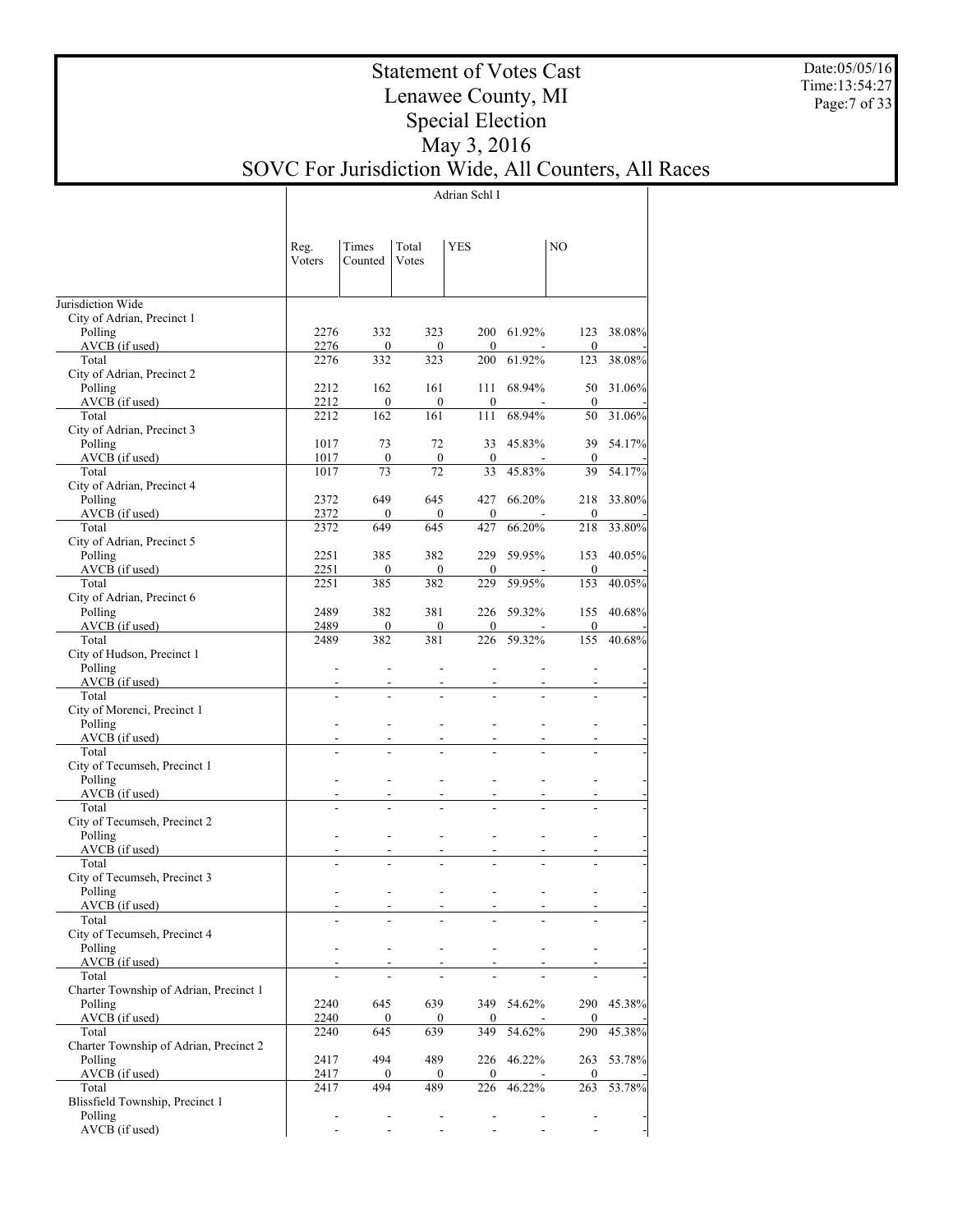Date:05/05/16 Time:13:54:27 Page:8 of 33

## Statement of Votes Cast Lenawee County, MI Special Election May 3, 2016 SOVC For Jurisdiction Wide, All Counters, All Races

Adrian Schl I

|                                           | Reg.<br>Voters | Times<br>Counted         | Total<br>Votes                                       | YES                      |                | NO                     |        |
|-------------------------------------------|----------------|--------------------------|------------------------------------------------------|--------------------------|----------------|------------------------|--------|
| Total<br>Blissfield Township, Precinct 2  |                | $\blacksquare$           | ÷.<br>$\overline{a}$                                 |                          |                |                        |        |
| Polling                                   |                |                          |                                                      |                          |                |                        |        |
| $AVCB$ (if used)                          |                |                          |                                                      |                          |                |                        |        |
| Total<br>Cambridge Township, Precinct 1   |                |                          |                                                      |                          |                |                        |        |
| Polling                                   |                |                          |                                                      |                          |                |                        |        |
| $AVCB$ (if used)                          |                |                          |                                                      |                          |                |                        |        |
| Total                                     |                |                          |                                                      |                          |                |                        |        |
| Cambridge Township, Precinct 2            |                |                          |                                                      |                          |                |                        |        |
| Polling                                   |                |                          |                                                      |                          |                |                        |        |
| AVCB (if used)<br>Total                   |                |                          |                                                      |                          |                |                        |        |
| Cambridge Township, Precinct 3            |                |                          |                                                      |                          |                |                        |        |
| Polling                                   |                |                          |                                                      |                          |                |                        |        |
| AVCB (if used)                            |                |                          |                                                      |                          |                |                        |        |
| Total                                     |                |                          |                                                      |                          |                |                        |        |
| Clinton Township, Precinct 1              |                |                          |                                                      |                          |                |                        |        |
| Polling<br>AVCB (if used)                 |                |                          |                                                      |                          |                |                        |        |
| Total                                     |                |                          |                                                      |                          |                |                        |        |
| Clinton Township, Precinct 2              |                |                          |                                                      |                          |                |                        |        |
| Polling                                   |                |                          |                                                      |                          |                |                        |        |
| AVCB (if used)                            |                |                          |                                                      |                          |                |                        |        |
| Total                                     |                |                          |                                                      |                          |                |                        |        |
| Deerfield Township, Precinct 1            |                |                          |                                                      |                          |                |                        |        |
| Polling<br>AVCB (if used)                 |                |                          |                                                      |                          |                |                        |        |
| Total                                     |                |                          |                                                      |                          |                |                        |        |
| Dover Township, Precinct 1                |                |                          |                                                      |                          |                |                        |        |
| Polling                                   | 303            | 50                       | 50                                                   |                          | 21 42.00%      | 29                     | 58.00% |
| $AVCB$ (if used)                          | 303            | $\boldsymbol{0}$         | $\boldsymbol{0}$                                     | $\mathbf{0}$             |                | 0                      |        |
| Total                                     | 303            | 50                       | 50                                                   | 21                       | 42.00%         | 29                     | 58.00% |
| Fairfield Township, Precinct 1<br>Polling |                |                          |                                                      |                          |                |                        |        |
| AVCB (if used)                            |                |                          |                                                      |                          |                |                        |        |
| Total                                     |                | $\overline{a}$           |                                                      |                          |                |                        |        |
| Franklin Township, Precinct 1             |                |                          |                                                      |                          |                |                        |        |
| Polling                                   | 3              | $\overline{0}$           | $\overline{0}$                                       | $\overline{0}$           | $\overline{a}$ | $\boldsymbol{0}$       |        |
| AVCB (if used)                            | 3              | 0                        | $\boldsymbol{0}$                                     | $\mathbf{0}$             |                | 0                      |        |
| Total                                     | 3              | $\theta$                 | $\theta$                                             | $\Omega$                 |                | $\theta$               |        |
| Hudson Township, Precinct 1<br>Polling    |                |                          |                                                      |                          |                |                        |        |
| $AVCB$ (if used)                          |                |                          | $\overline{a}$                                       | $\overline{\phantom{a}}$ |                |                        |        |
| Total                                     |                |                          |                                                      |                          |                |                        |        |
| Macon Township, Precinct 1                |                |                          |                                                      |                          |                |                        |        |
| Polling                                   |                | $\overline{\phantom{a}}$ | $\overline{\phantom{0}}$<br>$\overline{\phantom{a}}$ |                          |                |                        |        |
| AVCB (if used)<br>Total                   |                |                          |                                                      |                          |                |                        |        |
| Charter Township of Madison, Precinct 1   |                |                          |                                                      |                          |                |                        |        |
| Polling                                   | $\sqrt{2}$     | $\boldsymbol{0}$         | $\boldsymbol{0}$                                     | $\boldsymbol{0}$         | $\frac{1}{2}$  | $\boldsymbol{0}$       |        |
| AVCB (if used)                            | $\overline{c}$ | 0                        | $\boldsymbol{0}$                                     | $\mathbf{0}$             |                | 0                      |        |
| Total                                     | $\overline{c}$ | $\overline{0}$           | $\theta$                                             | $\theta$                 |                | $\theta$               |        |
| Charter Township of Madison, Precinct 2   |                |                          |                                                      |                          |                |                        |        |
| Polling                                   | 102            | 24                       | 24                                                   |                          | 7 29.17%       | 17                     | 70.83% |
| AVCB (if used)<br>Total                   | 102<br>102     | 0<br>24                  | $\boldsymbol{0}$<br>24                               | $\mathbf{0}$<br>7        | 29.17%         | $\boldsymbol{0}$<br>17 | 70.83% |
| Charter Township of Madison, Precinct 3   |                |                          |                                                      |                          |                |                        |        |
| Polling                                   | 1198           | 252                      | 250                                                  |                          | 94 37.60%      | 156                    | 62.40% |
| AVCB (if used)                            | 1198           | $\boldsymbol{0}$         | $\boldsymbol{0}$                                     | $\mathbf{0}$             | $\sim$         | $\boldsymbol{0}$       |        |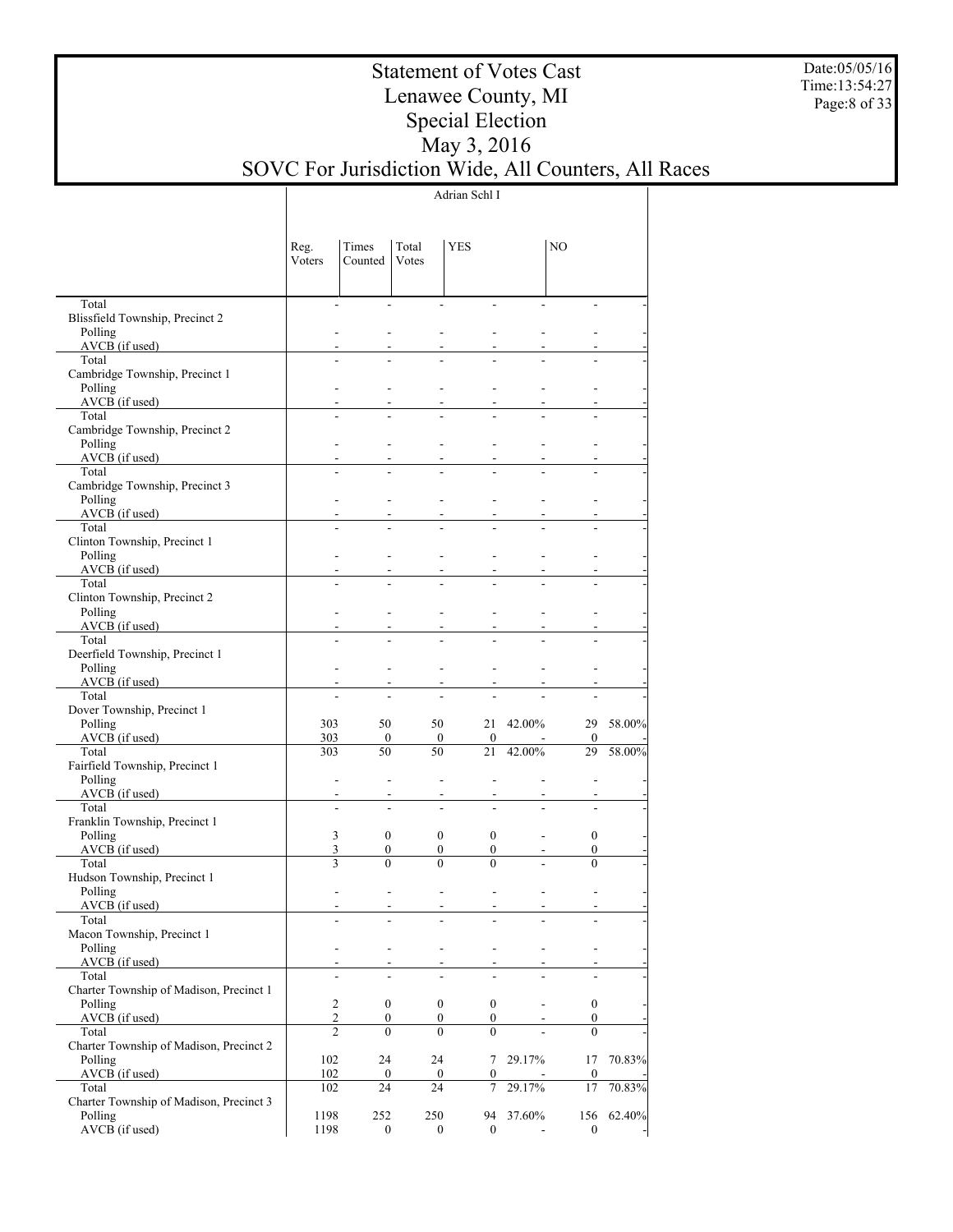Date:05/05/16 Time:13:54:27 Page:9 of 33

## Statement of Votes Cast Lenawee County, MI Special Election May 3, 2016 SOVC For Jurisdiction Wide, All Counters, All Races

Adrian Schl I

|                                          | Reg.<br>Voters           | Times<br>Counted | Total<br>Votes   | <b>YES</b>       |          | NO               |           |
|------------------------------------------|--------------------------|------------------|------------------|------------------|----------|------------------|-----------|
| Total                                    | 1198                     | 252              | 250              | 94               | 37.60%   | 156              | 62.40%    |
| Medina Township, Precinct 1              |                          |                  |                  |                  |          |                  |           |
| Polling                                  | $\overline{\phantom{a}}$ | ÷,               | ÷                | ÷,               | L,       |                  |           |
| AVCB (if used)                           | $\overline{\phantom{a}}$ |                  |                  |                  |          |                  |           |
| Total                                    | $\overline{a}$           |                  |                  |                  |          |                  |           |
| Ogden Township, Precinct 1               |                          |                  |                  |                  |          |                  |           |
| Polling                                  |                          |                  |                  |                  |          |                  |           |
| AVCB (if used)                           |                          |                  |                  |                  |          |                  |           |
| Total<br>Palmyra Township, Precinct 1    |                          |                  |                  |                  |          |                  |           |
| Polling                                  | 731                      | 114              | 113              | 22               | 19.47%   | 91               | 80.53%    |
| AVCB (if used)                           | 731                      | $\theta$         | 0                | $\boldsymbol{0}$ | $\sim$   | $\boldsymbol{0}$ |           |
| Total                                    | 731                      | 114              | 113              | 22               | 19.47%   | 91               | 80.53%    |
| Charter Township of Raisin, Precinct 1   |                          |                  |                  |                  |          |                  |           |
| Polling                                  | 801                      | 109              | 108              | 40               | 37.04%   | 68               | 62.96%    |
| AVCB (if used)                           | 801                      | $\mathbf{0}$     | $\overline{0}$   | $\mathbf{0}$     |          | $\mathbf{0}$     |           |
| Total                                    | 801                      | 109              | 108              | 40               | 37.04%   | 68               | 62.96%    |
| Charter Township of Raisin, Precinct 2   |                          |                  |                  |                  |          |                  |           |
| Polling                                  | 491                      | 67               | 67               | 25               | 37.31%   | 42               | 62.69%    |
| AVCB (if used)                           | 491                      | $\mathbf{0}$     | $\boldsymbol{0}$ | $\mathbf{0}$     |          | $\mathbf{0}$     |           |
| Total                                    | 491                      | 67               | 67               | 25               | 37.31%   | 42               | 62.69%    |
| Ridgeway Township, Precinct 1            |                          |                  |                  |                  |          |                  |           |
| Polling                                  | ÷,                       | ÷,               | ÷                | ÷,               |          |                  |           |
| AVCB (if used)<br>Total                  | $\overline{\phantom{a}}$ |                  |                  |                  |          |                  |           |
|                                          | ÷,                       |                  |                  |                  |          |                  |           |
| Riga Township, Precinct 1<br>Polling     |                          |                  |                  |                  |          |                  |           |
| AVCB (if used)                           |                          |                  |                  |                  |          |                  |           |
| Total                                    | $\overline{a}$           |                  |                  |                  |          |                  |           |
| Rollin Township, Precinct 1              |                          |                  |                  |                  |          |                  |           |
| Polling                                  |                          |                  |                  |                  |          |                  |           |
| AVCB (if used)                           |                          |                  |                  |                  |          |                  |           |
| Total                                    | $\overline{a}$           |                  |                  | ÷.               |          |                  |           |
| Rome Township, Precinct 1                |                          |                  |                  |                  |          |                  |           |
| Polling                                  | 23                       | 3                | 3                | $\mathbf{0}$     | $0.00\%$ |                  | 3 100.00% |
| AVCB (if used)                           | 23                       | 0                | 0                | $\boldsymbol{0}$ |          | 0                |           |
| Total                                    | 23                       | 3                | 3                | $\theta$         | $0.00\%$ |                  | 3 100.00% |
| Seneca Township, Precinct 1              |                          |                  |                  |                  |          |                  |           |
| Polling                                  |                          |                  |                  | ÷,               | ÷,       |                  |           |
| AVCB (if used)                           | $\overline{\phantom{a}}$ |                  |                  |                  |          |                  |           |
| Total                                    | $\overline{a}$           |                  |                  |                  |          |                  |           |
| Tecumseh Township, Precinct 1<br>Polling |                          |                  |                  |                  |          |                  |           |
| AVCB (if used)                           |                          |                  |                  |                  |          |                  |           |
| Total                                    | $\overline{a}$           |                  | $\overline{a}$   | $\overline{a}$   | ÷,       |                  |           |
| Woodstock Township, Precinct 1           |                          |                  |                  |                  |          |                  |           |
| Polling                                  |                          |                  |                  |                  |          |                  |           |
| AVCB (if used)                           |                          |                  |                  |                  |          |                  |           |
| Total                                    |                          |                  |                  |                  |          |                  |           |
| Woodstock Township, Precinct 2           |                          |                  |                  |                  |          |                  |           |
| Polling                                  |                          |                  |                  |                  |          |                  |           |
| AVCB (if used)                           |                          |                  |                  |                  |          |                  |           |
| Total                                    |                          |                  |                  |                  |          |                  |           |
| Total                                    |                          |                  |                  |                  |          |                  |           |
| Polling                                  | 20928                    | 3741             | 3707             | 2010             | 54.22%   | 1697             | 45.78%    |
| AVCB (if used)                           | 20928                    | 0                | 0                | $\mathbf{0}$     |          | $\mathbf{0}$     |           |
| Total                                    | 20928                    | 3741             | 3707             | 2010             | 54.22%   | 1697             | 45.78%    |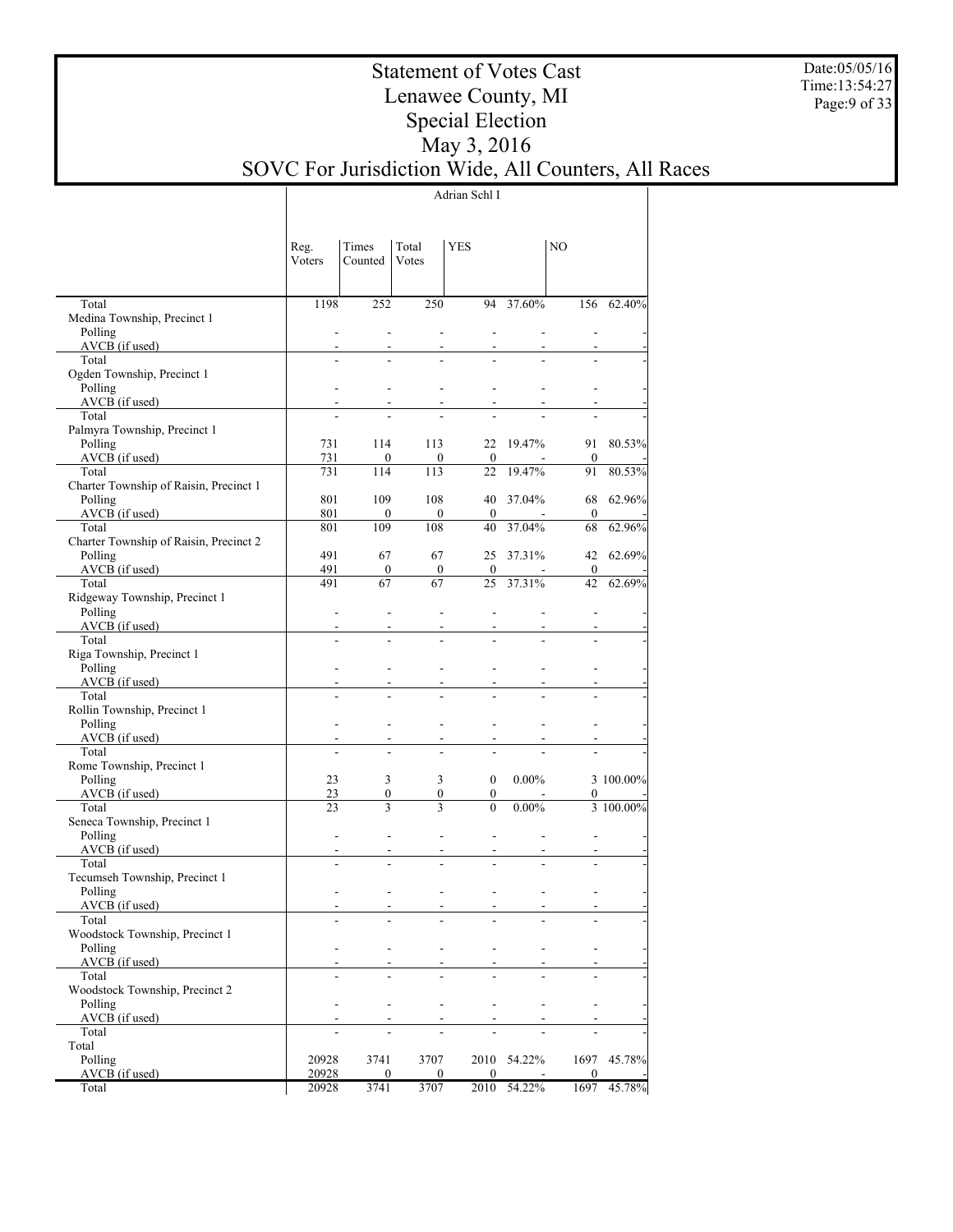Date:05/05/16 Time:13:54:27 Page:10 of 33

## Statement of Votes Cast Lenawee County, MI Special Election May 3, 2016 SOVC For Jurisdiction Wide, All Counters, All Races

Adrian Schl II

|                                            | Reg.<br>Voters | Times<br>Counted         | Total<br>Votes           | YES                      |            | NO                      |            |
|--------------------------------------------|----------------|--------------------------|--------------------------|--------------------------|------------|-------------------------|------------|
| Jurisdiction Wide                          |                |                          |                          |                          |            |                         |            |
| City of Adrian, Precinct 1                 |                |                          |                          |                          |            |                         |            |
| Polling                                    | 2276           | 332                      | 321                      |                          | 179 55.76% | 142                     | 44.24%     |
| AVCB (if used)<br>Total                    | 2276<br>2276   | $\mathbf{0}$<br>332      | $\boldsymbol{0}$<br>321  | $\mathbf{0}$<br>179      | 55.76%     | $\boldsymbol{0}$<br>142 | 44.24%     |
| City of Adrian, Precinct 2                 |                |                          |                          |                          |            |                         |            |
| Polling                                    | 2212           | 162                      | 160                      | 97                       | 60.63%     | 63                      | 39.38%     |
| AVCB (if used)                             | 2212           | $\mathbf{0}$             | $\mathbf{0}$             | $\mathbf{0}$             |            | $\mathbf{0}$            |            |
| Total                                      | 2212           | 162                      | 160                      | 97                       | 60.63%     | 63                      | 39.38%     |
| City of Adrian, Precinct 3<br>Polling      | 1017           | 73                       | 67                       | 31                       | 46.27%     | 36                      | 53.73%     |
| AVCB (if used)                             | 1017           | $\mathbf{0}$             | $\mathbf{0}$             | $\mathbf{0}$             |            | $\mathbf{0}$            |            |
| Total                                      | 1017           | 73                       | 67                       | 31                       | 46.27%     | 36                      | 53.73%     |
| City of Adrian, Precinct 4                 |                |                          |                          |                          |            |                         |            |
| Polling<br>AVCB (if used)                  | 2372<br>2372   | 649<br>$\mathbf{0}$      | 641<br>$\mathbf{0}$      | 385<br>$\mathbf{0}$      | 60.06%     | 256<br>$\mathbf{0}$     | 39.94%     |
| Total                                      | 2372           | 649                      | 641                      | 385                      | 60.06%     | 256                     | 39.94%     |
| City of Adrian, Precinct 5                 |                |                          |                          |                          |            |                         |            |
| Polling                                    | 2251           | 385                      | 372                      | 198                      | 53.23%     | 174                     | 46.77%     |
| AVCB (if used)                             | 2251           | $\mathbf{0}$             | $\boldsymbol{0}$         | $\mathbf{0}$             |            | $\mathbf{0}$            |            |
| Total<br>City of Adrian, Precinct 6        | 2251           | 385                      | 372                      | 198                      | 53.23%     | 174                     | 46.77%     |
| Polling                                    | 2489           | 382                      | 378                      | 207                      | 54.76%     | 171                     | 45.24%     |
| AVCB (if used)                             | 2489           | $\mathbf{0}$             | $\boldsymbol{0}$         | $\mathbf{0}$             |            | $\mathbf{0}$            |            |
| Total                                      | 2489           | 382                      | 378                      | 207                      | 54.76%     | 171                     | 45.24%     |
| City of Hudson, Precinct 1                 |                |                          |                          |                          |            |                         |            |
| Polling<br>AVCB (if used)                  | $\frac{1}{2}$  |                          | $\overline{a}$           |                          |            |                         |            |
| Total                                      | $\overline{a}$ |                          |                          |                          |            |                         |            |
| City of Morenci, Precinct 1                |                |                          |                          |                          |            |                         |            |
| Polling                                    |                |                          |                          |                          |            |                         |            |
| AVCB (if used)                             |                |                          |                          |                          |            |                         |            |
| Total                                      | $\overline{a}$ |                          |                          |                          |            |                         |            |
| City of Tecumseh, Precinct 1<br>Polling    |                |                          |                          | L,                       |            |                         |            |
| AVCB (if used)                             |                |                          |                          |                          |            |                         |            |
| Total                                      | $\overline{a}$ |                          |                          |                          |            |                         |            |
| City of Tecumseh, Precinct 2               |                |                          |                          |                          |            |                         |            |
| Polling                                    |                |                          |                          | L,                       |            |                         |            |
| AVCB (if used)<br>Total                    |                |                          |                          |                          |            |                         |            |
| City of Tecumseh, Precinct 3               |                |                          |                          |                          |            |                         |            |
| Polling                                    |                |                          |                          | $\overline{a}$           |            |                         |            |
| AVCB (if used)                             |                |                          |                          | $\overline{\phantom{m}}$ |            |                         |            |
| Total                                      |                |                          |                          |                          |            |                         |            |
| City of Tecumseh, Precinct 4<br>Polling    |                | $\overline{\phantom{0}}$ | $\overline{\phantom{a}}$ | $\overline{\phantom{0}}$ |            |                         |            |
| $AVCB$ (if used)                           |                |                          |                          |                          |            |                         |            |
| Total                                      |                |                          |                          |                          |            |                         |            |
| Charter Township of Adrian, Precinct 1     |                |                          |                          |                          |            |                         |            |
| Polling                                    | 2240           | 645                      | 630                      |                          | 320 50.79% |                         | 310 49.21% |
| $AVCB$ (if used)<br>Total                  | 2240<br>2240   | $\boldsymbol{0}$<br>645  | $\boldsymbol{0}$<br>630  | $\overline{0}$<br>320    | 50.79%     | $\mathbf{0}$<br>310     | 49.21%     |
| Charter Township of Adrian, Precinct 2     |                |                          |                          |                          |            |                         |            |
| Polling                                    | 2417           | 494                      | 490                      | 216                      | 44.08%     | 274                     | 55.92%     |
| $AVCB$ (if used)                           | 2417           | $\boldsymbol{0}$         | $\overline{0}$           | $\overline{0}$           |            | $\mathbf{0}$            |            |
| Total                                      | 2417           | 494                      | 490                      | 216                      | 44.08%     | 274                     | 55.92%     |
| Blissfield Township, Precinct 1<br>Polling |                | $\overline{\phantom{a}}$ | $\overline{\phantom{a}}$ | $\frac{1}{2}$            |            | $\frac{1}{2}$           |            |
| AVCB (if used)                             |                |                          | ä,                       |                          |            |                         |            |
|                                            |                |                          |                          |                          |            |                         |            |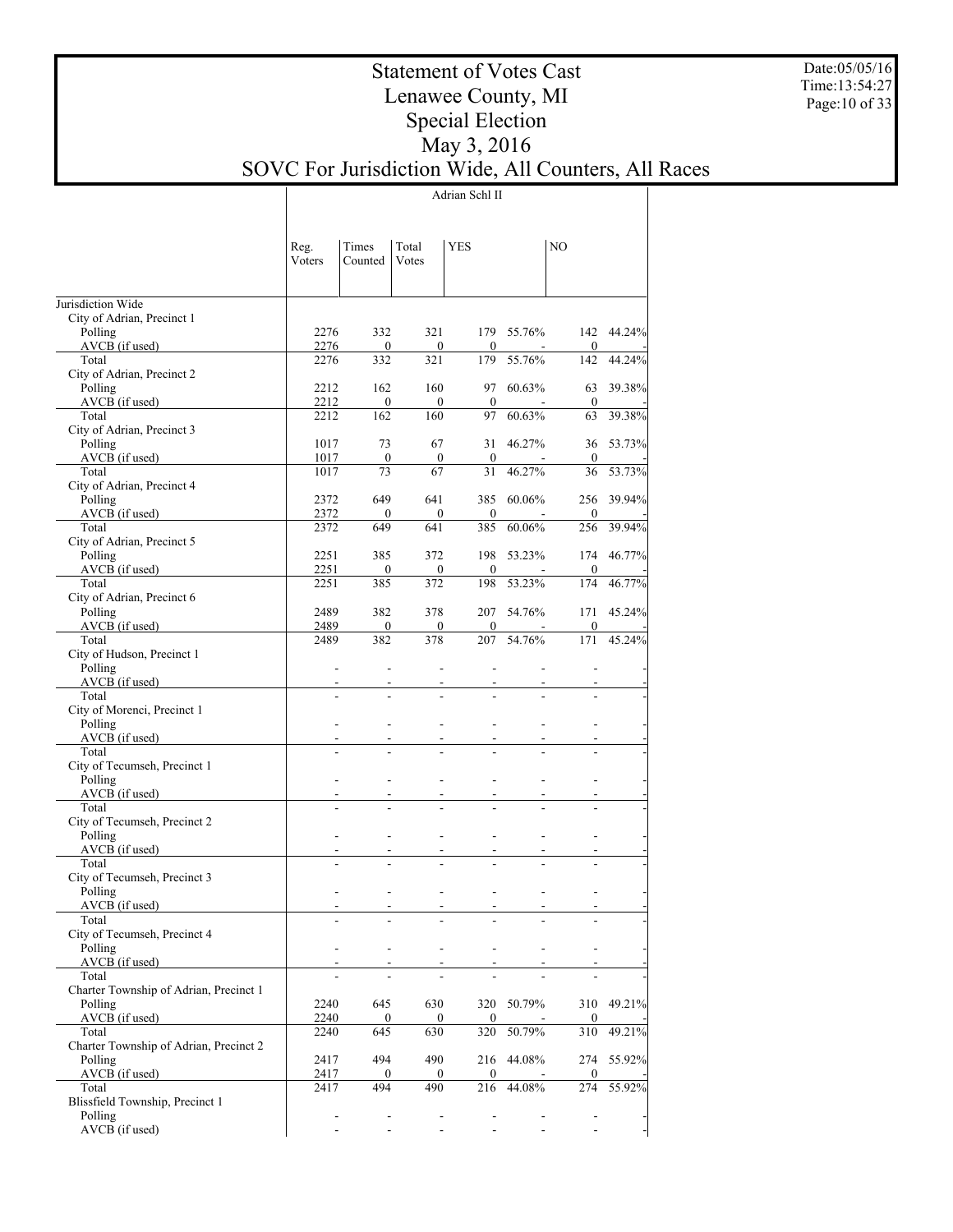Date:05/05/16 Time:13:54:27 Page:11 of 33

## Statement of Votes Cast Lenawee County, MI Special Election May 3, 2016 SOVC For Jurisdiction Wide, All Counters, All Races

Adrian Schl II

|                                                    | Reg.<br>Voters           | Times<br>Counted | Total<br>Votes                       | <b>YES</b>                           |           | NO               |           |
|----------------------------------------------------|--------------------------|------------------|--------------------------------------|--------------------------------------|-----------|------------------|-----------|
| Total                                              | $\overline{\phantom{a}}$ |                  | $\overline{a}$                       |                                      |           |                  |           |
| Blissfield Township, Precinct 2<br>Polling         |                          |                  |                                      |                                      |           |                  |           |
| AVCB (if used)                                     |                          |                  |                                      |                                      |           |                  |           |
| Total                                              |                          |                  |                                      |                                      |           |                  |           |
| Cambridge Township, Precinct 1                     |                          |                  |                                      |                                      |           |                  |           |
| Polling                                            |                          |                  |                                      |                                      |           |                  |           |
| $AVCB$ (if used)                                   |                          |                  |                                      |                                      |           |                  |           |
| Total<br>Cambridge Township, Precinct 2            |                          |                  |                                      |                                      |           |                  |           |
| Polling                                            |                          |                  |                                      |                                      |           |                  |           |
| $AVCB$ (if used)                                   |                          |                  |                                      |                                      |           |                  |           |
| Total                                              |                          |                  |                                      |                                      |           |                  |           |
| Cambridge Township, Precinct 3                     |                          |                  |                                      |                                      |           |                  |           |
| Polling                                            |                          |                  |                                      |                                      |           |                  |           |
| $AVCB$ (if used)<br>Total                          |                          |                  |                                      |                                      |           |                  |           |
| Clinton Township, Precinct 1                       |                          |                  |                                      |                                      |           |                  |           |
| Polling                                            |                          |                  |                                      |                                      |           |                  |           |
| $AVCB$ (if used)                                   |                          |                  |                                      |                                      |           |                  |           |
| Total                                              |                          |                  |                                      |                                      |           |                  |           |
| Clinton Township, Precinct 2                       |                          |                  |                                      |                                      |           |                  |           |
| Polling<br>$AVCB$ (if used)                        |                          |                  |                                      |                                      |           |                  |           |
| Total                                              |                          |                  |                                      |                                      |           |                  |           |
| Deerfield Township, Precinct 1                     |                          |                  |                                      |                                      |           |                  |           |
| Polling                                            | $\blacksquare$           |                  |                                      |                                      |           |                  |           |
| $AVCB$ (if used)                                   |                          |                  |                                      |                                      |           |                  |           |
| Total                                              |                          |                  |                                      |                                      |           |                  |           |
| Dover Township, Precinct 1<br>Polling              | 303                      | 50               | 49                                   |                                      | 20 40.82% |                  | 29 59.18% |
| $AVCB$ (if used)                                   | 303                      | $\boldsymbol{0}$ | $\boldsymbol{0}$                     | $\overline{0}$                       |           | $\boldsymbol{0}$ |           |
| Total                                              | 303                      | 50               | 49                                   | 20                                   | 40.82%    | 29               | 59.18%    |
| Fairfield Township, Precinct 1                     |                          |                  |                                      |                                      |           |                  |           |
| Polling                                            | $\overline{\phantom{a}}$ |                  |                                      |                                      |           |                  |           |
| AVCB (if used)<br>Total                            | ÷,                       |                  |                                      |                                      |           |                  |           |
| Franklin Township, Precinct 1                      |                          | ٠                |                                      |                                      |           |                  |           |
| Polling                                            | 3                        | $\boldsymbol{0}$ | $\boldsymbol{0}$                     | $\mathbf{0}$                         |           | $\boldsymbol{0}$ |           |
| $AVCB$ (if used)                                   | $\mathfrak{Z}$           | $\boldsymbol{0}$ | $\boldsymbol{0}$                     | $\overline{0}$                       |           | $\boldsymbol{0}$ |           |
| Total                                              | 3                        | $\theta$         | $\theta$                             | $\theta$                             |           | $\theta$         |           |
| Hudson Township, Precinct 1                        |                          |                  |                                      |                                      |           |                  |           |
| Polling                                            |                          |                  | $\overline{\phantom{a}}$             |                                      |           |                  |           |
| AVCB (if used)<br>Total                            |                          |                  | $\overline{\phantom{a}}$             | $\overline{\phantom{a}}$<br>-        |           |                  |           |
| Macon Township, Precinct 1                         |                          |                  |                                      |                                      |           |                  |           |
| Polling                                            | $\overline{\phantom{a}}$ |                  | ۰<br>$\blacksquare$                  | $\overline{\phantom{a}}$             |           | $\overline{a}$   |           |
| AVCB (if used)                                     |                          |                  | $\overline{\phantom{a}}$             |                                      |           |                  |           |
| Total                                              |                          |                  |                                      |                                      |           |                  |           |
| Charter Township of Madison, Precinct 1<br>Polling | $\overline{c}$           | $\boldsymbol{0}$ |                                      |                                      |           | $\boldsymbol{0}$ |           |
| $AVCB$ (if used)                                   | $\sqrt{2}$               | 0                | $\boldsymbol{0}$<br>$\boldsymbol{0}$ | $\boldsymbol{0}$<br>$\boldsymbol{0}$ |           | $\boldsymbol{0}$ |           |
| Total                                              | $\overline{2}$           | $\theta$         | $\theta$                             | $\theta$                             |           | $\theta$         |           |
| Charter Township of Madison, Precinct 2            |                          |                  |                                      |                                      |           |                  |           |
| Polling                                            | 102                      | 24               | 24                                   |                                      | 8 33.33%  | 16               | 66.67%    |
| AVCB (if used)                                     | 102                      | $\boldsymbol{0}$ | $\mathbf{0}$                         | $\overline{0}$                       |           | $\boldsymbol{0}$ |           |
| Total<br>Charter Township of Madison, Precinct 3   | 102                      | 24               | 24                                   | 8                                    | 33.33%    | 16               | 66.67%    |
| Polling                                            | 1198                     | 252              | 249                                  |                                      | 98 39.36% | 151              | 60.64%    |
| AVCB (if used)                                     | 1198                     | $\boldsymbol{0}$ | $\boldsymbol{0}$                     | $\overline{0}$                       |           | $\boldsymbol{0}$ |           |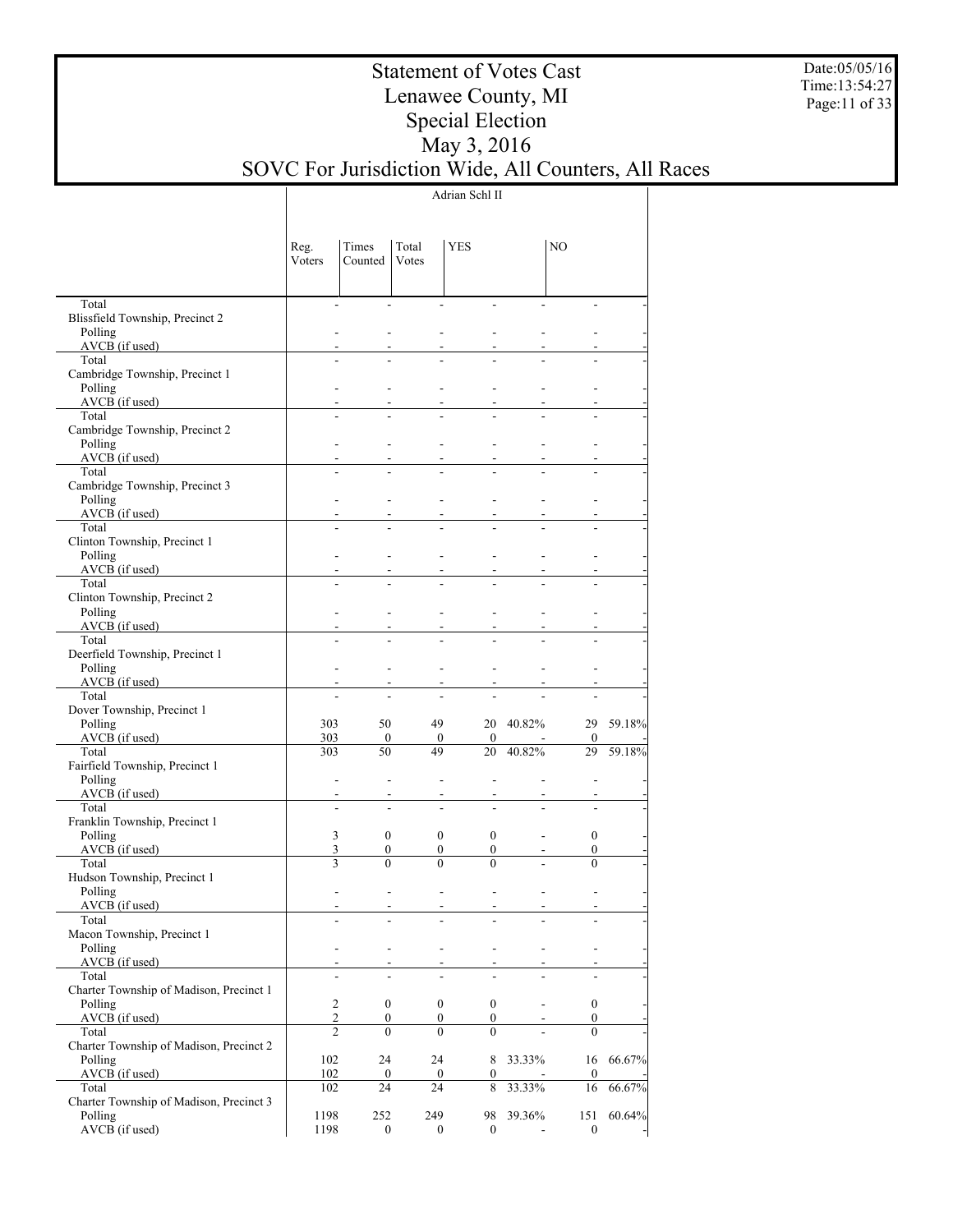Date:05/05/16 Time:13:54:27 Page:12 of 33

## Statement of Votes Cast Lenawee County, MI Special Election May 3, 2016 SOVC For Jurisdiction Wide, All Counters, All Races

Adrian Schl II

|                                                                | Reg.<br>Voters                   | Times<br>Counted                 | Total<br>Votes       | <b>YES</b>               |                          | NO                       |             |
|----------------------------------------------------------------|----------------------------------|----------------------------------|----------------------|--------------------------|--------------------------|--------------------------|-------------|
|                                                                |                                  |                                  |                      |                          |                          |                          |             |
| Total<br>Medina Township, Precinct 1                           | 1198                             | 252                              | 249                  | 98                       | 39.36%                   | 151                      | 60.64%      |
| Polling                                                        | ÷.                               | $\overline{a}$                   | ÷.                   | $\overline{a}$           | ÷.                       | ÷                        |             |
| AVCB (if used)                                                 | $\blacksquare$                   | $\blacksquare$                   | $\blacksquare$       | $\blacksquare$           | $\overline{\phantom{a}}$ | $\blacksquare$           |             |
| Total                                                          | ÷.                               |                                  |                      |                          |                          |                          |             |
| Ogden Township, Precinct 1                                     |                                  |                                  |                      |                          |                          |                          |             |
| Polling                                                        |                                  | ÷                                | ÷                    | $\overline{a}$           | ÷                        |                          |             |
| AVCB (if used)<br><u> 1999 - Jan Barnett, fransk politiker</u> | ÷                                | $\overline{a}$                   | $\blacksquare$       | $\blacksquare$           | $\blacksquare$           |                          |             |
| Total                                                          |                                  |                                  |                      |                          |                          |                          |             |
| Palmyra Township, Precinct 1                                   |                                  |                                  |                      |                          |                          |                          |             |
| Polling                                                        | 731                              | 114                              | 88                   |                          | 19 21.59%                | 69                       | 78.41%      |
| AVCB (if used)                                                 | 731                              | $\Omega$                         | $\mathbf{0}$         | $\mathbf{0}$             | $\overline{\phantom{a}}$ | $\mathbf{0}$             |             |
| Total                                                          | 731                              | 114                              | 88                   | 19                       | 21.59%                   | 69                       | 78.41%      |
| Charter Township of Raisin, Precinct 1                         |                                  |                                  |                      |                          |                          |                          |             |
| Polling                                                        | 801                              | 109                              | 104                  |                          | 42 40.38%                | 62                       | 59.62%      |
| AVCB (if used)                                                 | 801                              | $\mathbf{0}$                     | $\overline{0}$       | $\overline{0}$           | $\sim$                   | $\mathbf{0}$             |             |
| Total                                                          | 801                              | 109                              | 104                  | 42                       | 40.38%                   | 62                       | 59.62%      |
| Charter Township of Raisin, Precinct 2                         |                                  |                                  |                      |                          |                          |                          |             |
| Polling                                                        | 491                              | 67                               | 63                   |                          | 24 38.10%                | 39                       | 61.90%      |
| AVCB (if used)                                                 | 491                              | $\mathbf{0}$                     | $\mathbf{0}$         | $\mathbf{0}$             | $\sim$                   | $\mathbf{0}$             |             |
| Total                                                          | 491                              | 67                               | 63                   | 24                       | 38.10%                   | 39                       | 61.90%      |
| Ridgeway Township, Precinct 1                                  |                                  |                                  |                      |                          |                          |                          |             |
| Polling                                                        | ÷                                | $\overline{a}$                   | $\overline{a}$       | $\overline{a}$           | $\overline{a}$           | ÷                        |             |
| AVCB (if used)                                                 | $\blacksquare$                   | $\blacksquare$                   | $\blacksquare$       | $\blacksquare$           | $\blacksquare$           | $\overline{\phantom{a}}$ |             |
| Total                                                          | $\overline{a}$                   | $\overline{a}$                   | $\overline{a}$       | ÷.                       | ÷.                       | ÷.                       |             |
| Riga Township, Precinct 1                                      |                                  |                                  |                      |                          |                          |                          |             |
| Polling                                                        | ÷                                | ÷                                | ÷                    | $\overline{a}$           | ÷                        | ÷.                       |             |
| AVCB (if used)                                                 | ۰                                | $\blacksquare$                   | $\blacksquare$       | $\overline{\phantom{a}}$ | $\overline{\phantom{a}}$ | $\blacksquare$           |             |
| Total                                                          | ÷.                               | $\overline{a}$                   |                      |                          | ÷                        |                          |             |
| Rollin Township, Precinct 1                                    |                                  |                                  |                      |                          |                          |                          |             |
| Polling                                                        | ÷                                | ÷                                | ÷                    | ÷.                       | ÷                        | ÷.                       |             |
| AVCB (if used)<br>Total                                        | $\blacksquare$<br>$\overline{a}$ | $\blacksquare$<br>$\overline{a}$ | $\blacksquare$<br>÷. | $\blacksquare$<br>÷.     | $\overline{\phantom{a}}$ | $\blacksquare$<br>÷.     |             |
| Rome Township, Precinct 1                                      |                                  |                                  |                      |                          |                          |                          |             |
| Polling                                                        | 23                               | 3                                | 2                    | $\mathbf{1}$             | 50.00%                   | $\mathbf{1}$             | 50.00%      |
| AVCB (if used)                                                 | 23                               | $\mathbf{0}$                     | 0                    | $\boldsymbol{0}$         | $\sim$                   | 0                        |             |
| Total                                                          | 23                               | 3                                | $\overline{c}$       | $\mathbf{1}$             | 50.00%                   | $\mathbf{1}$             | 50.00%      |
| Seneca Township, Precinct 1                                    |                                  |                                  |                      |                          |                          |                          |             |
| Polling                                                        | ÷                                | $\overline{a}$                   | ÷.                   | $\overline{a}$           | $\overline{a}$           | ÷                        |             |
| AVCB (if used)                                                 | $\blacksquare$                   | $\blacksquare$                   | $\blacksquare$       | $\blacksquare$           | $\overline{\phantom{a}}$ | $\overline{\phantom{a}}$ |             |
| Total                                                          | ÷.                               | ÷                                | L.                   | ÷                        | ÷.                       | ÷.                       |             |
| Tecumseh Township, Precinct 1                                  |                                  |                                  |                      |                          |                          |                          |             |
| Polling                                                        |                                  | ÷                                | ÷                    | $\overline{a}$           | ÷                        |                          |             |
| AVCB (if used)                                                 | $\blacksquare$                   | $\blacksquare$                   | $\blacksquare$       | $\overline{\phantom{a}}$ | $\blacksquare$           | $\blacksquare$           |             |
| Total                                                          | ÷.                               | $\overline{a}$                   | ÷.                   | $\overline{a}$           | $\overline{a}$           | $\overline{a}$           |             |
| Woodstock Township, Precinct 1                                 |                                  |                                  |                      |                          |                          |                          |             |
| Polling                                                        |                                  |                                  |                      |                          |                          |                          |             |
| AVCB (if used)                                                 |                                  |                                  | $\blacksquare$       |                          |                          |                          |             |
| Total                                                          |                                  |                                  |                      |                          |                          |                          |             |
| Woodstock Township, Precinct 2                                 |                                  |                                  |                      |                          |                          |                          |             |
| Polling                                                        |                                  |                                  |                      |                          |                          |                          |             |
| AVCB (if used)                                                 | ۰                                | $\blacksquare$                   | $\blacksquare$       | $\blacksquare$           |                          | $\overline{\phantom{a}}$ |             |
| Total                                                          |                                  |                                  |                      |                          |                          |                          |             |
| Total                                                          |                                  |                                  |                      |                          |                          |                          |             |
| Polling                                                        | 20928                            | 3741                             | 3638                 |                          | 1845 50.71%              | 1793                     | 49.29%      |
| AVCB (if used)                                                 | 20928                            | $\mathbf{0}$                     | $\mathbf{0}$         | $\overline{0}$           |                          | $\mathbf{0}$             |             |
| Total                                                          | 20928                            | 3741                             | 3638                 |                          | 1845 50.71%              |                          | 1793 49.29% |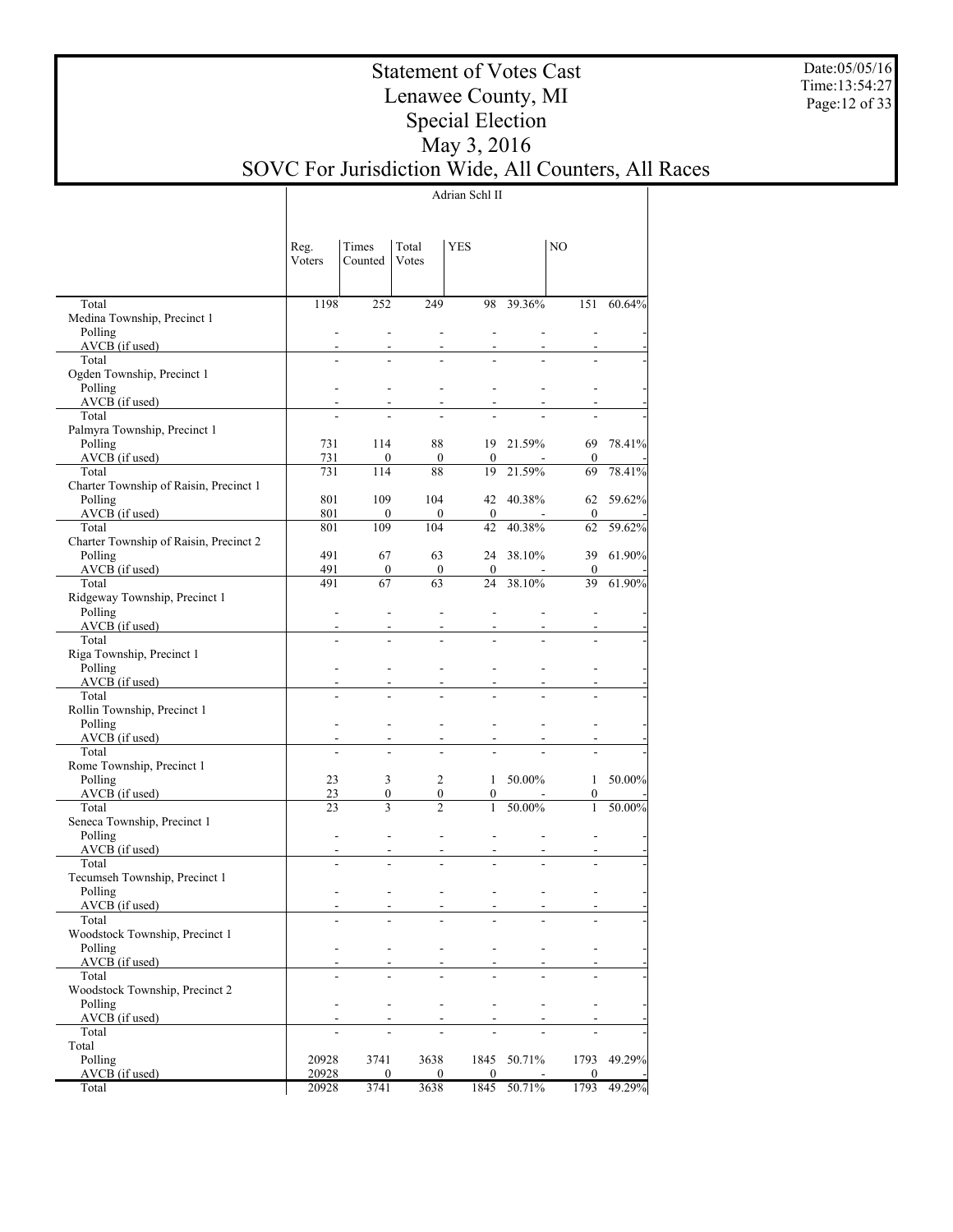Date:05/05/16 Time:13:54:27 Page:13 of 33

## Statement of Votes Cast Lenawee County, MI Special Election May 3, 2016 SOVC For Jurisdiction Wide, All Counters, All Races

Madison Schl Dist I

|                                                   | Reg.<br>Voters    | Times<br>Counted         | Total<br>Votes  | YES                                                               |                              | NO                                                                     |          |
|---------------------------------------------------|-------------------|--------------------------|-----------------|-------------------------------------------------------------------|------------------------------|------------------------------------------------------------------------|----------|
| Jurisdiction Wide                                 |                   |                          |                 |                                                                   |                              |                                                                        |          |
| City of Adrian, Precinct 1                        |                   |                          |                 |                                                                   |                              |                                                                        |          |
| Polling                                           | ۰                 |                          |                 |                                                                   |                              |                                                                        |          |
| AVCB (if used)<br>Total                           |                   |                          |                 |                                                                   |                              |                                                                        |          |
| City of Adrian, Precinct 2                        |                   |                          |                 |                                                                   |                              |                                                                        |          |
| Polling                                           | 15                | 1                        |                 | 1                                                                 | 1 100.00%                    | $\boldsymbol{0}$                                                       | $0.00\%$ |
| AVCB (if used)                                    | 15                | $\boldsymbol{0}$         |                 | $\boldsymbol{0}$<br>0                                             |                              | $\boldsymbol{0}$                                                       |          |
| Total                                             | 15                | 1                        | $\mathbf{1}$    |                                                                   | 1 100.00%                    | $\mathbf{0}$                                                           | $0.00\%$ |
| City of Adrian, Precinct 3                        |                   |                          |                 |                                                                   |                              |                                                                        |          |
| Polling                                           | 1158              | 83                       | 75              |                                                                   | 50 66.67%                    | 25                                                                     | 33.33%   |
| AVCB (if used)<br>Total                           | 1158<br>1158      | $\boldsymbol{0}$<br>83   | $\overline{75}$ | $\boldsymbol{0}$<br>$\mathbf{0}$<br>50                            | 66.67%                       | 0<br>25                                                                | 33.33%   |
| City of Adrian, Precinct 4                        |                   |                          |                 |                                                                   |                              |                                                                        |          |
| Polling                                           | ÷                 | ÷                        |                 | L,<br>$\overline{\phantom{a}}$                                    |                              | $\overline{a}$                                                         |          |
| AVCB (if used)                                    |                   |                          |                 |                                                                   |                              |                                                                        |          |
| Total                                             | $\overline{a}$    |                          |                 |                                                                   |                              |                                                                        |          |
| City of Adrian, Precinct 5                        |                   |                          |                 |                                                                   |                              |                                                                        |          |
| Polling                                           | 278               | 25                       | 24              |                                                                   | 19 79.17%                    | 5                                                                      | 20.83%   |
| AVCB (if used)<br>Total                           | 278<br>278        | $\boldsymbol{0}$<br>25   | 24              | $\boldsymbol{0}$<br>$\bf{0}$<br>19                                | 79.17%                       | 0<br>5                                                                 | 20.83%   |
| City of Adrian, Precinct 6                        |                   |                          |                 |                                                                   |                              |                                                                        |          |
| Polling                                           | ÷                 | ÷                        |                 | ÷<br>$\overline{\phantom{a}}$                                     |                              |                                                                        |          |
| AVCB (if used)                                    | ٠                 |                          |                 |                                                                   |                              |                                                                        |          |
| Total                                             | $\overline{a}$    |                          |                 |                                                                   |                              |                                                                        |          |
| City of Hudson, Precinct 1                        |                   |                          |                 |                                                                   |                              |                                                                        |          |
| Polling                                           | ٠                 |                          |                 | L.                                                                |                              |                                                                        |          |
| AVCB (if used)<br>Total                           |                   |                          |                 |                                                                   |                              |                                                                        |          |
| City of Morenci, Precinct 1                       |                   |                          |                 |                                                                   |                              |                                                                        |          |
| Polling                                           | ٠                 |                          |                 | L.                                                                |                              | ÷.                                                                     |          |
| AVCB (if used)                                    |                   |                          |                 |                                                                   |                              |                                                                        |          |
| Total                                             |                   |                          |                 |                                                                   |                              |                                                                        |          |
| City of Tecumseh, Precinct 1                      |                   |                          |                 |                                                                   |                              |                                                                        |          |
| Polling                                           | ٠                 |                          |                 | L.<br>$\overline{a}$                                              |                              | ÷.                                                                     |          |
| AVCB (if used)<br>Total                           | ÷.                |                          |                 |                                                                   |                              |                                                                        |          |
| City of Tecumseh, Precinct 2                      |                   |                          |                 |                                                                   |                              |                                                                        |          |
| Polling                                           | ÷                 |                          |                 | ÷<br>$\overline{a}$                                               | ÷.                           | ÷                                                                      |          |
| AVCB (if used)                                    | ÷                 |                          |                 |                                                                   | ۰                            |                                                                        |          |
| Total                                             |                   |                          |                 |                                                                   |                              |                                                                        |          |
| City of Tecumseh, Precinct 3                      |                   |                          |                 |                                                                   |                              |                                                                        |          |
| Polling<br>AVCB (if used)                         | ÷<br>$\mathbf{r}$ | $\blacksquare$           |                 | $\blacksquare$<br>$\blacksquare$<br>۰<br>$\overline{\phantom{a}}$ | $\blacksquare$               | $\blacksquare$                                                         |          |
| Total                                             |                   |                          |                 | $\qquad \qquad \blacksquare$<br>$\overline{\phantom{a}}$          | $\qquad \qquad \blacksquare$ |                                                                        |          |
| City of Tecumseh, Precinct 4                      |                   |                          |                 |                                                                   |                              |                                                                        |          |
| Polling                                           | $\mathbf{r}$      | $\overline{\phantom{a}}$ |                 | $\overline{\phantom{a}}$<br>$\blacksquare$                        | $\blacksquare$               | $\overline{\phantom{a}}$                                               |          |
| AVCB (if used)                                    |                   |                          |                 |                                                                   |                              |                                                                        |          |
| Total                                             |                   |                          |                 |                                                                   |                              |                                                                        |          |
| Charter Township of Adrian, Precinct 1<br>Polling | ÷                 | $\overline{a}$           |                 |                                                                   |                              |                                                                        |          |
| AVCB (if used)                                    |                   | $\sim$                   |                 | $\overline{\phantom{a}}$<br>$\sim$                                | ٠                            | $\overline{\phantom{a}}$                                               |          |
| Total                                             | L.                |                          |                 | $\overline{a}$                                                    |                              | $\overline{a}$                                                         |          |
| Charter Township of Adrian, Precinct 2            |                   |                          |                 |                                                                   |                              |                                                                        |          |
| Polling                                           | 3                 | 1                        |                 | $\mathbf{1}$                                                      | 1 100.00%                    | $\boldsymbol{0}$                                                       | $0.00\%$ |
| AVCB (if used)                                    | 3                 | $\boldsymbol{0}$         |                 | 0<br>0                                                            |                              | $\boldsymbol{0}$                                                       |          |
| Total                                             | 3                 | 1                        |                 | $\mathbf{1}$                                                      | 1 100.00%                    | $\boldsymbol{0}$                                                       | $0.00\%$ |
| Blissfield Township, Precinct 1                   |                   |                          |                 |                                                                   |                              |                                                                        |          |
| Polling<br>AVCB (if used)                         | ۰                 | $\overline{\phantom{a}}$ |                 | $\blacksquare$<br>$\overline{\phantom{a}}$<br>$\blacksquare$      |                              | $\overline{\phantom{a}}$<br>$\overline{\phantom{a}}$<br>$\blacksquare$ |          |
|                                                   |                   |                          |                 |                                                                   |                              |                                                                        |          |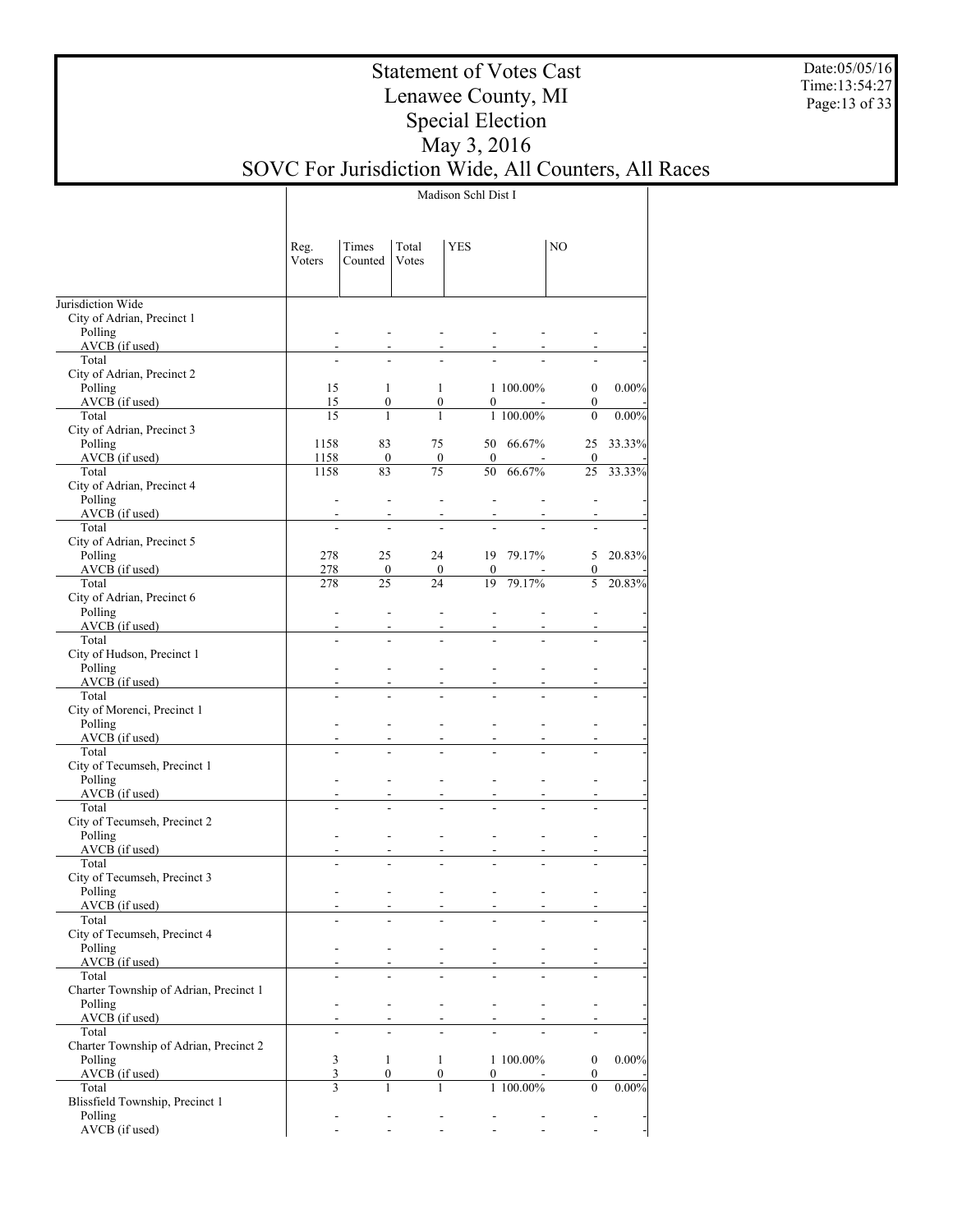Date:05/05/16 Time:13:54:27 Page:14 of 33

## Statement of Votes Cast Lenawee County, MI Special Election May 3, 2016 SOVC For Jurisdiction Wide, All Counters, All Races

Madison Schl Dist I

|                                                    | Reg.<br>Voters | Times<br>Counted                                     | Total<br>Votes           | <b>YES</b>                                           |            | NO                       |           |
|----------------------------------------------------|----------------|------------------------------------------------------|--------------------------|------------------------------------------------------|------------|--------------------------|-----------|
| Total                                              |                | $\overline{\phantom{a}}$<br>$\overline{a}$           |                          |                                                      |            |                          |           |
| Blissfield Township, Precinct 2                    |                |                                                      |                          |                                                      |            |                          |           |
| Polling                                            |                |                                                      |                          |                                                      |            |                          |           |
| AVCB (if used)                                     |                |                                                      |                          |                                                      |            |                          |           |
| Total                                              |                |                                                      |                          |                                                      |            |                          |           |
| Cambridge Township, Precinct 1<br>Polling          |                |                                                      |                          |                                                      |            |                          |           |
| AVCB (if used)                                     |                |                                                      |                          |                                                      |            |                          |           |
| Total                                              |                |                                                      |                          |                                                      |            |                          |           |
| Cambridge Township, Precinct 2                     |                |                                                      |                          |                                                      |            |                          |           |
| Polling                                            |                |                                                      |                          |                                                      |            |                          |           |
| AVCB (if used)                                     |                |                                                      |                          |                                                      |            |                          |           |
| Total<br>Cambridge Township, Precinct 3            |                |                                                      |                          |                                                      |            |                          |           |
| Polling                                            |                |                                                      |                          |                                                      |            |                          |           |
| $AVCB$ (if used)                                   |                |                                                      |                          |                                                      |            |                          |           |
| Total                                              |                |                                                      |                          |                                                      |            |                          |           |
| Clinton Township, Precinct 1                       |                |                                                      |                          |                                                      |            |                          |           |
| Polling                                            |                |                                                      |                          |                                                      |            |                          |           |
| $AVCB$ (if used)                                   |                |                                                      |                          |                                                      |            |                          |           |
| Total<br>Clinton Township, Precinct 2              |                |                                                      |                          |                                                      |            |                          |           |
| Polling                                            |                |                                                      |                          |                                                      |            |                          |           |
| AVCB (if used)                                     |                |                                                      |                          |                                                      |            |                          |           |
| Total                                              |                |                                                      |                          |                                                      |            |                          |           |
| Deerfield Township, Precinct 1                     |                |                                                      |                          |                                                      |            |                          |           |
| Polling                                            |                |                                                      |                          |                                                      |            |                          |           |
| $AVCB$ (if used)<br>Total                          |                |                                                      |                          |                                                      |            |                          |           |
| Dover Township, Precinct 1                         |                |                                                      |                          |                                                      |            |                          |           |
| Polling                                            |                |                                                      |                          |                                                      |            |                          |           |
| AVCB (if used)                                     |                |                                                      |                          |                                                      |            |                          |           |
| Total                                              |                |                                                      |                          |                                                      |            |                          |           |
| Fairfield Township, Precinct 1                     |                |                                                      |                          |                                                      |            |                          |           |
| Polling                                            |                |                                                      |                          |                                                      |            |                          |           |
| AVCB (if used)<br>Total                            |                |                                                      |                          |                                                      |            |                          |           |
| Franklin Township, Precinct 1                      |                |                                                      |                          |                                                      |            |                          |           |
| Polling                                            |                |                                                      |                          |                                                      |            |                          |           |
| AVCB (if used)                                     |                |                                                      |                          |                                                      |            |                          |           |
| Total                                              |                |                                                      |                          |                                                      |            |                          |           |
| Hudson Township, Precinct 1                        |                |                                                      |                          |                                                      |            |                          |           |
| Polling<br>AVCB (if used)                          |                |                                                      |                          | $\overline{\phantom{a}}$<br>$\overline{\phantom{a}}$ |            |                          |           |
| Total                                              |                |                                                      |                          | ۰                                                    |            |                          |           |
| Macon Township, Precinct 1                         |                |                                                      |                          |                                                      |            |                          |           |
| Polling                                            | $\blacksquare$ | $\overline{\phantom{a}}$                             | $\overline{\phantom{a}}$ | $\overline{\phantom{a}}$                             |            | $\overline{\phantom{0}}$ |           |
| AVCB (if used)                                     |                |                                                      |                          | $\overline{\phantom{a}}$                             |            |                          |           |
| Total                                              |                |                                                      |                          |                                                      |            |                          |           |
| Charter Township of Madison, Precinct 1            |                |                                                      |                          |                                                      |            |                          |           |
| Polling<br>$AVCB$ (if used)                        | 1961<br>1961   | 143<br>$\boldsymbol{0}$                              | 143<br>$\boldsymbol{0}$  | $\overline{0}$                                       | 103 72.03% | 0                        | 40 27.97% |
| Total                                              | 1961           | 143                                                  | 143                      | 103                                                  | 72.03%     | 40                       | 27.97%    |
| Charter Township of Madison, Precinct 2            |                |                                                      |                          |                                                      |            |                          |           |
| Polling                                            | 466            | 98                                                   | 97                       | 67                                                   | 69.07%     | 30                       | 30.93%    |
| AVCB (if used)                                     | 466            | $\boldsymbol{0}$                                     | $\boldsymbol{0}$         | $\mathbf{0}$                                         |            | $\boldsymbol{0}$         |           |
| Total                                              | 466            | 98                                                   | 97                       | 67                                                   | 69.07%     | 30                       | 30.93%    |
| Charter Township of Madison, Precinct 3<br>Polling |                | $\overline{\phantom{a}}$<br>$\overline{\phantom{a}}$ |                          | $\overline{\phantom{a}}$                             |            | $\overline{\phantom{a}}$ |           |
| AVCB (if used)                                     |                | $\blacksquare$                                       |                          | ÷,                                                   |            |                          |           |
|                                                    |                |                                                      |                          |                                                      |            |                          |           |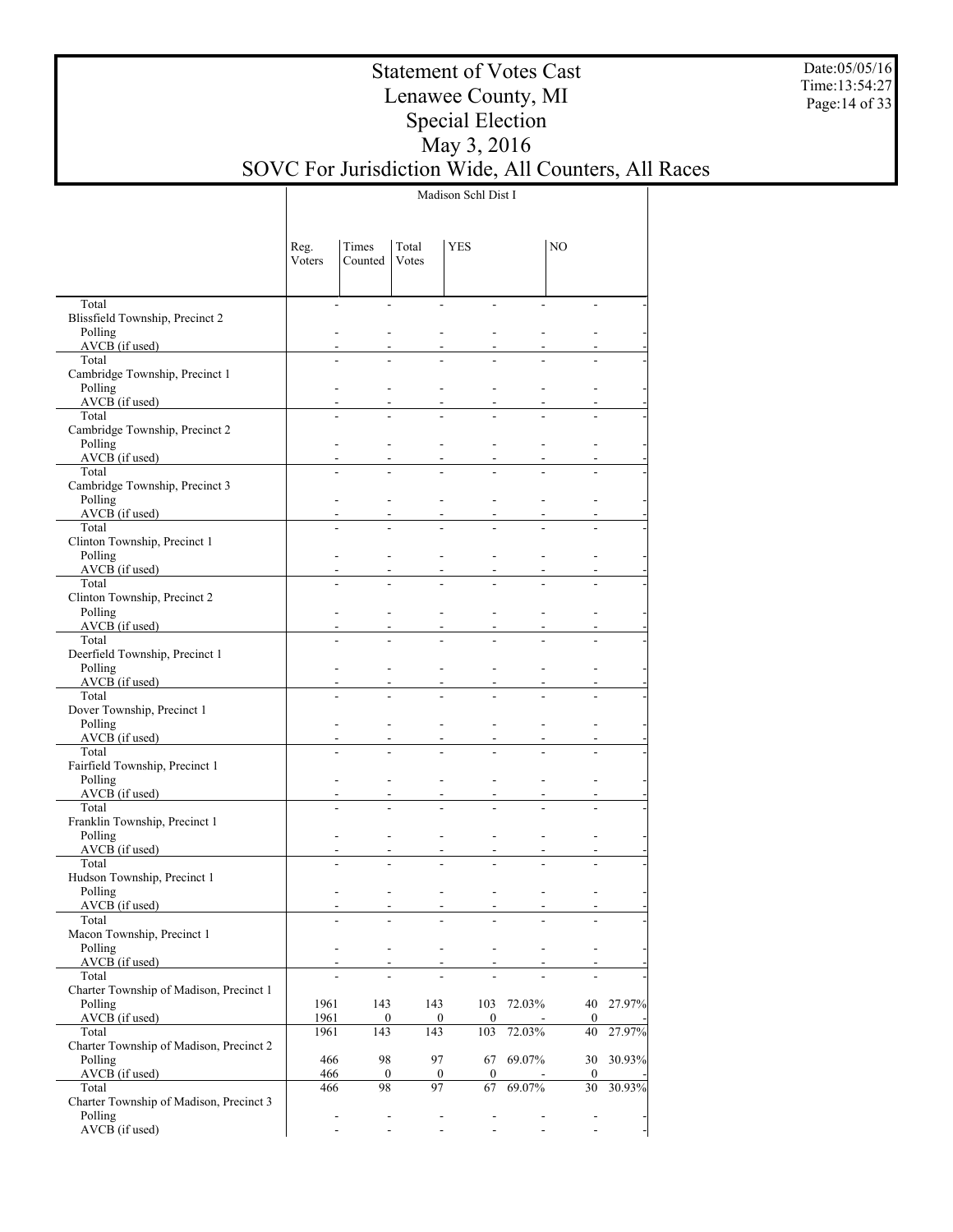Date:05/05/16 Time:13:54:27 Page:15 of 33

## Statement of Votes Cast Lenawee County, MI Special Election May 3, 2016 SOVC For Jurisdiction Wide, All Counters, All Races

Madison Schl Dist I

|                                        | Reg.<br>Voters           | Times<br>Counted | Total<br>Votes   | YES                      |           | NO               |          |
|----------------------------------------|--------------------------|------------------|------------------|--------------------------|-----------|------------------|----------|
| Total                                  | $\overline{a}$           | ÷                |                  | ÷.                       |           |                  |          |
| Medina Township, Precinct 1<br>Polling |                          |                  |                  |                          |           |                  |          |
| $AVCB$ (if used)                       |                          |                  |                  |                          |           |                  |          |
| Total                                  |                          |                  |                  |                          |           |                  |          |
| Ogden Township, Precinct 1             |                          |                  |                  |                          |           |                  |          |
| Polling                                |                          |                  |                  |                          |           |                  |          |
| $AVCB$ (if used)                       |                          |                  |                  |                          |           |                  |          |
| Total<br>Palmyra Township, Precinct 1  |                          |                  |                  |                          |           |                  |          |
| Polling                                | 125                      | 6                | 6                |                          | 6 100.00% | $\boldsymbol{0}$ | $0.00\%$ |
| AVCB (if used)                         | 125                      | $\overline{0}$   | $\boldsymbol{0}$ | 0                        |           | 0                |          |
| Total                                  | 125                      | 6                | 6                |                          | 6 100.00% | $\overline{0}$   | $0.00\%$ |
| Charter Township of Raisin, Precinct 1 |                          |                  |                  |                          |           |                  |          |
| Polling                                |                          |                  |                  |                          |           |                  |          |
| AVCB (if used)<br>Total                |                          |                  |                  |                          |           |                  |          |
| Charter Township of Raisin, Precinct 2 |                          |                  |                  |                          |           |                  |          |
| Polling                                |                          |                  |                  |                          |           |                  |          |
| AVCB (if used)                         |                          |                  |                  |                          |           |                  |          |
| Total                                  |                          |                  |                  |                          |           |                  |          |
| Ridgeway Township, Precinct 1          |                          |                  |                  |                          |           |                  |          |
| Polling                                |                          |                  |                  |                          |           |                  |          |
| AVCB (if used)<br>Total                |                          |                  |                  |                          |           |                  |          |
| Riga Township, Precinct 1              |                          |                  |                  |                          |           |                  |          |
| Polling                                |                          |                  |                  |                          |           |                  |          |
| AVCB (if used)                         |                          |                  |                  |                          |           |                  |          |
| Total                                  |                          |                  |                  |                          |           |                  |          |
| Rollin Township, Precinct 1            |                          |                  |                  |                          |           |                  |          |
| Polling                                |                          |                  |                  |                          |           |                  |          |
| $AVCB$ (if used)<br>Total              |                          |                  |                  |                          |           |                  |          |
| Rome Township, Precinct 1              |                          |                  |                  |                          |           |                  |          |
| Polling                                |                          |                  |                  |                          |           |                  |          |
| $AVCB$ (if used)                       |                          |                  |                  |                          |           |                  |          |
| Total                                  |                          |                  |                  |                          |           |                  |          |
| Seneca Township, Precinct 1            |                          |                  |                  |                          |           |                  |          |
| Polling<br>$AVCB$ (if used)            |                          |                  |                  |                          |           |                  |          |
| Total                                  |                          |                  |                  |                          |           |                  |          |
| Tecumseh Township, Precinct 1          |                          |                  |                  |                          |           |                  |          |
| Polling                                |                          |                  |                  |                          |           |                  |          |
| AVCB (if used)                         | $\overline{\phantom{a}}$ |                  |                  | $\overline{\phantom{a}}$ |           |                  |          |
| Total                                  |                          |                  |                  |                          |           |                  |          |
| Woodstock Township, Precinct 1         |                          |                  |                  |                          |           |                  |          |
| Polling<br>AVCB (if used)              |                          |                  |                  |                          |           |                  |          |
| Total                                  |                          |                  |                  |                          |           |                  |          |
| Woodstock Township, Precinct 2         |                          |                  |                  |                          |           |                  |          |
| Polling                                |                          |                  |                  | $\overline{a}$           |           |                  |          |
| AVCB (if used)                         |                          |                  |                  |                          |           |                  |          |
| Total                                  |                          |                  |                  |                          |           |                  |          |
| Total<br>Polling                       | 4006                     | 357              | 347              | 247                      | 71.18%    | 100              | 28.82%   |
| AVCB (if used)                         | 4006                     | 0                | 0                | $\Omega$                 |           | $\mathbf{0}$     |          |
| Total                                  | 4006                     | 357              | 347              | 247                      | 71.18%    | 100              | 28.82%   |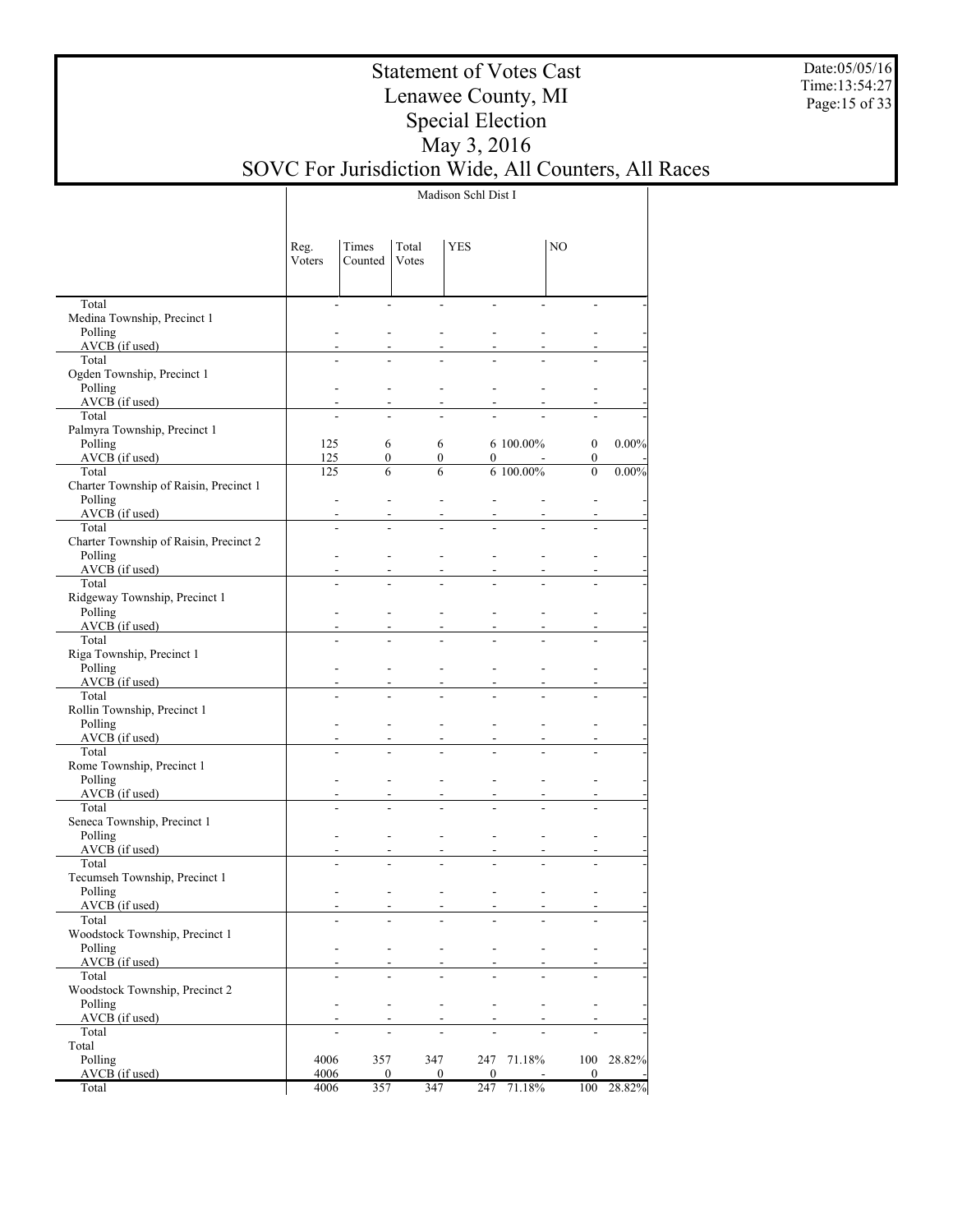Date:05/05/16 Time:13:54:27 Page:16 of 33

## Statement of Votes Cast Lenawee County, MI Special Election May 3, 2016 SOVC For Jurisdiction Wide, All Counters, All Races

Madison Schl Dist II

|                                                   | Reg.<br>Voters | Times<br>Counted       | Total<br>Votes | YES                                                  |           | NO                       |           |
|---------------------------------------------------|----------------|------------------------|----------------|------------------------------------------------------|-----------|--------------------------|-----------|
| Jurisdiction Wide                                 |                |                        |                |                                                      |           |                          |           |
| City of Adrian, Precinct 1                        |                |                        |                |                                                      |           |                          |           |
| Polling                                           |                |                        |                |                                                      |           |                          |           |
| AVCB (if used)<br>Total                           |                |                        |                |                                                      |           |                          |           |
| City of Adrian, Precinct 2                        |                |                        |                |                                                      |           |                          |           |
| Polling                                           | 15             | 1                      |                | 1                                                    | 1 100.00% | $\boldsymbol{0}$         | $0.00\%$  |
| AVCB (if used)                                    | 15             | 0                      |                | $\boldsymbol{0}$<br>0                                |           | $\boldsymbol{0}$         |           |
| Total                                             | 15             | $\mathbf{1}$           |                | 1                                                    | 1 100.00% | $\mathbf{0}$             | $0.00\%$  |
| City of Adrian, Precinct 3                        |                |                        |                |                                                      |           |                          |           |
| Polling<br>AVCB (if used)                         | 1158<br>1158   | 83<br>$\boldsymbol{0}$ | 76             | $\boldsymbol{0}$<br>$\mathbf{0}$                     | 44 57.89% | $\bf{0}$                 | 32 42.11% |
| Total                                             | 1158           | 83                     | 76             | 44                                                   | 57.89%    | 32                       | 42.11%    |
| City of Adrian, Precinct 4                        |                |                        |                |                                                      |           |                          |           |
| Polling                                           |                |                        |                |                                                      |           |                          |           |
| AVCB (if used)                                    |                |                        |                |                                                      |           |                          |           |
| Total                                             |                |                        |                |                                                      |           |                          |           |
| City of Adrian, Precinct 5<br>Polling             | 278            | 25                     | 25             | 17                                                   | 68.00%    | 8                        | 32.00%    |
| AVCB (if used)                                    | 278            | 0                      |                | $\bf{0}$<br>0                                        |           | 0                        |           |
| Total                                             | 278            | 25                     | 25             | 17                                                   | 68.00%    | 8                        | 32.00%    |
| City of Adrian, Precinct 6                        |                |                        |                |                                                      |           |                          |           |
| Polling                                           |                |                        |                |                                                      |           |                          |           |
| AVCB (if used)                                    |                |                        |                |                                                      |           |                          |           |
| Total                                             |                |                        |                |                                                      |           |                          |           |
| City of Hudson, Precinct 1<br>Polling             |                |                        |                |                                                      |           |                          |           |
| $AVCB$ (if used)                                  |                |                        |                |                                                      |           |                          |           |
| Total                                             |                |                        |                |                                                      |           |                          |           |
| City of Morenci, Precinct 1                       |                |                        |                |                                                      |           |                          |           |
| Polling                                           |                |                        |                |                                                      |           |                          |           |
| AVCB (if used)                                    |                |                        |                |                                                      |           |                          |           |
| Total<br>City of Tecumseh, Precinct 1             |                |                        |                |                                                      |           |                          |           |
| Polling                                           |                |                        |                |                                                      |           |                          |           |
| AVCB (if used)                                    |                |                        |                |                                                      |           |                          |           |
| Total                                             |                |                        |                |                                                      |           |                          |           |
| City of Tecumseh, Precinct 2                      |                |                        |                |                                                      |           |                          |           |
| Polling                                           |                |                        |                |                                                      |           |                          |           |
| AVCB (if used)<br>Total                           |                |                        |                |                                                      |           |                          |           |
| City of Tecumseh, Precinct 3                      |                |                        |                |                                                      |           |                          |           |
| Polling                                           |                |                        |                |                                                      |           |                          |           |
| AVCB (if used)                                    |                |                        |                | ٠<br>$\overline{\phantom{0}}$                        |           |                          |           |
| Total                                             |                |                        |                |                                                      |           |                          |           |
| City of Tecumseh, Precinct 4                      |                |                        |                |                                                      |           |                          |           |
| Polling<br>AVCB (if used)                         |                |                        |                | $\overline{\phantom{a}}$                             |           |                          |           |
| Total                                             |                |                        |                |                                                      |           |                          |           |
| Charter Township of Adrian, Precinct 1            |                |                        |                |                                                      |           |                          |           |
| Polling                                           |                |                        |                | $\overline{\phantom{a}}$<br>$\overline{\phantom{a}}$ |           |                          |           |
| $AVCB$ (if used)                                  |                |                        |                |                                                      |           |                          |           |
| Total                                             |                |                        |                |                                                      |           |                          |           |
| Charter Township of Adrian, Precinct 2<br>Polling | $\mathfrak{Z}$ | $\mathbf{1}$           |                | $\mathbf{1}$                                         | 1 100.00% | $\boldsymbol{0}$         | $0.00\%$  |
| AVCB (if used)                                    | 3              | $\boldsymbol{0}$       |                | $\mathbf{0}$<br>$\mathbf{0}$                         | $\sim$    | 0                        |           |
| Total                                             | 3              | 1                      |                | $\mathbf{1}$                                         | 1 100.00% | $\mathbf{0}$             | $0.00\%$  |
| Blissfield Township, Precinct 1                   |                |                        |                |                                                      |           |                          |           |
| Polling                                           |                |                        |                | $\overline{\phantom{a}}$                             |           | $\overline{\phantom{0}}$ |           |
| AVCB (if used)                                    |                |                        | ÷.             | ÷.<br>$\blacksquare$                                 |           | L.<br>$\sim$             |           |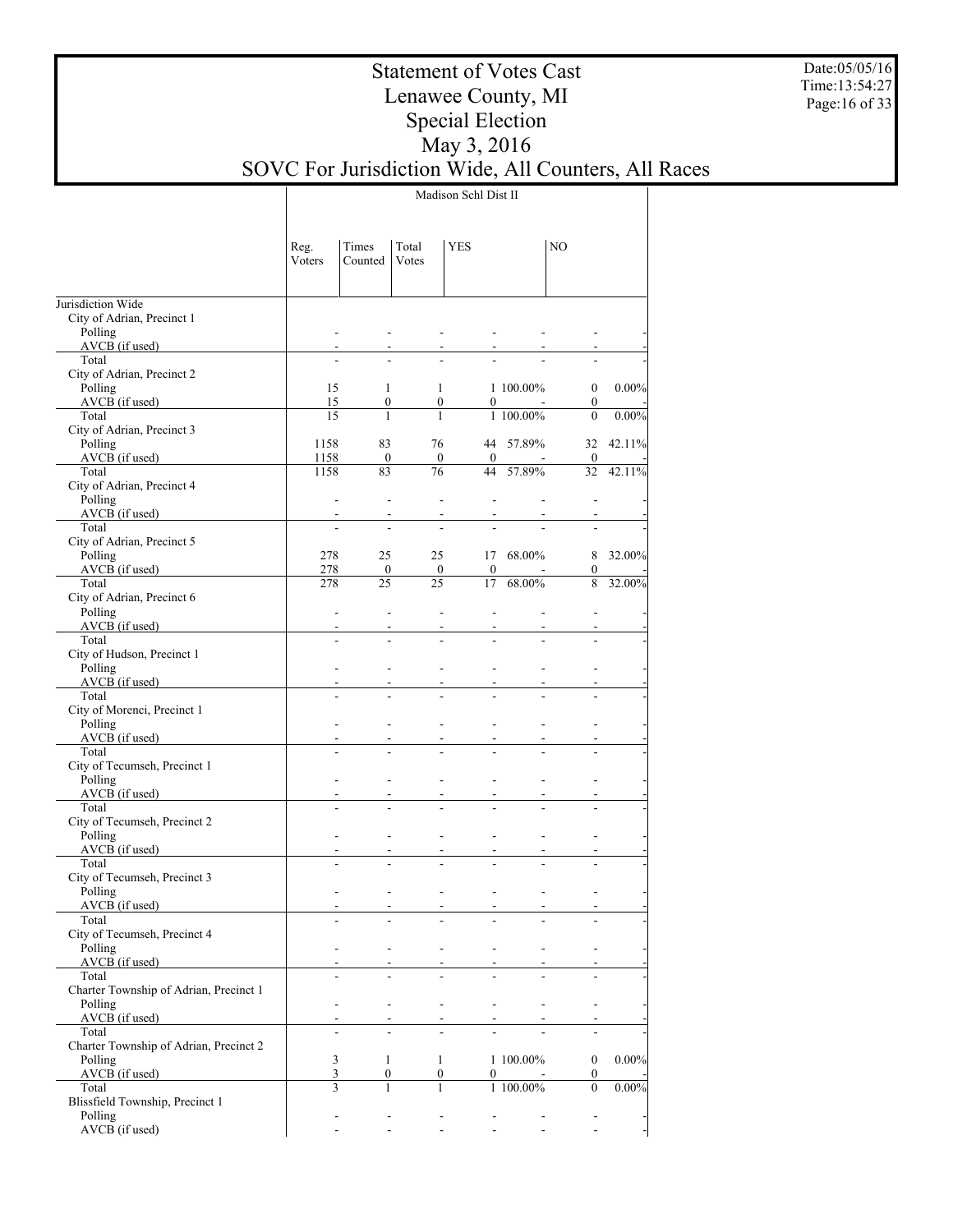Date:05/05/16 Time:13:54:27 Page:17 of 33

## Statement of Votes Cast Lenawee County, MI Special Election May 3, 2016 SOVC For Jurisdiction Wide, All Counters, All Races

Madison Schl Dist II

|                                           | Reg.<br>Voters | Times<br>Counted                                         | Total<br>Votes                                       | <b>YES</b>               |           | NO                       |           |
|-------------------------------------------|----------------|----------------------------------------------------------|------------------------------------------------------|--------------------------|-----------|--------------------------|-----------|
| Total                                     |                | $\overline{\phantom{a}}$                                 | $\overline{a}$<br>$\overline{a}$                     |                          |           |                          |           |
| Blissfield Township, Precinct 2           |                |                                                          |                                                      |                          |           |                          |           |
| Polling                                   |                |                                                          |                                                      |                          |           |                          |           |
| AVCB (if used)                            |                |                                                          |                                                      |                          |           |                          |           |
| Total                                     |                |                                                          |                                                      |                          |           |                          |           |
| Cambridge Township, Precinct 1<br>Polling |                |                                                          |                                                      |                          |           |                          |           |
| AVCB (if used)                            |                |                                                          |                                                      |                          |           |                          |           |
| Total                                     |                |                                                          |                                                      |                          |           |                          |           |
| Cambridge Township, Precinct 2            |                |                                                          |                                                      |                          |           |                          |           |
| Polling                                   |                |                                                          |                                                      |                          |           |                          |           |
| $AVCB$ (if used)                          |                |                                                          |                                                      |                          |           |                          |           |
| Total                                     |                |                                                          |                                                      |                          |           |                          |           |
| Cambridge Township, Precinct 3<br>Polling |                |                                                          |                                                      |                          |           |                          |           |
| $AVCB$ (if used)                          |                |                                                          |                                                      |                          |           |                          |           |
| Total                                     |                |                                                          |                                                      |                          |           |                          |           |
| Clinton Township, Precinct 1              |                |                                                          |                                                      |                          |           |                          |           |
| Polling                                   |                |                                                          |                                                      |                          |           |                          |           |
| $AVCB$ (if used)                          |                |                                                          |                                                      |                          |           |                          |           |
| Total<br>Clinton Township, Precinct 2     |                |                                                          |                                                      |                          |           |                          |           |
| Polling                                   |                |                                                          |                                                      |                          |           |                          |           |
| $AVCB$ (if used)                          |                |                                                          |                                                      |                          |           |                          |           |
| Total                                     |                |                                                          |                                                      |                          |           |                          |           |
| Deerfield Township, Precinct 1            |                |                                                          |                                                      |                          |           |                          |           |
| Polling                                   |                |                                                          |                                                      |                          |           |                          |           |
| $AVCB$ (if used)                          |                |                                                          |                                                      |                          |           |                          |           |
| Total<br>Dover Township, Precinct 1       |                |                                                          |                                                      |                          |           |                          |           |
| Polling                                   |                |                                                          |                                                      |                          |           |                          |           |
| $AVCB$ (if used)                          |                |                                                          |                                                      |                          |           |                          |           |
| Total                                     |                |                                                          |                                                      |                          |           |                          |           |
| Fairfield Township, Precinct 1            |                |                                                          |                                                      |                          |           |                          |           |
| Polling                                   |                |                                                          |                                                      |                          |           |                          |           |
| AVCB (if used)<br>Total                   |                |                                                          |                                                      |                          |           |                          |           |
| Franklin Township, Precinct 1             |                |                                                          |                                                      |                          |           |                          |           |
| Polling                                   |                | $\blacksquare$                                           |                                                      |                          |           |                          |           |
| AVCB (if used)                            |                |                                                          |                                                      |                          |           |                          |           |
| Total                                     |                |                                                          |                                                      |                          |           |                          |           |
| Hudson Township, Precinct 1               |                |                                                          |                                                      |                          |           |                          |           |
| Polling                                   |                |                                                          |                                                      |                          |           |                          |           |
| $AVCB$ (if used)<br>Total                 |                | $\overline{\phantom{a}}$                                 | $\overline{\phantom{a}}$                             | $\overline{\phantom{a}}$ |           |                          |           |
| Macon Township, Precinct 1                |                |                                                          |                                                      | $\overline{\phantom{a}}$ |           |                          |           |
| Polling                                   |                | $\overline{\phantom{a}}$                                 | $\overline{\phantom{a}}$<br>$\overline{\phantom{a}}$ | $\overline{\phantom{a}}$ |           | $\overline{\phantom{0}}$ |           |
| AVCB (if used)                            |                |                                                          |                                                      | $\sim$                   |           |                          |           |
| Total                                     |                |                                                          |                                                      |                          |           |                          |           |
| Charter Township of Madison, Precinct 1   |                |                                                          |                                                      |                          |           |                          |           |
| Polling                                   | 1961           | 143                                                      | 143                                                  |                          | 84 58.74% |                          | 59 41.26% |
| $AVCB$ (if used)<br>Total                 | 1961<br>1961   | 0<br>143                                                 | $\boldsymbol{0}$<br>143                              | $\mathbf{0}$<br>84       | 58.74%    | 0<br>59                  | 41.26%    |
| Charter Township of Madison, Precinct 2   |                |                                                          |                                                      |                          |           |                          |           |
| Polling                                   | 466            | 98                                                       | 97                                                   |                          | 50 51.55% | 47                       | 48.45%    |
| AVCB (if used)                            | 466            | $\boldsymbol{0}$                                         | $\boldsymbol{0}$                                     | $\overline{0}$           |           | $\boldsymbol{0}$         |           |
| Total                                     | 466            | 98                                                       | 97                                                   | 50                       | 51.55%    | 47                       | 48.45%    |
| Charter Township of Madison, Precinct 3   |                |                                                          |                                                      |                          |           |                          |           |
| Polling                                   |                | $\overline{\phantom{a}}$<br>$\qquad \qquad \blacksquare$ |                                                      | $\overline{\phantom{a}}$ |           | -                        |           |
| AVCB (if used)                            |                | $\blacksquare$                                           |                                                      | ÷,                       |           |                          |           |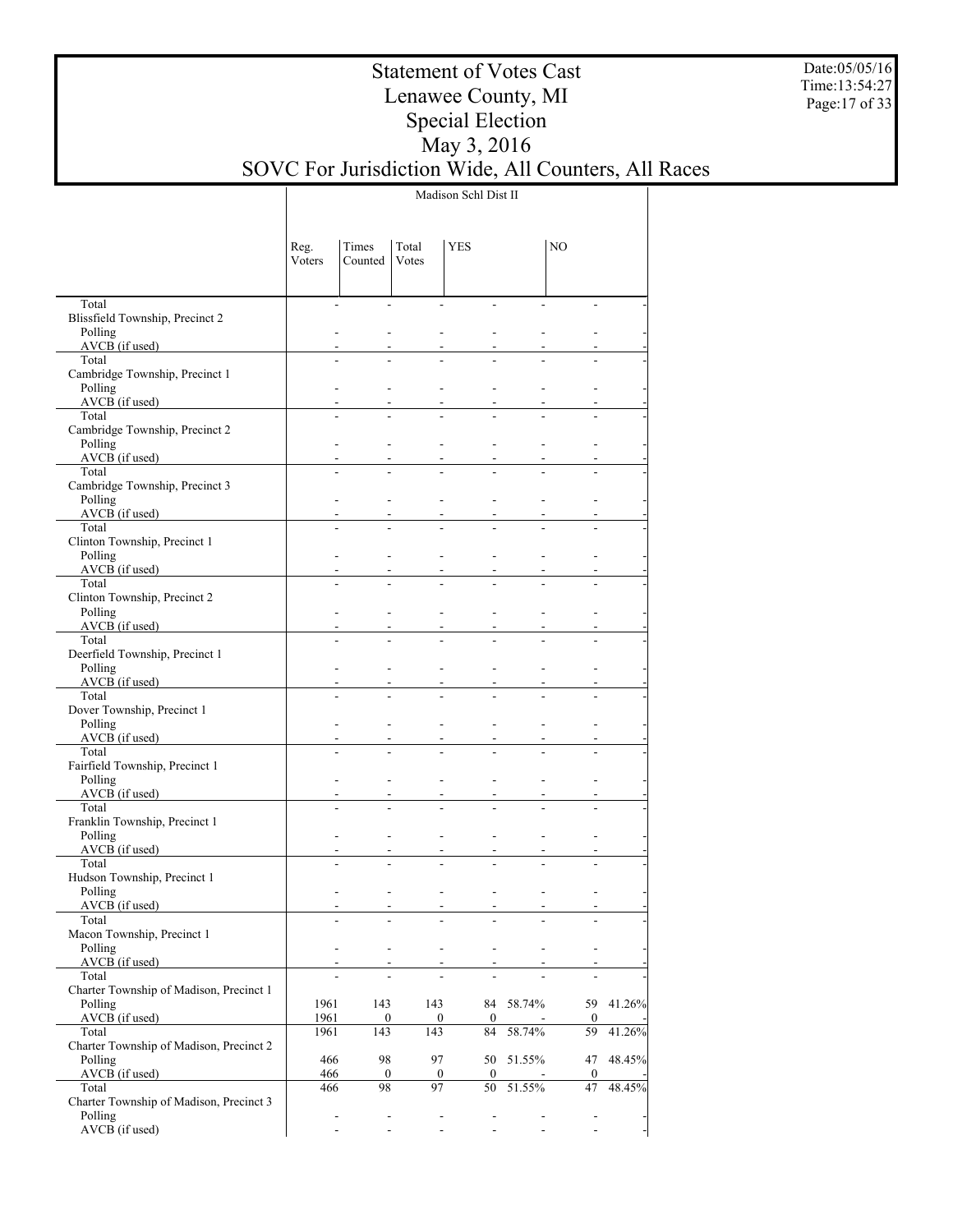Date:05/05/16 Time:13:54:27 Page:18 of 33

## Statement of Votes Cast Lenawee County, MI Special Election May 3, 2016 SOVC For Jurisdiction Wide, All Counters, All Races

Madison Schl Dist II

| $\blacksquare$<br>$\overline{a}$<br>÷.<br>Medina Township, Precinct 1<br>Polling<br>$AVCB$ (if used)<br>Total<br>÷.<br>Ogden Township, Precinct 1<br>Polling<br>L,<br>$AVCB$ (if used)<br>Total<br>Palmyra Township, Precinct 1<br>Polling<br>125<br>5 83.33%<br>6<br>6<br>$\mathbf{1}$<br>$AVCB$ (if used)<br>125<br>$\boldsymbol{0}$<br>$\boldsymbol{0}$<br>$\boldsymbol{0}$<br>$\boldsymbol{0}$<br>$583.33\%$<br>Total<br>6<br>6<br>$\mathbf{1}$<br>125<br>Charter Township of Raisin, Precinct 1<br>Polling<br>÷,<br>$\overline{a}$<br>$\overline{\phantom{0}}$<br>$\overline{a}$<br>AVCB (if used)<br>Total<br>$\overline{a}$<br>Charter Township of Raisin, Precinct 2<br>Polling<br>$AVCB$ (if used)<br>Total<br>÷.<br>Ridgeway Township, Precinct 1<br>Polling<br>$AVCB$ (if used)<br>Total<br>÷.<br>Riga Township, Precinct 1<br>Polling<br>$AVCB$ (if used)<br>Total<br>÷.<br>Rollin Township, Precinct 1<br>Polling<br>$AVCB$ (if used)<br>Total<br>$\overline{a}$<br>Rome Township, Precinct 1<br>Polling<br>L,<br>AVCB (if used)<br>Total<br>$\overline{a}$<br>Seneca Township, Precinct 1<br>Polling<br>÷,<br>L,<br>L,<br>$AVCB$ (if used)<br>Total<br>$\overline{a}$<br>Tecumseh Township, Precinct 1<br>Polling<br>$\overline{a}$<br>AVCB (if used)<br>$\overline{\phantom{a}}$<br>Total<br>Woodstock Township, Precinct 1<br>Polling<br>$\overline{a}$<br>٠<br>$AVCB$ (if used)<br>Total<br>Woodstock Township, Precinct 2<br>Polling<br>L,<br>AVCB (if used)<br>Total<br>Total<br>Polling<br>4006<br>357<br>349<br>202 57.88%<br>147<br>AVCB (if used)<br>4006<br>$\mathbf{0}$<br>$\bf{0}$<br>$\bf{0}$<br>$\mathbf{0}$<br>357<br>349<br>4006 |       | Reg.<br>Voters | Times<br>Counted | Total<br>Votes | <b>YES</b> |        | NO  |        |
|----------------------------------------------------------------------------------------------------------------------------------------------------------------------------------------------------------------------------------------------------------------------------------------------------------------------------------------------------------------------------------------------------------------------------------------------------------------------------------------------------------------------------------------------------------------------------------------------------------------------------------------------------------------------------------------------------------------------------------------------------------------------------------------------------------------------------------------------------------------------------------------------------------------------------------------------------------------------------------------------------------------------------------------------------------------------------------------------------------------------------------------------------------------------------------------------------------------------------------------------------------------------------------------------------------------------------------------------------------------------------------------------------------------------------------------------------------------------------------------------------------------------------------------------------------------------------------------------------------------------------------------------------------------|-------|----------------|------------------|----------------|------------|--------|-----|--------|
| 16.67%                                                                                                                                                                                                                                                                                                                                                                                                                                                                                                                                                                                                                                                                                                                                                                                                                                                                                                                                                                                                                                                                                                                                                                                                                                                                                                                                                                                                                                                                                                                                                                                                                                                         | Total |                |                  |                | ÷,         |        |     |        |
|                                                                                                                                                                                                                                                                                                                                                                                                                                                                                                                                                                                                                                                                                                                                                                                                                                                                                                                                                                                                                                                                                                                                                                                                                                                                                                                                                                                                                                                                                                                                                                                                                                                                |       |                |                  |                |            |        |     |        |
|                                                                                                                                                                                                                                                                                                                                                                                                                                                                                                                                                                                                                                                                                                                                                                                                                                                                                                                                                                                                                                                                                                                                                                                                                                                                                                                                                                                                                                                                                                                                                                                                                                                                |       |                |                  |                |            |        |     |        |
|                                                                                                                                                                                                                                                                                                                                                                                                                                                                                                                                                                                                                                                                                                                                                                                                                                                                                                                                                                                                                                                                                                                                                                                                                                                                                                                                                                                                                                                                                                                                                                                                                                                                |       |                |                  |                |            |        |     |        |
|                                                                                                                                                                                                                                                                                                                                                                                                                                                                                                                                                                                                                                                                                                                                                                                                                                                                                                                                                                                                                                                                                                                                                                                                                                                                                                                                                                                                                                                                                                                                                                                                                                                                |       |                |                  |                |            |        |     |        |
|                                                                                                                                                                                                                                                                                                                                                                                                                                                                                                                                                                                                                                                                                                                                                                                                                                                                                                                                                                                                                                                                                                                                                                                                                                                                                                                                                                                                                                                                                                                                                                                                                                                                |       |                |                  |                |            |        |     |        |
|                                                                                                                                                                                                                                                                                                                                                                                                                                                                                                                                                                                                                                                                                                                                                                                                                                                                                                                                                                                                                                                                                                                                                                                                                                                                                                                                                                                                                                                                                                                                                                                                                                                                |       |                |                  |                |            |        |     |        |
|                                                                                                                                                                                                                                                                                                                                                                                                                                                                                                                                                                                                                                                                                                                                                                                                                                                                                                                                                                                                                                                                                                                                                                                                                                                                                                                                                                                                                                                                                                                                                                                                                                                                |       |                |                  |                |            |        |     |        |
| 16.67%<br>42.12%                                                                                                                                                                                                                                                                                                                                                                                                                                                                                                                                                                                                                                                                                                                                                                                                                                                                                                                                                                                                                                                                                                                                                                                                                                                                                                                                                                                                                                                                                                                                                                                                                                               |       |                |                  |                |            |        |     |        |
|                                                                                                                                                                                                                                                                                                                                                                                                                                                                                                                                                                                                                                                                                                                                                                                                                                                                                                                                                                                                                                                                                                                                                                                                                                                                                                                                                                                                                                                                                                                                                                                                                                                                |       |                |                  |                |            |        |     |        |
|                                                                                                                                                                                                                                                                                                                                                                                                                                                                                                                                                                                                                                                                                                                                                                                                                                                                                                                                                                                                                                                                                                                                                                                                                                                                                                                                                                                                                                                                                                                                                                                                                                                                |       |                |                  |                |            |        |     |        |
|                                                                                                                                                                                                                                                                                                                                                                                                                                                                                                                                                                                                                                                                                                                                                                                                                                                                                                                                                                                                                                                                                                                                                                                                                                                                                                                                                                                                                                                                                                                                                                                                                                                                |       |                |                  |                |            |        |     |        |
|                                                                                                                                                                                                                                                                                                                                                                                                                                                                                                                                                                                                                                                                                                                                                                                                                                                                                                                                                                                                                                                                                                                                                                                                                                                                                                                                                                                                                                                                                                                                                                                                                                                                |       |                |                  |                |            |        |     |        |
|                                                                                                                                                                                                                                                                                                                                                                                                                                                                                                                                                                                                                                                                                                                                                                                                                                                                                                                                                                                                                                                                                                                                                                                                                                                                                                                                                                                                                                                                                                                                                                                                                                                                |       |                |                  |                |            |        |     |        |
|                                                                                                                                                                                                                                                                                                                                                                                                                                                                                                                                                                                                                                                                                                                                                                                                                                                                                                                                                                                                                                                                                                                                                                                                                                                                                                                                                                                                                                                                                                                                                                                                                                                                |       |                |                  |                |            |        |     |        |
|                                                                                                                                                                                                                                                                                                                                                                                                                                                                                                                                                                                                                                                                                                                                                                                                                                                                                                                                                                                                                                                                                                                                                                                                                                                                                                                                                                                                                                                                                                                                                                                                                                                                |       |                |                  |                |            |        |     |        |
|                                                                                                                                                                                                                                                                                                                                                                                                                                                                                                                                                                                                                                                                                                                                                                                                                                                                                                                                                                                                                                                                                                                                                                                                                                                                                                                                                                                                                                                                                                                                                                                                                                                                |       |                |                  |                |            |        |     |        |
|                                                                                                                                                                                                                                                                                                                                                                                                                                                                                                                                                                                                                                                                                                                                                                                                                                                                                                                                                                                                                                                                                                                                                                                                                                                                                                                                                                                                                                                                                                                                                                                                                                                                |       |                |                  |                |            |        |     |        |
|                                                                                                                                                                                                                                                                                                                                                                                                                                                                                                                                                                                                                                                                                                                                                                                                                                                                                                                                                                                                                                                                                                                                                                                                                                                                                                                                                                                                                                                                                                                                                                                                                                                                |       |                |                  |                |            |        |     |        |
|                                                                                                                                                                                                                                                                                                                                                                                                                                                                                                                                                                                                                                                                                                                                                                                                                                                                                                                                                                                                                                                                                                                                                                                                                                                                                                                                                                                                                                                                                                                                                                                                                                                                |       |                |                  |                |            |        |     |        |
|                                                                                                                                                                                                                                                                                                                                                                                                                                                                                                                                                                                                                                                                                                                                                                                                                                                                                                                                                                                                                                                                                                                                                                                                                                                                                                                                                                                                                                                                                                                                                                                                                                                                |       |                |                  |                |            |        |     |        |
|                                                                                                                                                                                                                                                                                                                                                                                                                                                                                                                                                                                                                                                                                                                                                                                                                                                                                                                                                                                                                                                                                                                                                                                                                                                                                                                                                                                                                                                                                                                                                                                                                                                                |       |                |                  |                |            |        |     |        |
|                                                                                                                                                                                                                                                                                                                                                                                                                                                                                                                                                                                                                                                                                                                                                                                                                                                                                                                                                                                                                                                                                                                                                                                                                                                                                                                                                                                                                                                                                                                                                                                                                                                                |       |                |                  |                |            |        |     |        |
|                                                                                                                                                                                                                                                                                                                                                                                                                                                                                                                                                                                                                                                                                                                                                                                                                                                                                                                                                                                                                                                                                                                                                                                                                                                                                                                                                                                                                                                                                                                                                                                                                                                                |       |                |                  |                |            |        |     |        |
|                                                                                                                                                                                                                                                                                                                                                                                                                                                                                                                                                                                                                                                                                                                                                                                                                                                                                                                                                                                                                                                                                                                                                                                                                                                                                                                                                                                                                                                                                                                                                                                                                                                                |       |                |                  |                |            |        |     |        |
|                                                                                                                                                                                                                                                                                                                                                                                                                                                                                                                                                                                                                                                                                                                                                                                                                                                                                                                                                                                                                                                                                                                                                                                                                                                                                                                                                                                                                                                                                                                                                                                                                                                                |       |                |                  |                |            |        |     |        |
|                                                                                                                                                                                                                                                                                                                                                                                                                                                                                                                                                                                                                                                                                                                                                                                                                                                                                                                                                                                                                                                                                                                                                                                                                                                                                                                                                                                                                                                                                                                                                                                                                                                                |       |                |                  |                |            |        |     |        |
|                                                                                                                                                                                                                                                                                                                                                                                                                                                                                                                                                                                                                                                                                                                                                                                                                                                                                                                                                                                                                                                                                                                                                                                                                                                                                                                                                                                                                                                                                                                                                                                                                                                                |       |                |                  |                |            |        |     |        |
|                                                                                                                                                                                                                                                                                                                                                                                                                                                                                                                                                                                                                                                                                                                                                                                                                                                                                                                                                                                                                                                                                                                                                                                                                                                                                                                                                                                                                                                                                                                                                                                                                                                                |       |                |                  |                |            |        |     |        |
|                                                                                                                                                                                                                                                                                                                                                                                                                                                                                                                                                                                                                                                                                                                                                                                                                                                                                                                                                                                                                                                                                                                                                                                                                                                                                                                                                                                                                                                                                                                                                                                                                                                                |       |                |                  |                |            |        |     |        |
|                                                                                                                                                                                                                                                                                                                                                                                                                                                                                                                                                                                                                                                                                                                                                                                                                                                                                                                                                                                                                                                                                                                                                                                                                                                                                                                                                                                                                                                                                                                                                                                                                                                                |       |                |                  |                |            |        |     |        |
|                                                                                                                                                                                                                                                                                                                                                                                                                                                                                                                                                                                                                                                                                                                                                                                                                                                                                                                                                                                                                                                                                                                                                                                                                                                                                                                                                                                                                                                                                                                                                                                                                                                                |       |                |                  |                |            |        |     |        |
|                                                                                                                                                                                                                                                                                                                                                                                                                                                                                                                                                                                                                                                                                                                                                                                                                                                                                                                                                                                                                                                                                                                                                                                                                                                                                                                                                                                                                                                                                                                                                                                                                                                                |       |                |                  |                |            |        |     |        |
|                                                                                                                                                                                                                                                                                                                                                                                                                                                                                                                                                                                                                                                                                                                                                                                                                                                                                                                                                                                                                                                                                                                                                                                                                                                                                                                                                                                                                                                                                                                                                                                                                                                                |       |                |                  |                |            |        |     |        |
|                                                                                                                                                                                                                                                                                                                                                                                                                                                                                                                                                                                                                                                                                                                                                                                                                                                                                                                                                                                                                                                                                                                                                                                                                                                                                                                                                                                                                                                                                                                                                                                                                                                                |       |                |                  |                |            |        |     |        |
|                                                                                                                                                                                                                                                                                                                                                                                                                                                                                                                                                                                                                                                                                                                                                                                                                                                                                                                                                                                                                                                                                                                                                                                                                                                                                                                                                                                                                                                                                                                                                                                                                                                                |       |                |                  |                |            |        |     |        |
|                                                                                                                                                                                                                                                                                                                                                                                                                                                                                                                                                                                                                                                                                                                                                                                                                                                                                                                                                                                                                                                                                                                                                                                                                                                                                                                                                                                                                                                                                                                                                                                                                                                                |       |                |                  |                |            |        |     |        |
|                                                                                                                                                                                                                                                                                                                                                                                                                                                                                                                                                                                                                                                                                                                                                                                                                                                                                                                                                                                                                                                                                                                                                                                                                                                                                                                                                                                                                                                                                                                                                                                                                                                                |       |                |                  |                |            |        |     |        |
|                                                                                                                                                                                                                                                                                                                                                                                                                                                                                                                                                                                                                                                                                                                                                                                                                                                                                                                                                                                                                                                                                                                                                                                                                                                                                                                                                                                                                                                                                                                                                                                                                                                                |       |                |                  |                |            |        |     |        |
|                                                                                                                                                                                                                                                                                                                                                                                                                                                                                                                                                                                                                                                                                                                                                                                                                                                                                                                                                                                                                                                                                                                                                                                                                                                                                                                                                                                                                                                                                                                                                                                                                                                                |       |                |                  |                |            |        |     |        |
|                                                                                                                                                                                                                                                                                                                                                                                                                                                                                                                                                                                                                                                                                                                                                                                                                                                                                                                                                                                                                                                                                                                                                                                                                                                                                                                                                                                                                                                                                                                                                                                                                                                                |       |                |                  |                |            |        |     |        |
|                                                                                                                                                                                                                                                                                                                                                                                                                                                                                                                                                                                                                                                                                                                                                                                                                                                                                                                                                                                                                                                                                                                                                                                                                                                                                                                                                                                                                                                                                                                                                                                                                                                                |       |                |                  |                |            |        |     |        |
|                                                                                                                                                                                                                                                                                                                                                                                                                                                                                                                                                                                                                                                                                                                                                                                                                                                                                                                                                                                                                                                                                                                                                                                                                                                                                                                                                                                                                                                                                                                                                                                                                                                                |       |                |                  |                |            |        |     |        |
|                                                                                                                                                                                                                                                                                                                                                                                                                                                                                                                                                                                                                                                                                                                                                                                                                                                                                                                                                                                                                                                                                                                                                                                                                                                                                                                                                                                                                                                                                                                                                                                                                                                                |       |                |                  |                |            |        |     |        |
|                                                                                                                                                                                                                                                                                                                                                                                                                                                                                                                                                                                                                                                                                                                                                                                                                                                                                                                                                                                                                                                                                                                                                                                                                                                                                                                                                                                                                                                                                                                                                                                                                                                                |       |                |                  |                |            |        |     |        |
|                                                                                                                                                                                                                                                                                                                                                                                                                                                                                                                                                                                                                                                                                                                                                                                                                                                                                                                                                                                                                                                                                                                                                                                                                                                                                                                                                                                                                                                                                                                                                                                                                                                                |       |                |                  |                |            |        |     |        |
|                                                                                                                                                                                                                                                                                                                                                                                                                                                                                                                                                                                                                                                                                                                                                                                                                                                                                                                                                                                                                                                                                                                                                                                                                                                                                                                                                                                                                                                                                                                                                                                                                                                                |       |                |                  |                |            |        |     |        |
|                                                                                                                                                                                                                                                                                                                                                                                                                                                                                                                                                                                                                                                                                                                                                                                                                                                                                                                                                                                                                                                                                                                                                                                                                                                                                                                                                                                                                                                                                                                                                                                                                                                                |       |                |                  |                |            |        |     |        |
|                                                                                                                                                                                                                                                                                                                                                                                                                                                                                                                                                                                                                                                                                                                                                                                                                                                                                                                                                                                                                                                                                                                                                                                                                                                                                                                                                                                                                                                                                                                                                                                                                                                                |       |                |                  |                |            |        |     |        |
|                                                                                                                                                                                                                                                                                                                                                                                                                                                                                                                                                                                                                                                                                                                                                                                                                                                                                                                                                                                                                                                                                                                                                                                                                                                                                                                                                                                                                                                                                                                                                                                                                                                                | Total |                |                  |                | 202        | 57.88% | 147 | 42.12% |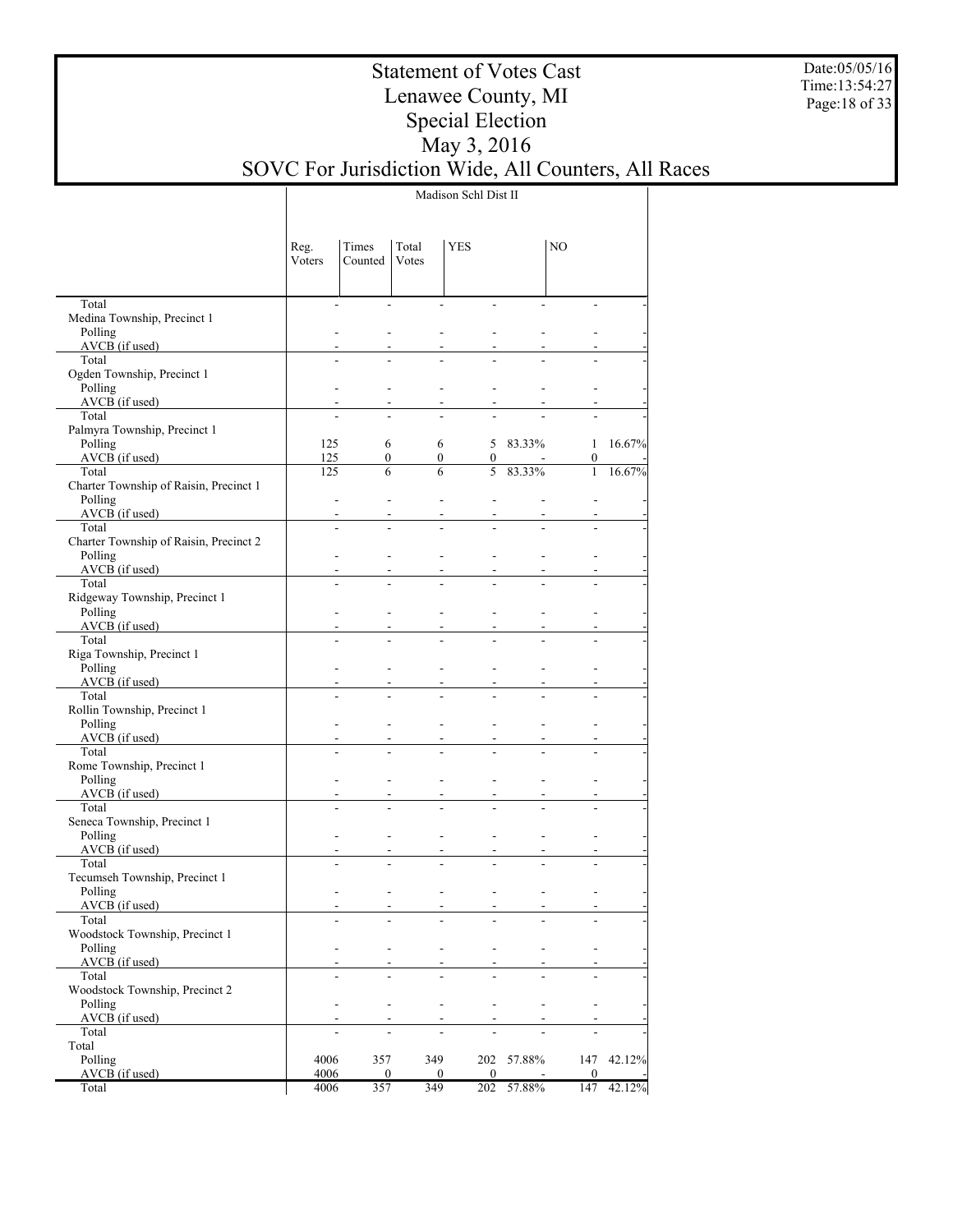Date:05/05/16 Time:13:54:27 Page:19 of 33

## Statement of Votes Cast Lenawee County, MI Special Election May 3, 2016 SOVC For Jurisdiction Wide, All Counters, All Races

Morenci Area Schls

|                                                 | Reg.<br>Voters | Times<br>Counted                                | Total<br>Votes          | <b>YES</b>                                                |            | NO                       |        |
|-------------------------------------------------|----------------|-------------------------------------------------|-------------------------|-----------------------------------------------------------|------------|--------------------------|--------|
| Jurisdiction Wide                               |                |                                                 |                         |                                                           |            |                          |        |
| City of Adrian, Precinct 1                      |                |                                                 |                         |                                                           |            |                          |        |
| Polling                                         |                |                                                 |                         |                                                           |            |                          |        |
| AVCB (if used)<br>Total                         |                |                                                 |                         |                                                           |            |                          |        |
| City of Adrian, Precinct 2                      |                |                                                 |                         |                                                           |            |                          |        |
| Polling                                         |                |                                                 |                         |                                                           |            |                          |        |
| AVCB (if used)                                  |                |                                                 |                         |                                                           |            |                          |        |
| Total                                           |                |                                                 |                         |                                                           |            |                          |        |
| City of Adrian, Precinct 3<br>Polling           |                |                                                 |                         |                                                           |            |                          |        |
| AVCB (if used)                                  |                |                                                 |                         |                                                           |            |                          |        |
| Total                                           |                |                                                 |                         |                                                           |            |                          |        |
| City of Adrian, Precinct 4                      |                |                                                 |                         |                                                           |            |                          |        |
| Polling<br>AVCB (if used)                       |                |                                                 |                         |                                                           |            |                          |        |
| Total                                           |                |                                                 |                         |                                                           |            |                          |        |
| City of Adrian, Precinct 5                      |                |                                                 |                         |                                                           |            |                          |        |
| Polling                                         |                |                                                 |                         |                                                           |            |                          |        |
| AVCB (if used)                                  |                |                                                 |                         |                                                           |            |                          |        |
| Total<br>City of Adrian, Precinct 6             |                |                                                 |                         |                                                           |            |                          |        |
| Polling                                         |                |                                                 |                         |                                                           |            |                          |        |
| AVCB (if used)                                  |                |                                                 |                         |                                                           |            |                          |        |
| Total                                           |                | ÷                                               |                         |                                                           |            |                          |        |
| City of Hudson, Precinct 1                      |                |                                                 |                         |                                                           |            |                          |        |
| Polling<br>AVCB (if used)                       |                |                                                 | $\blacksquare$<br>÷     |                                                           |            |                          |        |
| Total                                           |                |                                                 |                         |                                                           |            |                          |        |
| City of Morenci, Precinct 1                     |                |                                                 |                         |                                                           |            |                          |        |
| Polling                                         | 1669           | 132                                             | 132                     |                                                           | 106 80.30% | 26                       | 19.70% |
| AVCB (if used)<br>Total                         | 1669<br>1669   | $\bf{0}$<br>132                                 | $\boldsymbol{0}$<br>132 | $\boldsymbol{0}$<br>106                                   | 80.30%     | 0<br>26                  | 19.70% |
| City of Tecumseh, Precinct 1                    |                |                                                 |                         |                                                           |            |                          |        |
| Polling                                         |                | ٠                                               | L,                      |                                                           |            |                          |        |
| AVCB (if used)                                  |                |                                                 |                         |                                                           |            |                          |        |
| Total                                           |                | ÷,                                              |                         |                                                           |            |                          |        |
| City of Tecumseh, Precinct 2<br>Polling         |                |                                                 | L                       | $\blacksquare$                                            |            |                          |        |
| AVCB (if used)                                  |                |                                                 |                         | ۰                                                         |            |                          |        |
| Total                                           |                |                                                 |                         |                                                           |            |                          |        |
| City of Tecumseh, Precinct 3                    |                |                                                 |                         |                                                           |            |                          |        |
| Polling                                         |                |                                                 | $\blacksquare$          | $\blacksquare$                                            |            |                          |        |
| AVCB (if used)<br>Total                         |                | $\blacksquare$<br>$\overline{\phantom{a}}$      | -                       | $\overline{\phantom{a}}$<br>$\overline{\phantom{a}}$<br>- |            |                          |        |
| City of Tecumseh, Precinct 4                    |                |                                                 |                         |                                                           |            |                          |        |
| Polling                                         |                | $\overline{\phantom{a}}$                        |                         | $\sim$<br>$\overline{\phantom{a}}$                        |            |                          |        |
| $AVCB$ (if used)                                |                |                                                 |                         | $\sim$                                                    |            |                          |        |
| Total<br>Charter Township of Adrian, Precinct 1 |                |                                                 |                         |                                                           |            |                          |        |
| Polling                                         |                |                                                 |                         | $\overline{\phantom{0}}$<br>$\blacksquare$                |            |                          |        |
| $AVCB$ (if used)                                |                |                                                 |                         | $\sim$                                                    |            |                          |        |
| Total                                           |                | $\overline{a}$                                  |                         |                                                           |            |                          |        |
| Charter Township of Adrian, Precinct 2          |                |                                                 |                         |                                                           |            |                          |        |
| Polling<br>$AVCB$ (if used)                     |                | $\overline{a}$<br>٠<br>$\overline{\phantom{0}}$ |                         | $\overline{\phantom{0}}$<br>$\blacksquare$<br>$\sim$      | ۰          | $\overline{\phantom{a}}$ |        |
| Total                                           |                | $\overline{a}$                                  |                         | $\sim$                                                    |            |                          |        |
| Blissfield Township, Precinct 1                 |                |                                                 |                         |                                                           |            |                          |        |
| Polling                                         |                |                                                 |                         |                                                           |            |                          |        |
| AVCB (if used)                                  |                |                                                 |                         |                                                           |            |                          |        |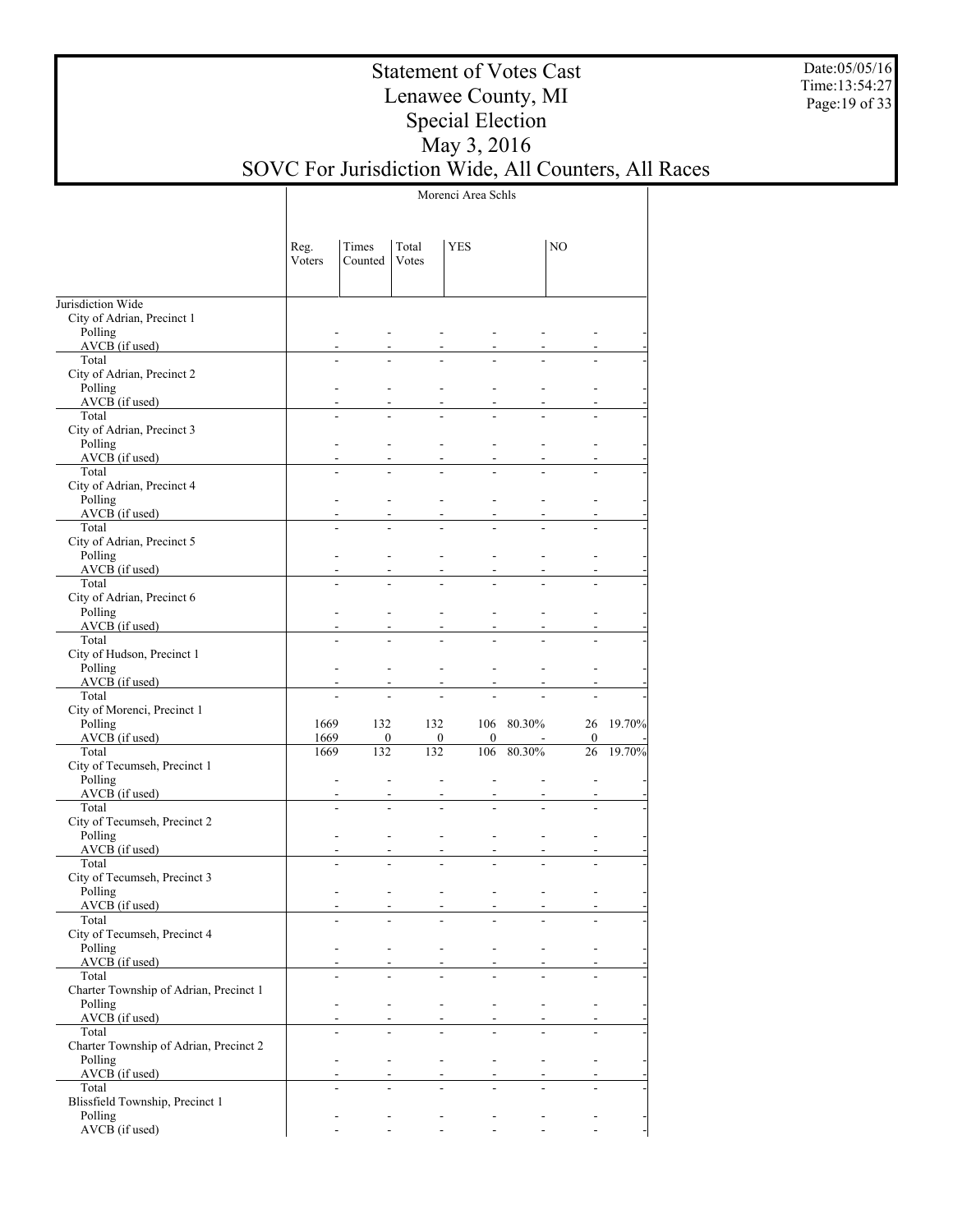Date:05/05/16 Time:13:54:27 Page:20 of 33

## Statement of Votes Cast Lenawee County, MI Special Election May 3, 2016 SOVC For Jurisdiction Wide, All Counters, All Races

Morenci Area Schls

|                                                    | Reg.<br>Voters | Times<br>Counted | Total<br>Votes | <b>YES</b>                                           |                          | NO                       |           |
|----------------------------------------------------|----------------|------------------|----------------|------------------------------------------------------|--------------------------|--------------------------|-----------|
| Total                                              | $\blacksquare$ |                  |                | $\overline{a}$<br>÷.                                 |                          |                          |           |
| Blissfield Township, Precinct 2                    |                |                  |                |                                                      |                          |                          |           |
| Polling<br>AVCB (if used)                          |                |                  |                |                                                      |                          |                          |           |
| Total                                              |                |                  |                |                                                      |                          |                          |           |
| Cambridge Township, Precinct 1                     |                |                  |                |                                                      |                          |                          |           |
| Polling                                            |                |                  |                |                                                      |                          |                          |           |
| $AVCB$ (if used)                                   |                |                  |                |                                                      |                          |                          |           |
| Total                                              |                |                  |                |                                                      |                          |                          |           |
| Cambridge Township, Precinct 2<br>Polling          |                |                  |                |                                                      |                          |                          |           |
| AVCB (if used)                                     |                |                  |                |                                                      |                          |                          |           |
| Total                                              |                |                  |                |                                                      |                          |                          |           |
| Cambridge Township, Precinct 3                     |                |                  |                |                                                      |                          |                          |           |
| Polling                                            |                |                  |                |                                                      |                          |                          |           |
| AVCB (if used)                                     |                |                  |                |                                                      |                          |                          |           |
| Total<br>Clinton Township, Precinct 1              |                |                  |                |                                                      |                          |                          |           |
| Polling                                            |                |                  |                |                                                      |                          |                          |           |
| AVCB (if used)                                     |                |                  |                |                                                      |                          |                          |           |
| Total                                              |                |                  |                |                                                      |                          |                          |           |
| Clinton Township, Precinct 2                       |                |                  |                |                                                      |                          |                          |           |
| Polling                                            |                |                  |                |                                                      |                          |                          |           |
| AVCB (if used)<br>Total                            |                |                  |                |                                                      |                          |                          |           |
| Deerfield Township, Precinct 1                     |                |                  |                |                                                      |                          |                          |           |
| Polling                                            |                |                  |                |                                                      |                          |                          |           |
| AVCB (if used)                                     |                |                  |                |                                                      |                          |                          |           |
| Total                                              |                |                  |                |                                                      |                          |                          |           |
| Dover Township, Precinct 1                         |                |                  |                |                                                      |                          |                          |           |
| Polling                                            | 66<br>66       | 1                |                | $\overline{0}$<br>1                                  | $0.00\%$                 |                          | 1 100.00% |
| AVCB (if used)<br>Total                            | 66             | 0<br>1           | $\mathbf{1}$   | $\boldsymbol{0}$<br>$\mathbf{0}$<br>$\theta$         | $0.00\%$                 | 0                        | 1 100.00% |
| Fairfield Township, Precinct 1                     |                |                  |                |                                                      |                          |                          |           |
| Polling                                            | 73             | 10               | 10             |                                                      | 8 80.00%                 | $\overline{2}$           | 20.00%    |
| AVCB (if used)                                     | 73             | $\mathbf{0}$     |                | $\boldsymbol{0}$<br>0                                |                          | 0                        |           |
| Total                                              | 73             | 10               | 10             | 8                                                    | 80.00%                   | $\overline{2}$           | 20.00%    |
| Franklin Township, Precinct 1                      |                |                  |                |                                                      |                          |                          |           |
| Polling<br>AVCB (if used)                          | $\overline{a}$ |                  |                |                                                      |                          |                          |           |
| Total                                              |                |                  |                |                                                      |                          |                          |           |
| Hudson Township, Precinct 1                        |                |                  |                |                                                      |                          |                          |           |
| Polling                                            | 5              | $\boldsymbol{0}$ |                | $\boldsymbol{0}$<br>$\boldsymbol{0}$                 | $\overline{a}$           | 0                        |           |
| $AVCB$ (if used)                                   | 5              | $\mathbf{0}$     |                | $\boldsymbol{0}$<br>$\mathbf{0}$                     | $\overline{\phantom{a}}$ | 0                        |           |
| Total                                              | 5              | $\theta$         |                | $\boldsymbol{0}$<br>$\Omega$                         |                          | $\theta$                 |           |
| Macon Township, Precinct 1<br>Polling              |                |                  |                | $\overline{\phantom{a}}$<br>$\overline{\phantom{a}}$ | $\overline{\phantom{a}}$ |                          |           |
| AVCB (if used)                                     |                |                  |                |                                                      |                          |                          |           |
| Total                                              |                |                  |                |                                                      |                          |                          |           |
| Charter Township of Madison, Precinct 1            |                |                  |                |                                                      |                          |                          |           |
| Polling                                            |                |                  |                | $\blacksquare$<br>$\overline{\phantom{a}}$           |                          |                          |           |
| $AVCB$ (if used)                                   |                |                  |                |                                                      |                          |                          |           |
| Total                                              |                |                  |                |                                                      |                          |                          |           |
| Charter Township of Madison, Precinct 2<br>Polling | $\overline{a}$ |                  |                | $\overline{\phantom{a}}$<br>$\blacksquare$           | $\frac{1}{2}$            | $\overline{\phantom{a}}$ |           |
| AVCB (if used)                                     |                |                  |                |                                                      |                          |                          |           |
| Total                                              |                |                  |                |                                                      |                          |                          |           |
| Charter Township of Madison, Precinct 3            |                |                  |                |                                                      |                          |                          |           |
| Polling                                            |                |                  |                |                                                      |                          |                          |           |
| AVCB (if used)                                     |                |                  |                | $\overline{\phantom{a}}$<br>$\mathcal{L}$            |                          | $\mathbf{r}$             |           |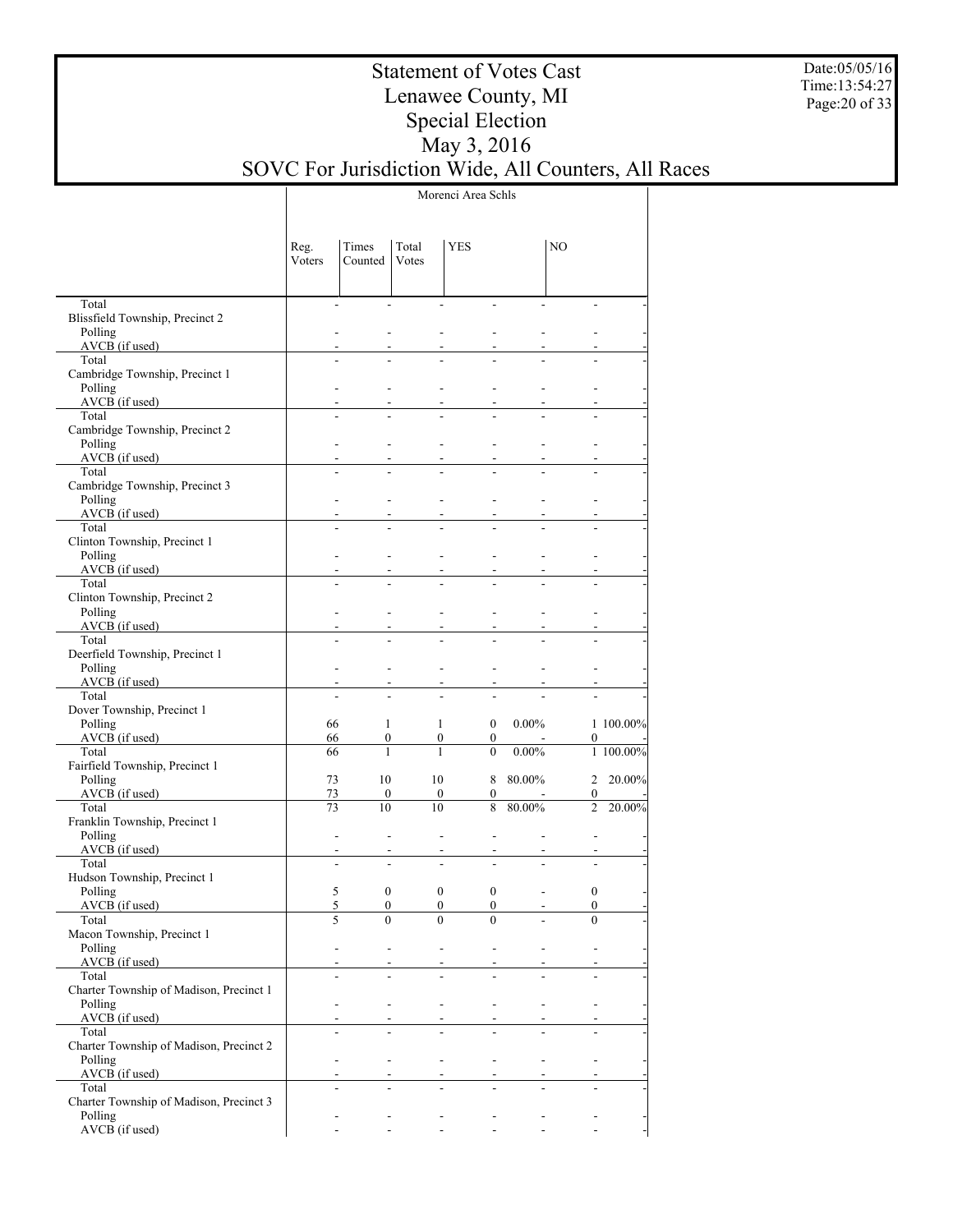Date:05/05/16 Time:13:54:27 Page:21 of 33

## Statement of Votes Cast Lenawee County, MI Special Election May 3, 2016 SOVC For Jurisdiction Wide, All Counters, All Races

Morenci Area Schls

|                                           | Reg.<br>Voters           | Times<br>Counted         | Total<br>Votes           | <b>YES</b>               |            | NO                     |           |
|-------------------------------------------|--------------------------|--------------------------|--------------------------|--------------------------|------------|------------------------|-----------|
| Total                                     | $\blacksquare$           | $\overline{\phantom{a}}$ | $\overline{\phantom{a}}$ | ÷,                       |            |                        |           |
| Medina Township, Precinct 1               |                          |                          |                          |                          |            |                        |           |
| Polling<br>AVCB (if used)                 | 630<br>630               | 44<br>$\overline{0}$     | 44                       |                          | 32 72.73%  |                        | 12 27.27% |
| Total                                     | 630                      | 44                       | $\boldsymbol{0}$<br>44   | $\mathbf{0}$<br>32       | 72.73%     | $\boldsymbol{0}$<br>12 | 27.27%    |
| Ogden Township, Precinct 1                |                          |                          |                          |                          |            |                        |           |
| Polling                                   | $\sim$                   | $\overline{a}$           | ÷,                       | $\overline{a}$           |            |                        |           |
| AVCB (if used)                            | $\blacksquare$           |                          |                          |                          |            |                        |           |
| Total                                     | ÷,                       |                          |                          |                          |            |                        |           |
| Palmyra Township, Precinct 1              |                          |                          |                          |                          |            |                        |           |
| Polling                                   | $\blacksquare$           |                          |                          |                          |            |                        |           |
| $AVCB$ (if used)                          |                          |                          |                          |                          |            |                        |           |
| Total                                     |                          |                          |                          |                          |            |                        |           |
| Charter Township of Raisin, Precinct 1    |                          |                          |                          |                          |            |                        |           |
| Polling<br>$AVCB$ (if used)               | $\blacksquare$<br>$\sim$ |                          | ÷.                       | ٠                        |            |                        |           |
| Total                                     |                          |                          | $\overline{\phantom{0}}$ |                          |            |                        |           |
| Charter Township of Raisin, Precinct 2    |                          |                          |                          |                          |            |                        |           |
| Polling                                   | $\blacksquare$           |                          | ÷.                       |                          |            |                        |           |
| $AVCB$ (if used)                          | $\blacksquare$           |                          |                          |                          |            |                        |           |
| Total                                     |                          |                          |                          |                          |            |                        |           |
| Ridgeway Township, Precinct 1             |                          |                          |                          |                          |            |                        |           |
| Polling                                   | $\sim$                   |                          | ÷.                       |                          |            |                        |           |
| $AVCB$ (if used)                          |                          |                          |                          |                          |            |                        |           |
| Total                                     |                          |                          |                          |                          |            |                        |           |
| Riga Township, Precinct 1                 |                          |                          |                          |                          |            |                        |           |
| Polling<br>$AVCB$ (if used)               | $\sim$                   |                          | ÷.                       |                          |            |                        |           |
| Total                                     |                          |                          |                          |                          |            |                        |           |
| Rollin Township, Precinct 1               |                          |                          |                          |                          |            |                        |           |
| Polling                                   | $\sim$                   |                          | ÷.                       | ٠                        |            |                        |           |
| $AVCB$ (if used)                          | $\blacksquare$           |                          |                          |                          |            |                        |           |
| Total                                     |                          |                          |                          |                          |            |                        |           |
| Rome Township, Precinct 1                 |                          |                          |                          |                          |            |                        |           |
| Polling                                   | $\sim$                   |                          | ÷.                       | ٠                        |            |                        |           |
| $AVCB$ (if used)                          |                          |                          | $\overline{\phantom{a}}$ |                          |            |                        |           |
| Total                                     |                          |                          |                          |                          |            |                        |           |
| Seneca Township, Precinct 1<br>Polling    | 717                      | 58                       | 58                       |                          | 40 68.97%  | 18                     |           |
| $AVCB$ (if used)                          | 717                      | $\mathbf{0}$             | $\mathbf{0}$             | $\mathbf{0}$             |            | $\boldsymbol{0}$       | 31.03%    |
| Total                                     | 717                      | 58                       | 58                       | 40                       | 68.97%     | 18                     | 31.03%    |
| Tecumseh Township, Precinct 1             |                          |                          |                          |                          |            |                        |           |
| Polling                                   | $\blacksquare$           |                          | ÷.                       | L,                       |            |                        |           |
| $AVCB$ (if used)                          | $\overline{\phantom{a}}$ |                          | $\overline{\phantom{a}}$ | $\overline{\phantom{0}}$ |            |                        |           |
| Total                                     | $\overline{\phantom{a}}$ |                          | -                        | ۰                        | -          |                        |           |
| Woodstock Township, Precinct 1            |                          |                          |                          |                          |            |                        |           |
| Polling                                   | $\blacksquare$           | $\overline{\phantom{a}}$ | ٠                        | ٠                        |            |                        |           |
| AVCB (if used)                            |                          |                          |                          |                          |            |                        |           |
| Total                                     |                          |                          |                          |                          |            |                        |           |
| Woodstock Township, Precinct 2<br>Polling | $\blacksquare$           | $\blacksquare$           | ٠                        | ٠                        |            |                        |           |
| AVCB (if used)                            |                          |                          | ٠                        |                          |            |                        |           |
| Total                                     |                          |                          |                          |                          |            |                        |           |
| Total                                     |                          |                          |                          |                          |            |                        |           |
| Polling                                   | 3160                     | 245                      | 245                      |                          | 186 75.92% | 59                     | 24.08%    |
| $AVCB$ (if used)                          | 3160                     | 0                        | $\mathbf{0}$             | $\mathbf{0}$             |            | $\mathbf{0}$           |           |
| Total                                     | 3160                     | 245                      | 245                      | 186                      | 75.92%     | 59                     | 24.08%    |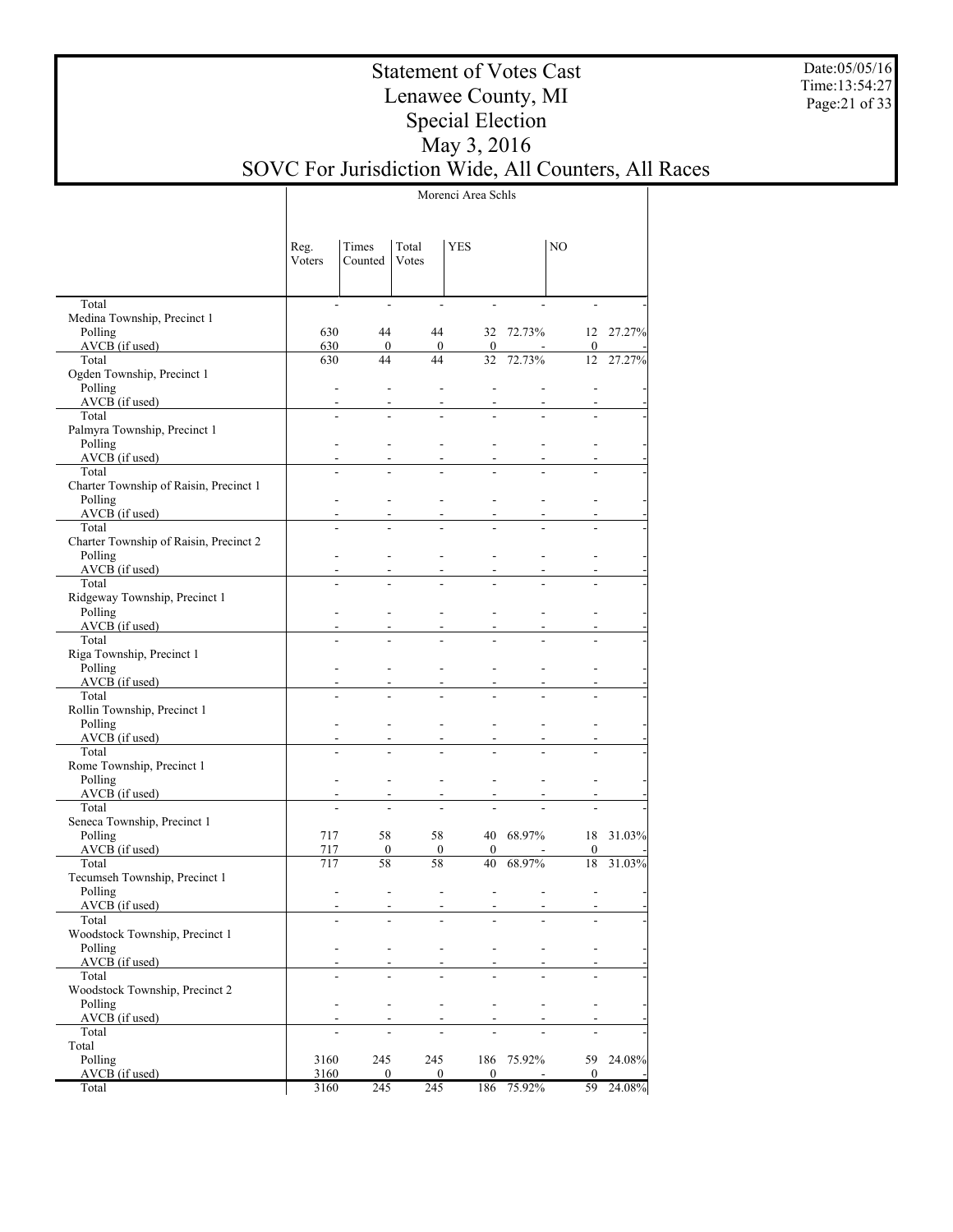Date:05/05/16 Time:13:54:27 Page:22 of 33

## Statement of Votes Cast Lenawee County, MI Special Election May 3, 2016 SOVC For Jurisdiction Wide, All Counters, All Races

Onsted Comm Schl I

|                                                 | Reg.<br>Voters | Times<br>Counted                                     | Total<br>Votes | <b>YES</b>                                 |                | NO                       |           |
|-------------------------------------------------|----------------|------------------------------------------------------|----------------|--------------------------------------------|----------------|--------------------------|-----------|
| Jurisdiction Wide<br>City of Adrian, Precinct 1 |                |                                                      |                |                                            |                |                          |           |
| Polling<br>$AVCB$ (if used)                     |                |                                                      |                |                                            |                |                          |           |
| Total                                           |                |                                                      |                |                                            |                |                          |           |
| City of Adrian, Precinct 2                      |                |                                                      |                |                                            |                |                          |           |
| Polling<br>$AVCB$ (if used)                     |                |                                                      |                |                                            |                |                          |           |
| Total                                           |                |                                                      |                |                                            |                |                          |           |
| City of Adrian, Precinct 3<br>Polling           |                |                                                      |                |                                            |                |                          |           |
| AVCB (if used)                                  |                |                                                      |                |                                            |                |                          |           |
| Total<br>City of Adrian, Precinct 4             |                |                                                      |                |                                            |                |                          |           |
| Polling                                         |                |                                                      |                |                                            |                |                          |           |
| AVCB (if used)<br>Total                         |                |                                                      |                |                                            |                |                          |           |
| City of Adrian, Precinct 5                      |                |                                                      |                |                                            |                |                          |           |
| Polling<br>$AVCB$ (if used)                     |                |                                                      |                |                                            |                |                          |           |
| Total                                           |                |                                                      |                |                                            |                |                          |           |
| City of Adrian, Precinct 6                      |                |                                                      |                |                                            |                |                          |           |
| Polling<br>$AVCB$ (if used)                     |                |                                                      |                |                                            |                |                          |           |
| Total                                           |                |                                                      |                |                                            |                |                          |           |
| City of Hudson, Precinct 1<br>Polling           |                |                                                      |                |                                            |                |                          |           |
| AVCB (if used)                                  |                |                                                      |                |                                            |                |                          |           |
| Total                                           |                |                                                      |                |                                            |                |                          |           |
| City of Morenci, Precinct 1<br>Polling          |                |                                                      |                |                                            |                |                          |           |
| $AVCB$ (if used)                                |                |                                                      |                |                                            |                |                          |           |
| Total<br>City of Tecumseh, Precinct 1           |                |                                                      |                |                                            |                |                          |           |
| Polling                                         |                |                                                      |                |                                            |                |                          |           |
| AVCB (if used)<br>Total                         |                |                                                      |                |                                            |                |                          |           |
| City of Tecumseh, Precinct 2                    |                |                                                      |                |                                            |                |                          |           |
| Polling<br>AVCB (if used)                       |                |                                                      |                |                                            |                |                          |           |
| Total                                           |                |                                                      |                |                                            |                |                          |           |
| City of Tecumseh, Precinct 3<br>Polling         |                |                                                      |                |                                            |                |                          |           |
| AVCB (if used)                                  |                |                                                      |                | $\blacksquare$                             |                |                          |           |
| Total                                           |                |                                                      |                |                                            |                |                          |           |
| City of Tecumseh, Precinct 4<br>Polling         |                | $\overline{\phantom{a}}$<br>$\overline{\phantom{a}}$ |                | $\overline{\phantom{a}}$<br>$\blacksquare$ |                |                          |           |
| AVCB (if used)                                  |                |                                                      |                |                                            |                |                          |           |
| Total<br>Charter Township of Adrian, Precinct 1 |                |                                                      |                |                                            |                |                          |           |
| Polling                                         | 274            | 55                                                   |                | 55                                         | 23 41.82%      |                          | 32 58.18% |
| AVCB (if used)<br>Total                         | 274<br>274     | $\bf{0}$<br>55                                       | 55             | $\mathbf{0}$<br>$\mathbf{0}$               | 23 41.82%      | $\bf{0}$<br>32           | 58.18%    |
| Charter Township of Adrian, Precinct 2          |                |                                                      |                |                                            |                |                          |           |
| Polling<br>AVCB (if used)                       |                | ÷,<br>$\blacksquare$                                 |                | $\Box$<br>$\overline{\phantom{a}}$         | $\mathbf{r}$   | $\Box$                   |           |
| Total                                           |                |                                                      |                |                                            |                |                          |           |
| Blissfield Township, Precinct 1<br>Polling      |                |                                                      |                |                                            |                |                          |           |
| AVCB (if used)                                  |                |                                                      |                | $\frac{1}{2}$<br>$\overline{\phantom{a}}$  | $\blacksquare$ | $\overline{\phantom{a}}$ |           |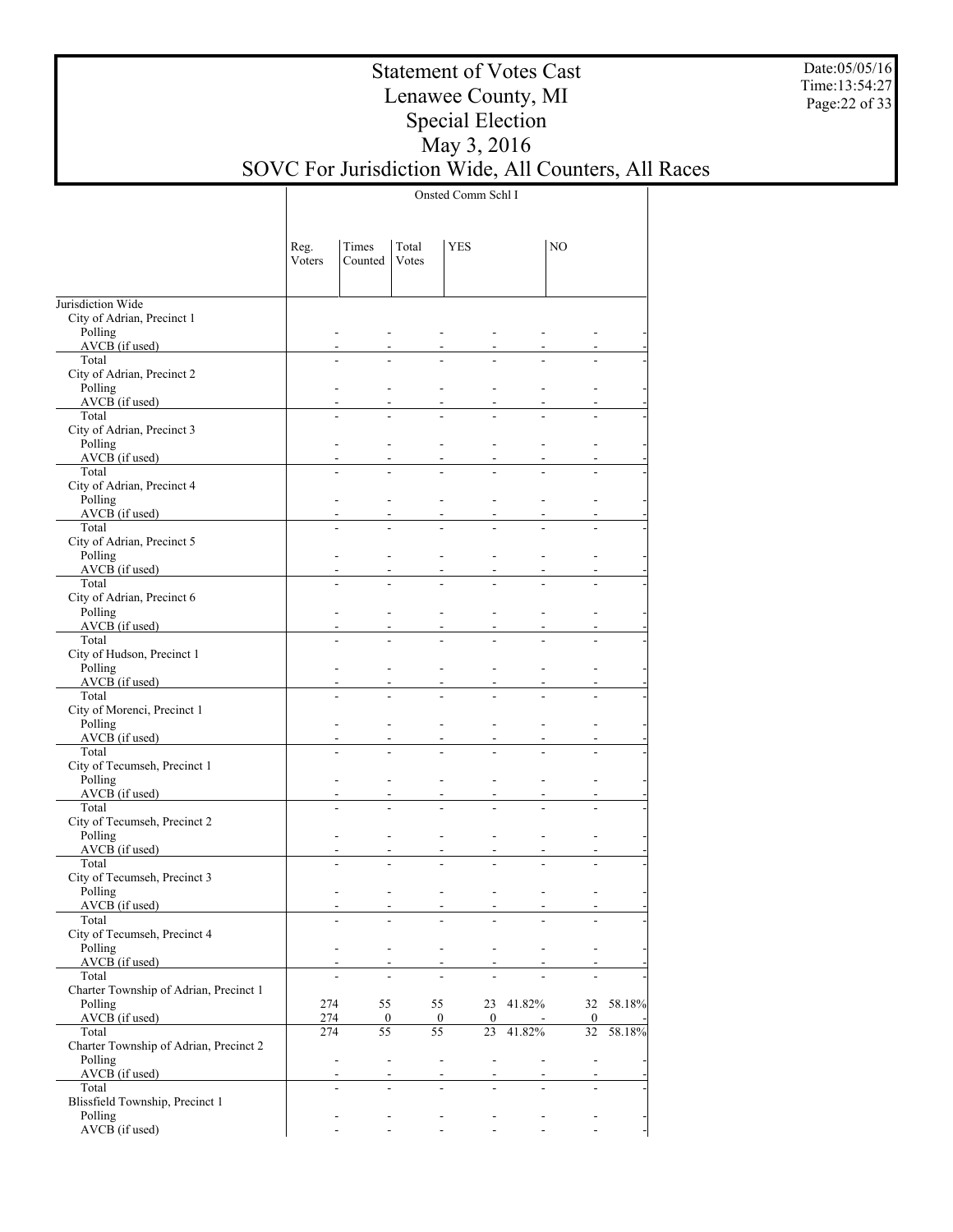Date:05/05/16 Time:13:54:27 Page:23 of 33

## Statement of Votes Cast Lenawee County, MI Special Election May 3, 2016 SOVC For Jurisdiction Wide, All Counters, All Races

Onsted Comm Schl I

|                                                    | Reg.<br>Voters | Times<br>Counted | Total<br>Votes         | YES                   |             | NO                  |           |
|----------------------------------------------------|----------------|------------------|------------------------|-----------------------|-------------|---------------------|-----------|
| Total<br>Blissfield Township, Precinct 2           |                |                  |                        |                       |             |                     |           |
| Polling<br>$AVCB$ (if used)                        |                |                  |                        |                       |             |                     |           |
| Total                                              |                |                  |                        |                       |             |                     |           |
| Cambridge Township, Precinct 1                     |                |                  |                        |                       |             |                     |           |
| Polling                                            | 1666           | 473              | 472                    |                       | 297 62.92%  | 175                 | 37.08%    |
| $AVCB$ (if used)<br>Total                          | 1666<br>1666   | $\bf{0}$<br>473  | $\mathbf{0}$<br>472    | $\overline{0}$<br>297 | 62.92%      | $\bf{0}$<br>175     | 37.08%    |
| Cambridge Township, Precinct 2                     |                |                  |                        |                       |             |                     |           |
| Polling                                            | 1301           | 245              | 245                    | 138                   | 56.33%      | 107                 | 43.67%    |
| $AVCB$ (if used)                                   | 1301           | $\bf{0}$         | $\boldsymbol{0}$       | $\overline{0}$        |             | $\boldsymbol{0}$    |           |
| Total                                              | 1301           | 245              | 245                    | 138                   | 56.33%      | 107                 | 43.67%    |
| Cambridge Township, Precinct 3<br>Polling          | 1213           | 356              | 356                    |                       | 249 69.94%  | 107                 | 30.06%    |
| $AVCB$ (if used)                                   | 1213           | $\bf{0}$         | $\overline{0}$         | $\mathbf{0}$          |             | $\boldsymbol{0}$    |           |
| Total                                              | 1213           | 356              | 356                    | 249                   | 69.94%      | 107                 | 30.06%    |
| Clinton Township, Precinct 1                       |                |                  |                        |                       |             |                     |           |
| Polling                                            |                |                  |                        |                       |             |                     |           |
| AVCB (if used)<br>Total                            |                |                  |                        |                       |             |                     |           |
| Clinton Township, Precinct 2                       |                |                  |                        |                       |             |                     |           |
| Polling                                            |                |                  |                        |                       |             |                     |           |
| $AVCB$ (if used)                                   |                |                  |                        |                       |             |                     |           |
| Total                                              |                |                  |                        |                       |             |                     |           |
| Deerfield Township, Precinct 1                     |                |                  |                        |                       |             |                     |           |
| Polling<br>$AVCB$ (if used)                        |                |                  |                        |                       |             |                     |           |
| Total                                              |                |                  |                        |                       |             |                     |           |
| Dover Township, Precinct 1                         |                |                  |                        |                       |             |                     |           |
| Polling                                            | 54             | $\tau$           | $\tau$                 |                       | 3 $42.86\%$ |                     | 4 57.14%  |
| AVCB (if used)<br>Total                            | 54<br>54       | 0<br>$\tau$      | $\mathbf{0}$<br>$\tau$ | $\mathbf{0}$<br>3     | 42.86%      | 0<br>$\overline{4}$ | 57.14%    |
| Fairfield Township, Precinct 1                     |                |                  |                        |                       |             |                     |           |
| Polling                                            |                |                  |                        |                       |             |                     |           |
| $AVCB$ (if used)                                   |                |                  |                        |                       |             |                     |           |
| Total                                              |                |                  |                        |                       |             |                     |           |
| Franklin Township, Precinct 1<br>Polling           | 661            | 143              | 143                    |                       | 84 58.74%   |                     | 59 41.26% |
| $AVCB$ (if used)                                   | 661            | $\overline{0}$   | $\overline{0}$         | $\mathbf{0}$          |             | 0                   |           |
| Total                                              | 661            | 143              | 143                    | 84                    | 58.74%      | 59                  | 41.26%    |
| Hudson Township, Precinct 1                        |                |                  |                        |                       |             |                     |           |
| Polling                                            |                |                  |                        |                       |             |                     |           |
| AVCB (if used)<br>Total                            |                |                  |                        |                       |             |                     |           |
| Macon Township, Precinct 1                         |                |                  |                        |                       |             |                     |           |
| Polling                                            |                |                  |                        |                       |             |                     |           |
| AVCB (if used)                                     |                |                  |                        |                       |             |                     |           |
| Total                                              |                |                  |                        |                       |             |                     |           |
| Charter Township of Madison, Precinct 1<br>Polling |                |                  |                        |                       |             |                     |           |
| AVCB (if used)                                     |                |                  |                        |                       |             |                     |           |
| Total                                              |                |                  |                        |                       |             |                     |           |
| Charter Township of Madison, Precinct 2            |                |                  |                        |                       |             |                     |           |
| Polling                                            |                |                  |                        |                       |             |                     |           |
| AVCB (if used)                                     |                |                  |                        |                       |             |                     |           |
| Total<br>Charter Township of Madison, Precinct 3   |                |                  |                        |                       |             |                     |           |
| Polling                                            |                |                  |                        |                       |             |                     |           |
| AVCB (if used)                                     |                |                  |                        |                       |             |                     |           |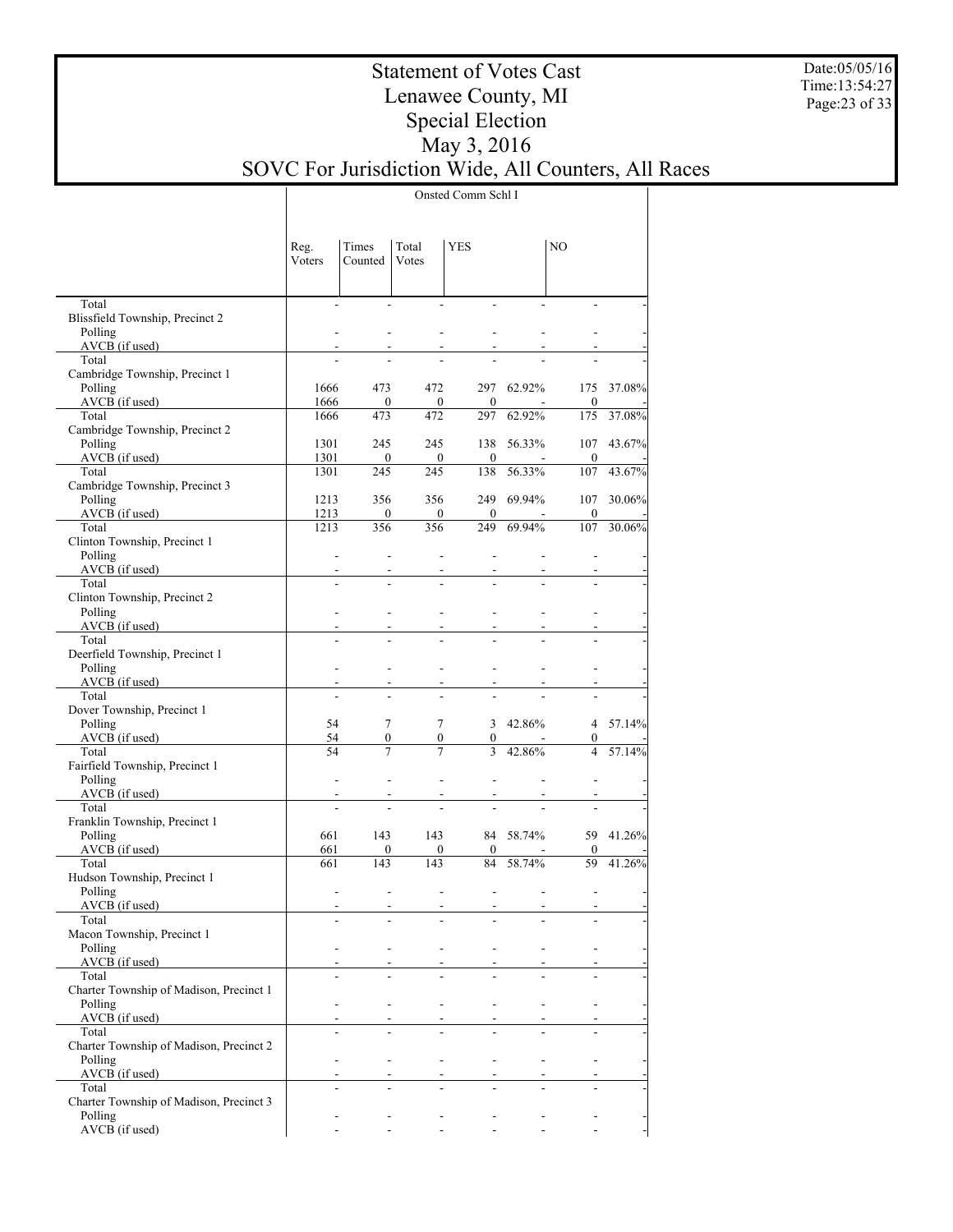Date:05/05/16 Time:13:54:27 Page:24 of 33

## Statement of Votes Cast Lenawee County, MI Special Election May 3, 2016 SOVC For Jurisdiction Wide, All Counters, All Races

Onsted Comm Schl I

|                                                 | Reg.<br>Voters | Times<br>Counted         | Total<br>Votes        | YES                   |          | NO                    |           |
|-------------------------------------------------|----------------|--------------------------|-----------------------|-----------------------|----------|-----------------------|-----------|
| Total                                           |                | $\frac{1}{2}$            |                       | ÷,                    |          |                       |           |
| Medina Township, Precinct 1<br>Polling          |                |                          |                       |                       |          |                       |           |
| AVCB (if used)                                  |                |                          |                       |                       |          |                       |           |
| Total                                           |                |                          |                       |                       |          |                       |           |
| Ogden Township, Precinct 1                      |                |                          |                       |                       |          |                       |           |
| Polling<br>AVCB (if used)                       |                |                          |                       |                       |          |                       |           |
| Total                                           |                |                          |                       |                       |          |                       |           |
| Palmyra Township, Precinct 1                    |                |                          |                       |                       |          |                       |           |
| Polling                                         |                |                          |                       |                       |          |                       |           |
| AVCB (if used)                                  |                |                          |                       |                       |          |                       |           |
| Total<br>Charter Township of Raisin, Precinct 1 |                |                          |                       |                       |          |                       |           |
| Polling                                         |                |                          |                       |                       |          |                       |           |
| AVCB (if used)                                  |                |                          |                       |                       |          |                       |           |
| Total                                           |                |                          |                       |                       |          |                       |           |
| Charter Township of Raisin, Precinct 2          |                |                          |                       |                       |          |                       |           |
| Polling<br>AVCB (if used)                       |                |                          |                       |                       |          |                       |           |
| Total                                           |                |                          |                       |                       |          |                       |           |
| Ridgeway Township, Precinct 1                   |                |                          |                       |                       |          |                       |           |
| Polling                                         |                |                          |                       |                       |          |                       |           |
| AVCB (if used)<br>Total                         |                |                          |                       |                       |          |                       |           |
| Riga Township, Precinct 1                       |                |                          |                       |                       |          |                       |           |
| Polling                                         |                |                          |                       |                       |          |                       |           |
| AVCB (if used)                                  |                |                          |                       |                       |          |                       |           |
| Total                                           |                |                          |                       |                       |          |                       |           |
| Rollin Township, Precinct 1<br>Polling          | 67             | 13                       | 13                    |                       | 5 38.46% | 8                     | 61.54%    |
| AVCB (if used)                                  | 67             | $\mathbf{0}$             | $\mathbf{0}$          | $\mathbf{0}$          |          | $\boldsymbol{0}$      |           |
| Total                                           | 67             | 13                       | 13                    | 5                     | 38.46%   | 8                     | 61.54%    |
| Rome Township, Precinct 1                       |                |                          |                       |                       |          |                       |           |
| Polling<br>$AVCB$ (if used)                     | 1340<br>1340   | 250<br>$\mathbf{0}$      | 250<br>$\mathbf{0}$   | 140<br>$\mathbf{0}$   | 56.00%   | 110<br>$\mathbf{0}$   | 44.00%    |
| Total                                           | 1340           | 250                      | 250                   | 140                   | 56.00%   | 110                   | 44.00%    |
| Seneca Township, Precinct 1                     |                |                          |                       |                       |          |                       |           |
| Polling                                         |                | $\overline{\phantom{a}}$ | ٠                     |                       |          |                       |           |
| AVCB (if used)                                  |                |                          |                       |                       |          |                       |           |
| Total<br>Tecumseh Township, Precinct 1          |                |                          |                       |                       |          |                       |           |
| Polling                                         |                |                          |                       |                       |          |                       |           |
| $AVCB$ (if used)                                |                |                          |                       |                       |          |                       |           |
| Total                                           |                |                          |                       |                       |          |                       |           |
| Woodstock Township, Precinct 1                  |                | 87                       | 87                    |                       | 63.22%   |                       | 36.78%    |
| Polling<br>$AVCB$ (if used)                     | 553<br>553     | $\bf{0}$                 | $\bf{0}$              | 55<br>$\mathbf{0}$    |          | 32<br>$\bf{0}$        |           |
| Total                                           | 553            | 87                       | 87                    | 55                    | 63.22%   | 32                    | $36.78\%$ |
| Woodstock Township, Precinct 2                  |                |                          |                       |                       |          |                       |           |
| Polling                                         | 62             | 9                        | 9                     | $\overline{4}$        | 44.44%   | 5                     | 55.56%    |
| AVCB (if used)<br>Total                         | 62<br>62       | $\boldsymbol{0}$<br>9    | $\boldsymbol{0}$<br>9 | $\boldsymbol{0}$<br>4 | 44.44%   | $\boldsymbol{0}$<br>5 | 55.56%    |
| Total                                           |                |                          |                       |                       |          |                       |           |
| Polling                                         | 7191           | 1638                     | 1637                  | 998                   | 60.97%   | 639                   | 39.03%    |
| AVCB (if used)                                  | 7191           | $\bf{0}$                 | $\boldsymbol{0}$      | $\boldsymbol{0}$      |          | $\bf{0}$              |           |
| Total                                           | 7191           | 1638                     | 1637                  | 998                   | 60.97%   | 639                   | 39.03%    |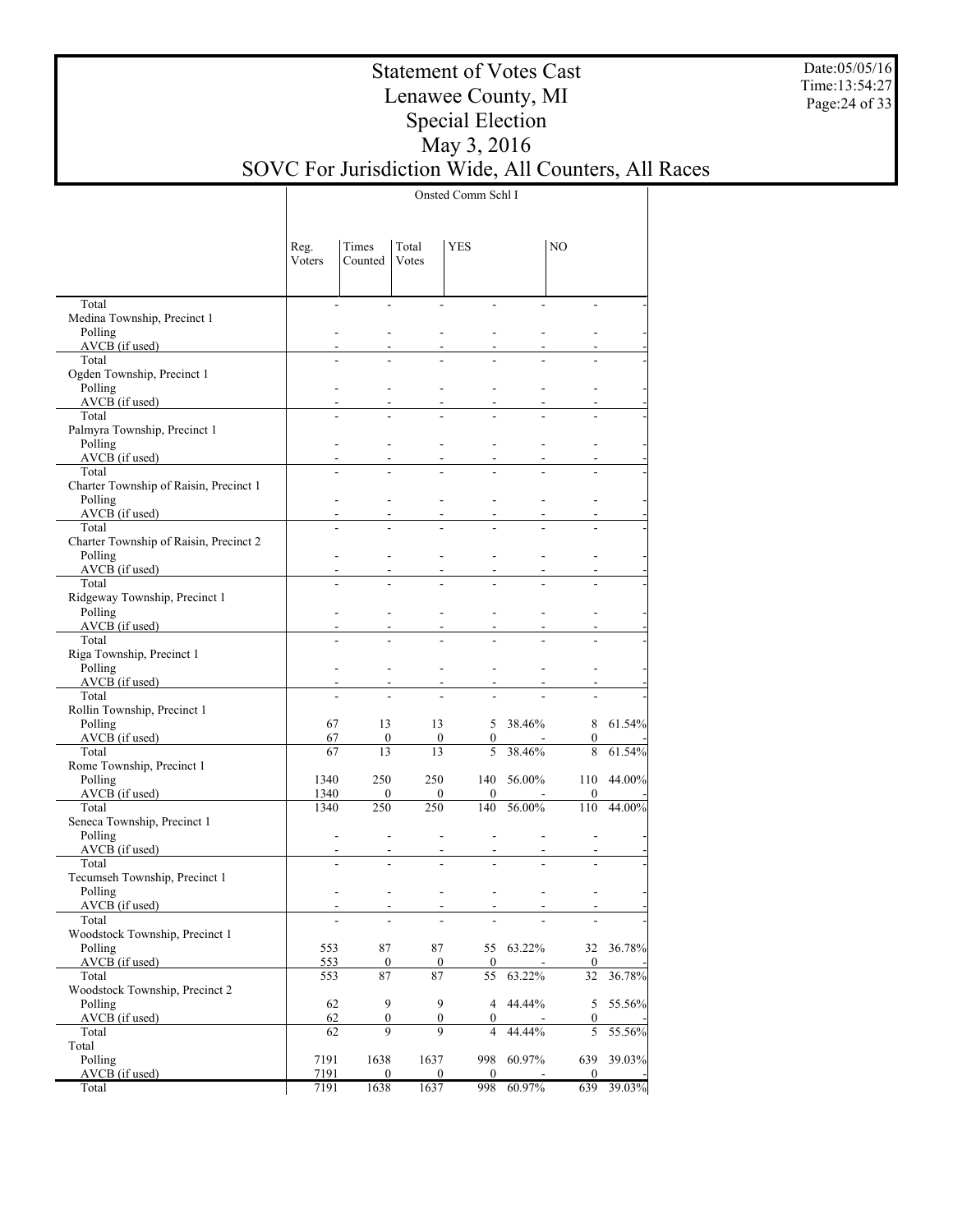Date:05/05/16 Time:13:54:27 Page:25 of 33

## Statement of Votes Cast Lenawee County, MI Special Election May 3, 2016 SOVC For Jurisdiction Wide, All Counters, All Races

Onsted Comm Schl II

|                                                   | Reg.<br>Voters | Times<br>Counted                           | Total<br>Votes           | YES                                                  |                             | NO                       |        |
|---------------------------------------------------|----------------|--------------------------------------------|--------------------------|------------------------------------------------------|-----------------------------|--------------------------|--------|
| Jurisdiction Wide                                 |                |                                            |                          |                                                      |                             |                          |        |
| City of Adrian, Precinct 1                        |                |                                            |                          |                                                      |                             |                          |        |
| Polling<br>AVCB (if used)                         |                |                                            |                          |                                                      |                             |                          |        |
| Total                                             |                |                                            |                          |                                                      |                             |                          |        |
| City of Adrian, Precinct 2                        |                |                                            |                          |                                                      |                             |                          |        |
| Polling                                           |                | ÷                                          |                          | L.                                                   |                             |                          |        |
| AVCB (if used)<br>Total                           |                |                                            |                          |                                                      |                             |                          |        |
| City of Adrian, Precinct 3                        |                |                                            |                          |                                                      |                             |                          |        |
| Polling                                           |                | ÷                                          |                          | L.<br>$\overline{a}$                                 |                             | ۰                        |        |
| AVCB (if used)<br>Total                           |                |                                            |                          |                                                      |                             |                          |        |
| City of Adrian, Precinct 4                        |                |                                            |                          |                                                      |                             |                          |        |
| Polling                                           |                | ÷                                          |                          | ۰<br>$\overline{a}$                                  |                             | ۰                        |        |
| AVCB (if used)                                    |                |                                            |                          |                                                      |                             |                          |        |
| Total<br>City of Adrian, Precinct 5               |                |                                            |                          |                                                      |                             |                          |        |
| Polling                                           |                | ÷                                          |                          | ۰<br>$\overline{a}$                                  |                             | ۰                        |        |
| AVCB (if used)                                    |                |                                            |                          |                                                      |                             |                          |        |
| Total<br>City of Adrian, Precinct 6               |                |                                            |                          |                                                      |                             |                          |        |
| Polling                                           |                | ÷                                          |                          | ۰<br>$\overline{a}$                                  |                             | ۰                        |        |
| AVCB (if used)                                    |                | ÷                                          |                          |                                                      |                             |                          |        |
| Total                                             |                | $\overline{a}$                             |                          |                                                      |                             |                          |        |
| City of Hudson, Precinct 1<br>Polling             |                | ÷                                          |                          | ÷<br>$\overline{a}$                                  |                             |                          |        |
| AVCB (if used)                                    |                | ÷                                          |                          |                                                      |                             |                          |        |
| Total                                             |                |                                            |                          |                                                      |                             |                          |        |
| City of Morenci, Precinct 1                       |                |                                            |                          |                                                      |                             |                          |        |
| Polling<br>AVCB (if used)                         |                | ÷<br>÷                                     |                          | L.<br>$\overline{a}$                                 |                             |                          |        |
| Total                                             |                | ÷.                                         |                          |                                                      |                             |                          |        |
| City of Tecumseh, Precinct 1                      |                |                                            |                          |                                                      |                             |                          |        |
| Polling<br>AVCB (if used)                         |                | ÷<br>÷                                     |                          | L.<br>$\overline{a}$                                 |                             | ۰                        |        |
| Total                                             |                | ÷.                                         |                          |                                                      |                             |                          |        |
| City of Tecumseh, Precinct 2                      |                |                                            |                          |                                                      |                             |                          |        |
| Polling                                           |                | ÷                                          |                          | L.<br>$\overline{a}$                                 |                             | ÷.                       |        |
| AVCB (if used)<br>Total                           |                | ÷                                          |                          |                                                      |                             |                          |        |
| City of Tecumseh, Precinct 3                      |                |                                            |                          |                                                      |                             |                          |        |
| Polling                                           |                | ÷                                          |                          | ۰                                                    |                             |                          |        |
| AVCB (if used)<br>Total                           |                | $\mathbf{r}$                               |                          | $\overline{\phantom{a}}$<br>$\blacksquare$           |                             |                          |        |
| City of Tecumseh, Precinct 4                      |                |                                            |                          | $\overline{\phantom{0}}$<br>$\overline{\phantom{a}}$ |                             |                          |        |
| Polling                                           |                | $\overline{\phantom{a}}$                   | $\blacksquare$           | $\overline{\phantom{a}}$<br>$\overline{\phantom{a}}$ | $\overline{\phantom{a}}$    | $\overline{\phantom{a}}$ |        |
| AVCB (if used)                                    |                | $\sim$                                     | $\overline{\phantom{a}}$ | $\sim$                                               |                             |                          |        |
| Total<br>Charter Township of Adrian, Precinct 1   |                |                                            |                          |                                                      |                             |                          |        |
| Polling                                           | 274            | 55                                         | 55                       |                                                      | 13 23.64%                   | 42                       | 76.36% |
| AVCB (if used)                                    | 274            | $\bf{0}$                                   |                          | $\boldsymbol{0}$<br>$\mathbf{0}$                     |                             | $\bf{0}$                 |        |
| Total                                             | 274            | 55                                         | 55                       | 13                                                   | 23.64%                      | 42                       | 76.36% |
| Charter Township of Adrian, Precinct 2<br>Polling |                | $\blacksquare$                             | $\overline{\phantom{a}}$ | $\blacksquare$<br>$\overline{\phantom{a}}$           | $\mathcal{L}^{\mathcal{A}}$ | $\blacksquare$           |        |
| AVCB (if used)                                    |                | $\sim$                                     |                          | $\overline{\phantom{0}}$<br>$\sim$                   | $\overline{\phantom{a}}$    | $\overline{a}$           |        |
| Total                                             |                | $\overline{a}$                             |                          | $\overline{a}$<br>$\overline{a}$                     |                             | $\overline{a}$           |        |
| Blissfield Township, Precinct 1<br>Polling        |                | $\blacksquare$<br>$\overline{\phantom{a}}$ |                          | $\overline{\phantom{a}}$<br>$\overline{\phantom{a}}$ | $\overline{\phantom{a}}$    | $\overline{\phantom{a}}$ |        |
| AVCB (if used)                                    |                |                                            |                          | $\mathbf{r}$                                         |                             |                          |        |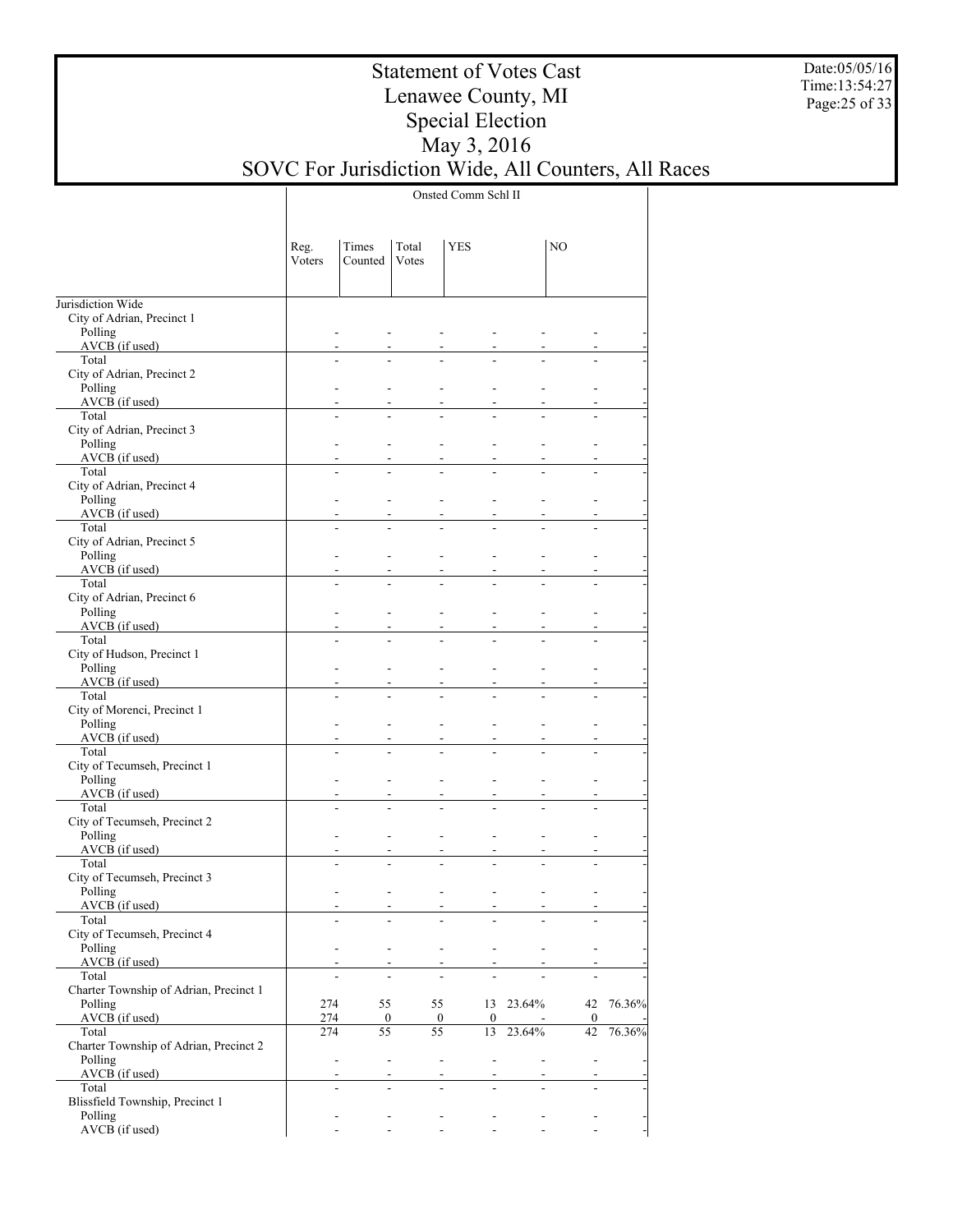Date:05/05/16 Time:13:54:27 Page:26 of 33

## Statement of Votes Cast Lenawee County, MI Special Election May 3, 2016 SOVC For Jurisdiction Wide, All Counters, All Races

Onsted Comm Schl II

|                                                  | Reg.                     | Times                    | Total                    | <b>YES</b>                                           |                          | NO              |            |
|--------------------------------------------------|--------------------------|--------------------------|--------------------------|------------------------------------------------------|--------------------------|-----------------|------------|
|                                                  | Voters                   | Counted                  | Votes                    |                                                      |                          |                 |            |
|                                                  |                          |                          |                          |                                                      |                          |                 |            |
| Total                                            |                          |                          |                          |                                                      |                          |                 |            |
| Blissfield Township, Precinct 2<br>Polling       |                          |                          |                          |                                                      |                          |                 |            |
| $AVC\overrightarrow{B}$ (if used)                |                          |                          |                          |                                                      |                          |                 |            |
| Total                                            |                          |                          |                          |                                                      |                          |                 |            |
| Cambridge Township, Precinct 1                   |                          |                          |                          |                                                      |                          |                 |            |
| Polling                                          | 1666                     | 473                      | 471                      |                                                      | 197 41.83%               |                 | 274 58.17% |
| $AVCB$ (if used)<br>Total                        | 1666<br>1666             | $\bf{0}$<br>473          | $\overline{0}$<br>471    | $\overline{0}$                                       | $\sim$<br>197 41.83%     | $\bf{0}$<br>274 | 58.17%     |
| Cambridge Township, Precinct 2                   |                          |                          |                          |                                                      |                          |                 |            |
| Polling                                          | 1301                     | 245                      | 243                      |                                                      | 94 38.68%                |                 | 149 61.32% |
| $AVCB$ (if used)                                 | 1301                     | $\overline{0}$           | $\overline{0}$           | $\mathbf{0}$                                         | $\sim 10^{-1}$           | $\bf{0}$        |            |
| Total                                            | 1301                     | 245                      | 243                      |                                                      | 94 38.68%                | 149             | 61.32%     |
| Cambridge Township, Precinct 3<br>Polling        | 1213                     | 356                      | 356                      |                                                      | 169 47.47%               | 187             | 52.53%     |
| $AVCB$ (if used)                                 | 1213                     | $\overline{0}$           | $\overline{0}$           | $\mathbf{0}$                                         | $\sim$ $-$               | $\bf{0}$        |            |
| Total                                            | 1213                     | 356                      | 356                      |                                                      | 169 47.47%               | 187             | 52.53%     |
| Clinton Township, Precinct 1                     |                          |                          |                          |                                                      |                          |                 |            |
| Polling                                          | $\mathbf{r}$             |                          |                          |                                                      |                          |                 |            |
| $AVCB$ (if used)                                 | $\sim$                   |                          |                          | $\sim$<br>$\blacksquare$                             |                          |                 |            |
| Total<br>Clinton Township, Precinct 2            |                          |                          |                          |                                                      |                          |                 |            |
| Polling                                          |                          |                          |                          |                                                      |                          |                 |            |
| AVCB (if used)                                   |                          |                          |                          | $\overline{\phantom{a}}$<br>$\overline{\phantom{a}}$ |                          |                 |            |
| Total                                            |                          |                          |                          |                                                      |                          |                 |            |
| Deerfield Township, Precinct 1                   |                          |                          |                          |                                                      |                          |                 |            |
| Polling<br>$AVCB$ (if used)                      | $\overline{\phantom{a}}$ |                          |                          |                                                      |                          |                 |            |
| Total                                            | $\blacksquare$           | $\overline{\phantom{a}}$ |                          | $\sim$<br>$\overline{\phantom{a}}$                   |                          |                 |            |
| Dover Township, Precinct 1                       |                          |                          |                          |                                                      |                          |                 |            |
| Polling                                          | 54                       | 7                        | $\tau$                   |                                                      | $3\quad 42.86\%$         |                 | 4 57.14%   |
| $AVCB$ (if used)                                 | 54                       | $\boldsymbol{0}$         |                          | $\overline{0}$                                       | $0 \qquad -$             | $\overline{0}$  | ÷,         |
| Total                                            | 54                       | 7                        | $\overline{7}$           |                                                      | 3 42.86%                 | $\overline{4}$  | 57.14%     |
| Fairfield Township, Precinct 1<br>Polling        | $\overline{\phantom{a}}$ |                          |                          |                                                      |                          |                 |            |
| $AVCB$ (if used)                                 |                          |                          | $\blacksquare$           | $\overline{\phantom{a}}$                             |                          |                 |            |
| Total                                            |                          |                          |                          |                                                      |                          |                 |            |
| Franklin Township, Precinct 1                    |                          |                          |                          |                                                      |                          |                 |            |
| Polling                                          | 661                      | 143                      | 143                      |                                                      | 44 30.77%                |                 | 99 69.23%  |
| $AVCB$ (if used)<br>Total                        | 661<br>661               | $\overline{0}$<br>143    | 143                      | $\overline{0}$<br>$\mathbf{0}$                       | $\sim$<br>44 30.77%      | $\bf{0}$        | 99 69.23%  |
| Hudson Township, Precinct 1                      |                          |                          |                          |                                                      |                          |                 |            |
| Polling                                          | $\overline{\phantom{a}}$ |                          | $\overline{a}$           | $\overline{\phantom{a}}$                             |                          |                 |            |
| AVCB (if used)                                   |                          |                          | $\overline{\phantom{a}}$ | $\overline{\phantom{a}}$                             | $\blacksquare$           |                 |            |
| Total                                            |                          |                          |                          |                                                      |                          |                 |            |
| Macon Township, Precinct 1<br>Polling            |                          |                          |                          |                                                      |                          |                 |            |
| AVCB (if used)                                   | $\sim$                   |                          |                          | $\sim$<br>۰.                                         | $\overline{\phantom{a}}$ |                 |            |
| Total                                            |                          |                          |                          |                                                      |                          |                 |            |
| Charter Township of Madison, Precinct 1          |                          |                          |                          |                                                      |                          |                 |            |
| Polling                                          |                          |                          |                          |                                                      |                          |                 |            |
| AVCB (if used)                                   | $\blacksquare$           |                          |                          | $\blacksquare$<br>$\overline{\phantom{a}}$           | $\sim$                   |                 |            |
| Total<br>Charter Township of Madison, Precinct 2 |                          |                          |                          |                                                      |                          |                 |            |
| Polling                                          |                          |                          |                          | ÷,                                                   | $\overline{a}$           |                 |            |
| AVCB (if used)                                   | $\blacksquare$           |                          |                          | $\overline{\phantom{a}}$<br>$\overline{\phantom{a}}$ | $\blacksquare$           |                 |            |
| Total                                            |                          |                          |                          |                                                      |                          |                 |            |
| Charter Township of Madison, Precinct 3          |                          |                          |                          |                                                      |                          |                 |            |
| Polling<br>AVCB (if used)                        |                          |                          |                          |                                                      |                          |                 |            |
|                                                  |                          |                          |                          |                                                      |                          |                 |            |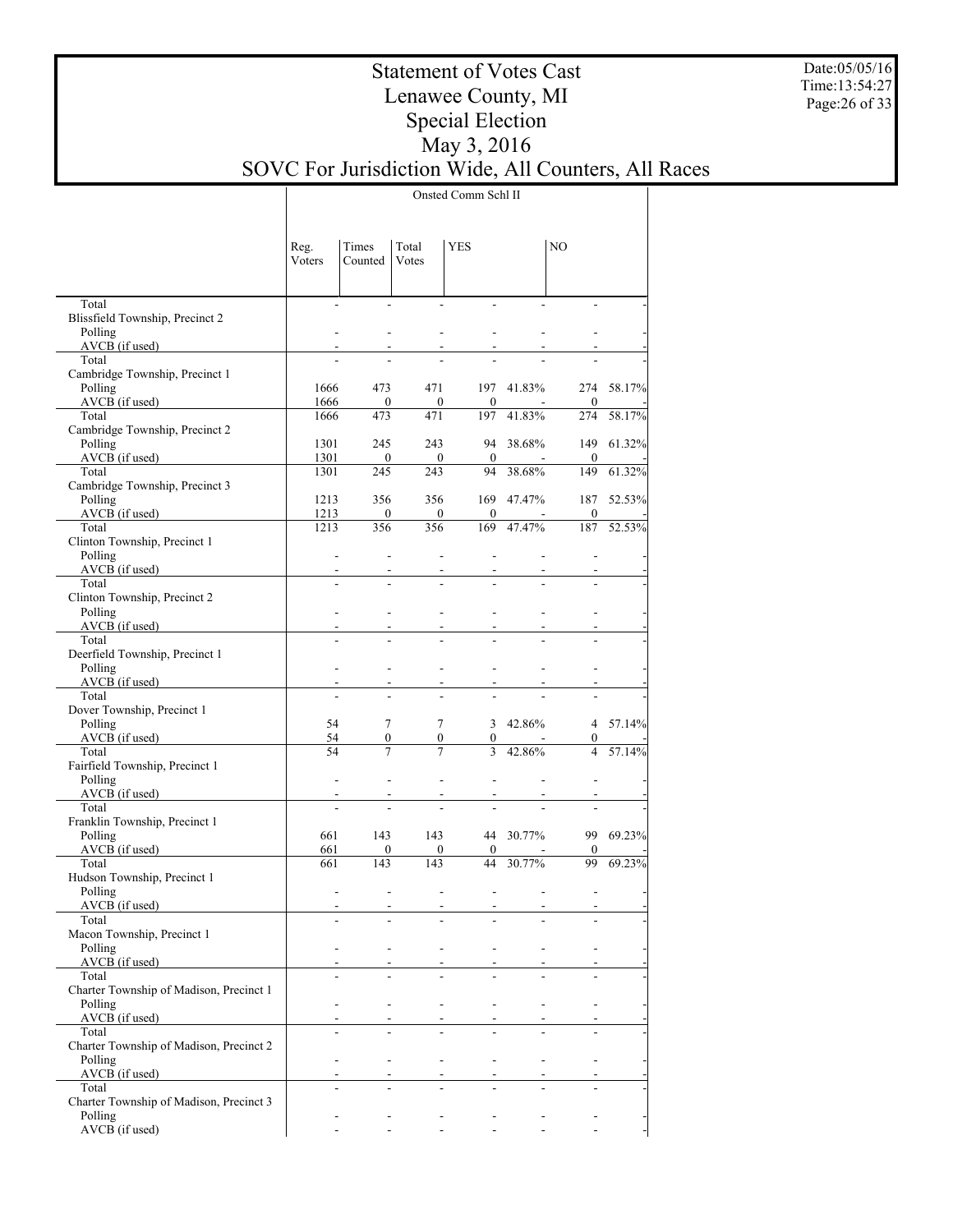Date:05/05/16 Time:13:54:28 Page:27 of 33

## Statement of Votes Cast Lenawee County, MI Special Election May 3, 2016 SOVC For Jurisdiction Wide, All Counters, All Races

Onsted Comm Schl II

|                                         | Reg.<br>Voters | Times<br>Counted      | Total<br>Votes                             | <b>YES</b>                         |           | NO                    |        |
|-----------------------------------------|----------------|-----------------------|--------------------------------------------|------------------------------------|-----------|-----------------------|--------|
| Total<br>Medina Township, Precinct 1    |                | $\blacksquare$        | $\overline{a}$<br>$\overline{\phantom{a}}$ | ÷,                                 |           |                       |        |
| Polling                                 |                |                       |                                            |                                    |           |                       |        |
| AVCB (if used)                          |                |                       |                                            |                                    |           |                       |        |
| Total                                   |                | L.                    |                                            |                                    |           |                       |        |
| Ogden Township, Precinct 1              |                |                       |                                            |                                    |           |                       |        |
| Polling                                 |                |                       |                                            |                                    |           |                       |        |
| AVCB (if used)<br>Total                 |                | L.                    |                                            |                                    |           |                       |        |
| Palmyra Township, Precinct 1            |                |                       |                                            |                                    |           |                       |        |
| Polling                                 |                |                       |                                            |                                    |           |                       |        |
| AVCB (if used)                          |                |                       |                                            |                                    |           |                       |        |
| Total                                   |                |                       |                                            |                                    |           |                       |        |
| Charter Township of Raisin, Precinct 1  |                |                       |                                            |                                    |           |                       |        |
| Polling                                 |                |                       |                                            |                                    |           |                       |        |
| AVCB (if used)<br>Total                 |                | L.                    |                                            |                                    |           |                       |        |
| Charter Township of Raisin, Precinct 2  |                |                       |                                            |                                    |           |                       |        |
| Polling                                 |                |                       |                                            |                                    |           |                       |        |
| AVCB (if used)                          |                |                       |                                            |                                    |           |                       |        |
| Total                                   |                | ÷.                    |                                            |                                    |           |                       |        |
| Ridgeway Township, Precinct 1           |                |                       |                                            |                                    |           |                       |        |
| Polling<br>AVCB (if used)               |                |                       |                                            | L,                                 |           |                       |        |
| Total                                   |                | $\overline{a}$        |                                            |                                    |           |                       |        |
| Riga Township, Precinct 1               |                |                       |                                            |                                    |           |                       |        |
| Polling                                 |                |                       |                                            | L,                                 |           |                       |        |
| AVCB (if used)                          |                |                       |                                            |                                    |           |                       |        |
| Total                                   |                | L.                    |                                            |                                    |           |                       |        |
| Rollin Township, Precinct 1<br>Polling  | 67             | 13                    | 13                                         |                                    | 2 15.38%  | 11                    | 84.62% |
| AVCB (if used)                          | 67             | $\boldsymbol{0}$      | $\bf{0}$                                   | $\boldsymbol{0}$                   |           | $\boldsymbol{0}$      |        |
| Total                                   | 67             | 13                    | 13                                         | $\overline{c}$                     | 15.38%    | 11                    | 84.62% |
| Rome Township, Precinct 1               |                |                       |                                            |                                    |           |                       |        |
| Polling                                 | 1340           | 250                   | 250                                        |                                    | 89 35.60% | 161                   | 64.40% |
| AVCB (if used)                          | 1340           | $\boldsymbol{0}$      | $\mathbf{0}$                               | $\mathbf{0}$                       |           | $\mathbf{0}$          |        |
| Total                                   | 1340           | 250                   | 250                                        | 89                                 | 35.60%    | 161                   | 64.40% |
| Seneca Township, Precinct 1<br>Polling  |                | $\frac{1}{2}$         |                                            | $\overline{a}$                     |           |                       |        |
| AVCB (if used)                          |                |                       |                                            |                                    |           |                       |        |
| Total                                   |                | $\overline{a}$        |                                            |                                    |           |                       |        |
| Tecumseh Township, Precinct 1           |                |                       |                                            |                                    |           |                       |        |
| Polling                                 |                |                       |                                            | $\overline{\phantom{a}}$           |           |                       |        |
| AVCB (if used)                          |                |                       |                                            |                                    |           |                       |        |
| Total<br>Woodstock Township, Precinct 1 |                |                       |                                            |                                    |           |                       |        |
| Polling                                 | 553            | 87                    | 87                                         | 40                                 | 45.98%    | 47                    | 54.02% |
| $AVCB$ (if used)                        | 553            | $\boldsymbol{0}$      | $\boldsymbol{0}$                           | $\boldsymbol{0}$                   |           | $\boldsymbol{0}$      |        |
| Total                                   | 553            | 87                    | 87                                         | 40                                 | 45.98%    | 47                    | 54.02% |
| Woodstock Township, Precinct 2          |                |                       |                                            |                                    |           |                       |        |
| Polling                                 | 62             | 9                     | 9                                          | $\overline{4}$                     | 44.44%    | 5                     | 55.56% |
| AVCB (if used)<br>Total                 | 62<br>62       | $\boldsymbol{0}$<br>9 | $\boldsymbol{0}$<br>9                      | $\boldsymbol{0}$<br>$\overline{4}$ | 44.44%    | $\boldsymbol{0}$<br>5 | 55.56% |
| Total                                   |                |                       |                                            |                                    |           |                       |        |
| Polling                                 | 7191           | 1638                  | 1634                                       | 655                                | 40.09%    | 979                   | 59.91% |
| AVCB (if used)                          | 7191           | $\boldsymbol{0}$      | $\mathbf{0}$                               | $\boldsymbol{0}$                   |           | $\mathbf{0}$          |        |
| Total                                   | 7191           | 1638                  | 1634                                       | 655                                | 40.09%    | 979                   | 59.91% |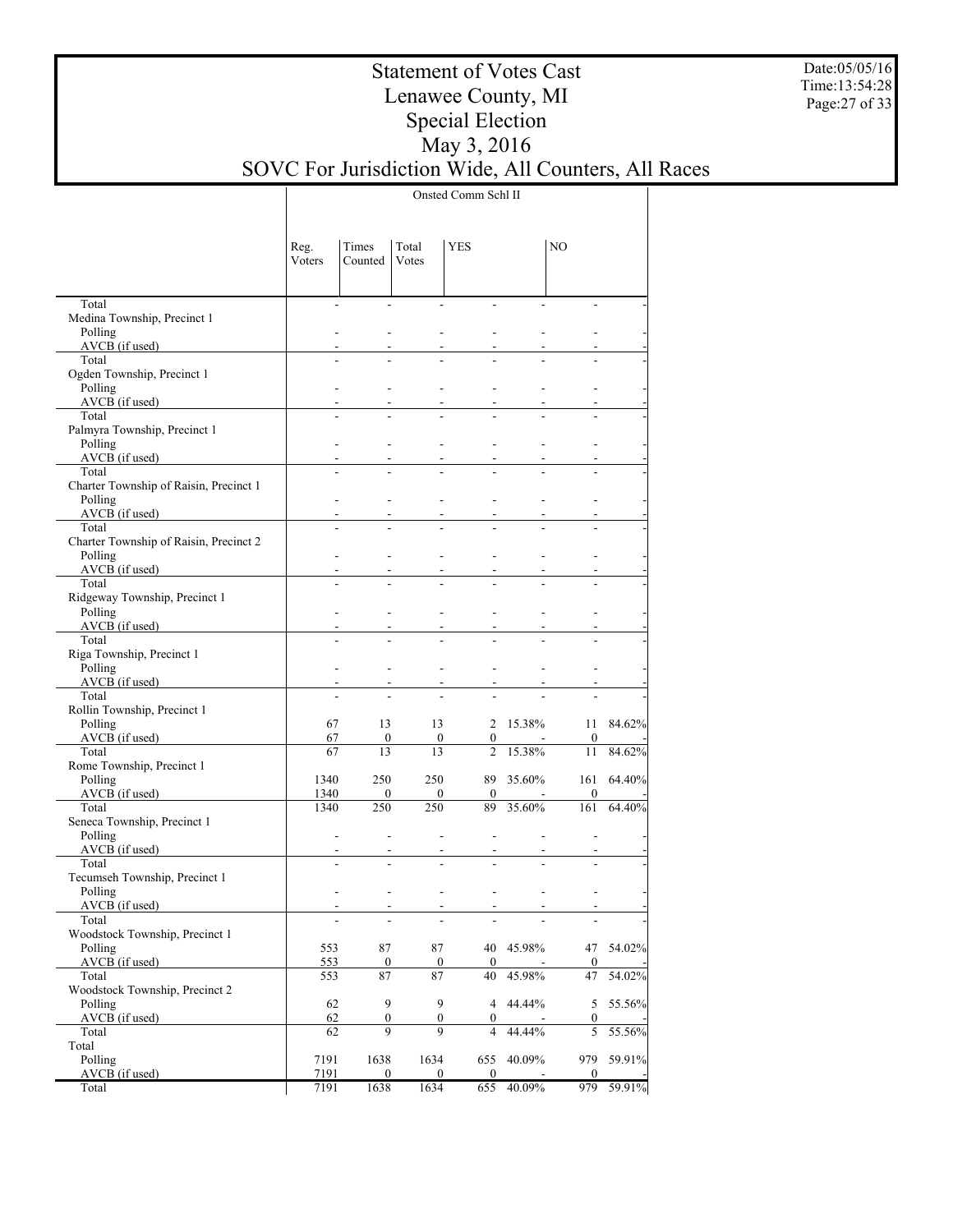Date:05/05/16 Time:13:54:28 Page:28 of 33

## Statement of Votes Cast Lenawee County, MI Special Election May 3, 2016 SOVC For Jurisdiction Wide, All Counters, All Races

Waldron Area Schls

|                                                 | Reg.<br>Voters | Times<br>Counted | Total<br>Votes | <b>YES</b>               |    | NO                       |  |
|-------------------------------------------------|----------------|------------------|----------------|--------------------------|----|--------------------------|--|
|                                                 |                |                  |                |                          |    |                          |  |
| Jurisdiction Wide<br>City of Adrian, Precinct 1 |                |                  |                |                          |    |                          |  |
| Polling                                         |                |                  |                |                          |    |                          |  |
| AVCB (if used)                                  |                |                  |                |                          |    |                          |  |
| Total                                           |                |                  |                |                          |    |                          |  |
| City of Adrian, Precinct 2                      |                |                  |                |                          |    |                          |  |
| Polling                                         |                |                  |                |                          |    |                          |  |
| AVCB (if used)<br>Total                         |                |                  |                |                          |    |                          |  |
| City of Adrian, Precinct 3                      |                |                  |                |                          |    |                          |  |
| Polling                                         |                |                  |                |                          |    |                          |  |
| AVCB (if used)                                  |                |                  |                |                          |    |                          |  |
| Total                                           |                | L.               |                |                          |    |                          |  |
| City of Adrian, Precinct 4                      |                |                  |                |                          |    |                          |  |
| Polling<br>AVCB (if used)                       |                |                  |                |                          |    |                          |  |
| Total                                           |                | L.               |                |                          |    |                          |  |
| City of Adrian, Precinct 5                      |                |                  |                |                          |    |                          |  |
| Polling                                         |                |                  |                |                          |    |                          |  |
| AVCB (if used)                                  |                |                  |                |                          |    |                          |  |
| Total                                           |                | ÷.               |                |                          |    |                          |  |
| City of Adrian, Precinct 6<br>Polling           |                |                  |                |                          |    |                          |  |
| AVCB (if used)                                  |                |                  |                |                          |    |                          |  |
| Total                                           |                | ÷.               |                |                          |    |                          |  |
| City of Hudson, Precinct 1                      |                |                  |                |                          |    |                          |  |
| Polling                                         |                |                  |                |                          |    |                          |  |
| AVCB (if used)                                  |                | ÷.               |                |                          |    |                          |  |
| Total<br>City of Morenci, Precinct 1            |                |                  |                |                          |    |                          |  |
| Polling                                         |                |                  |                |                          |    |                          |  |
| AVCB (if used)                                  |                |                  |                |                          |    |                          |  |
| Total                                           |                | ÷.               |                |                          |    |                          |  |
| City of Tecumseh, Precinct 1                    |                |                  |                |                          |    |                          |  |
| Polling<br>AVCB (if used)                       |                |                  |                |                          |    |                          |  |
| Total                                           |                | L.               |                |                          |    |                          |  |
| City of Tecumseh, Precinct 2                    |                |                  |                |                          |    |                          |  |
| Polling                                         |                |                  |                |                          | L, |                          |  |
| AVCB (if used)                                  |                |                  |                |                          |    |                          |  |
| Total                                           |                |                  |                |                          |    |                          |  |
| City of Tecumseh, Precinct 3<br>Polling         |                |                  |                |                          | ٠  |                          |  |
| AVCB (if used)                                  |                |                  |                |                          |    |                          |  |
| Total                                           |                |                  |                |                          |    |                          |  |
| City of Tecumseh, Precinct 4                    |                |                  |                |                          |    |                          |  |
| Polling                                         |                |                  | $\frac{1}{2}$  | $\overline{\phantom{a}}$ |    |                          |  |
| $AVCB$ (if used)<br>Total                       |                |                  |                |                          |    |                          |  |
| Charter Township of Adrian, Precinct 1          |                |                  |                |                          |    |                          |  |
| Polling                                         |                |                  |                | ÷.                       |    |                          |  |
| $AVCB$ (if used)                                |                |                  |                |                          |    |                          |  |
| Total                                           |                |                  |                |                          |    |                          |  |
| Charter Township of Adrian, Precinct 2          |                |                  |                |                          |    |                          |  |
| Polling<br>$AVCB$ (if used)                     |                | $\overline{a}$   | $\overline{a}$ | ÷.                       |    | $\overline{\phantom{a}}$ |  |
| Total                                           |                |                  |                |                          |    |                          |  |
| Blissfield Township, Precinct 1                 |                |                  |                |                          |    |                          |  |
| Polling                                         |                |                  |                |                          |    |                          |  |
| AVCB (if used)                                  |                |                  |                | $\overline{a}$           |    |                          |  |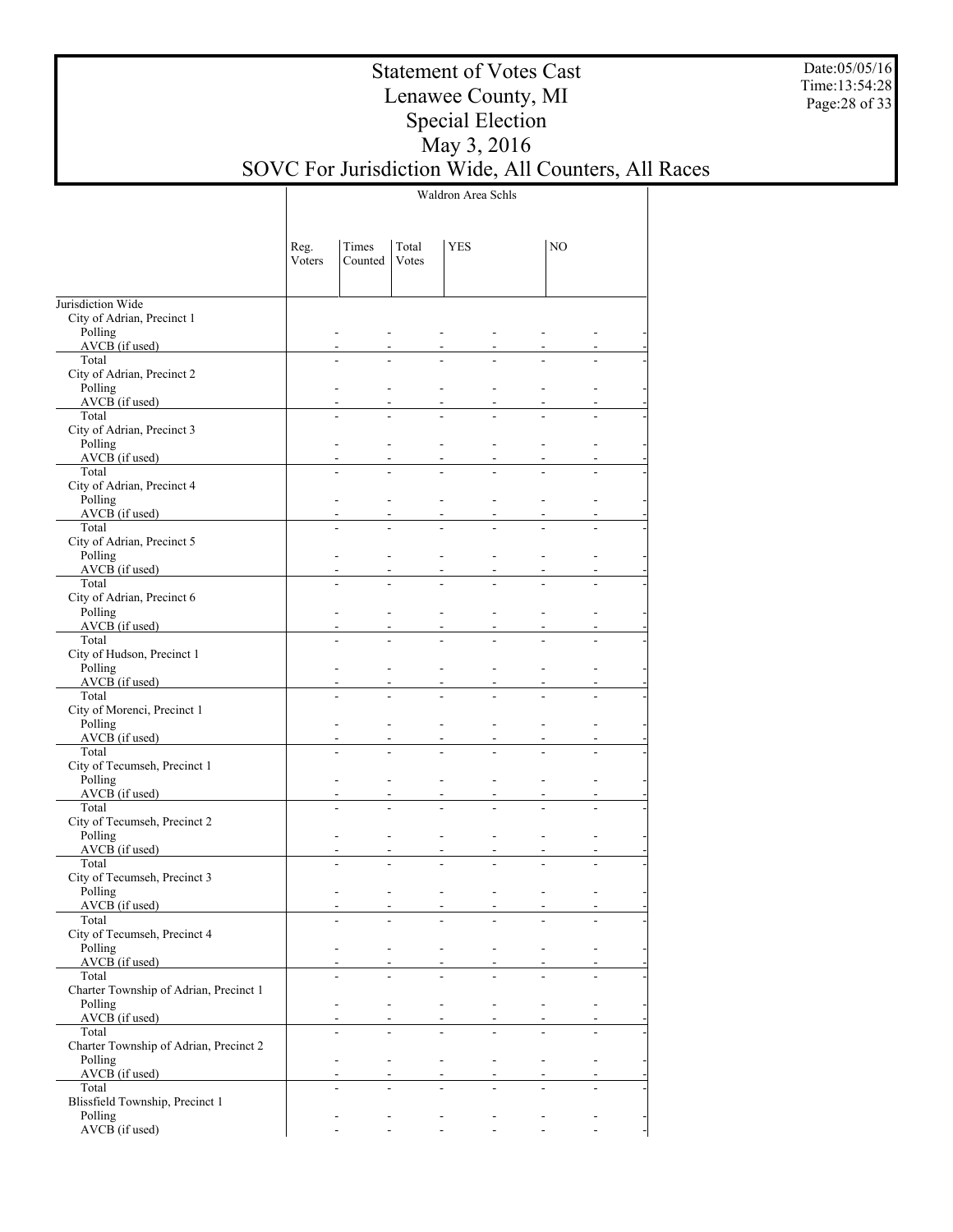Date:05/05/16 Time:13:54:28 Page:29 of 33

## Statement of Votes Cast Lenawee County, MI Special Election May 3, 2016 SOVC For Jurisdiction Wide, All Counters, All Races

Waldron Area Schls

|                                                    | Reg.<br>Voters | Times<br>Counted                 | Total<br>Votes | <b>YES</b>               |                | N <sub>O</sub> |    |
|----------------------------------------------------|----------------|----------------------------------|----------------|--------------------------|----------------|----------------|----|
|                                                    |                |                                  |                |                          |                |                |    |
| Total                                              |                | $\overline{a}$<br>$\overline{a}$ |                | $\overline{\phantom{a}}$ | $\overline{a}$ |                | ÷. |
| Blissfield Township, Precinct 2                    |                |                                  |                |                          |                |                |    |
| Polling<br>$AVCB$ (if used)                        |                |                                  |                |                          |                |                |    |
| Total                                              |                | L.                               |                |                          |                |                |    |
| Cambridge Township, Precinct 1                     |                |                                  |                |                          |                |                |    |
| Polling                                            |                |                                  |                |                          |                |                |    |
| $AVCB$ (if used)                                   |                |                                  |                |                          |                |                |    |
| Total                                              |                | L.                               |                |                          |                |                |    |
| Cambridge Township, Precinct 2<br>Polling          |                |                                  |                |                          |                |                |    |
| $AVCB$ (if used)                                   |                |                                  |                |                          |                |                |    |
| Total                                              |                | $\overline{a}$                   |                |                          |                |                |    |
| Cambridge Township, Precinct 3                     |                |                                  |                |                          |                |                |    |
| Polling                                            |                |                                  |                |                          |                |                |    |
| AVCB (if used)<br>Total                            |                | $\overline{a}$                   |                |                          |                |                |    |
| Clinton Township, Precinct 1                       |                |                                  |                |                          |                |                |    |
| Polling                                            |                |                                  |                |                          |                |                |    |
| AVCB (if used)                                     |                |                                  |                |                          |                |                |    |
| Total                                              |                | $\overline{a}$                   |                |                          |                |                |    |
| Clinton Township, Precinct 2<br>Polling            |                |                                  |                |                          |                |                |    |
| AVCB (if used)                                     |                |                                  |                |                          |                |                |    |
| Total                                              |                | $\overline{a}$                   |                |                          |                |                |    |
| Deerfield Township, Precinct 1                     |                |                                  |                |                          |                |                |    |
| Polling                                            |                |                                  |                |                          |                |                |    |
| AVCB (if used)                                     |                |                                  |                |                          |                |                |    |
| Total<br>Dover Township, Precinct 1                |                | $\overline{a}$                   |                |                          |                |                |    |
| Polling                                            |                |                                  |                |                          |                |                |    |
| AVCB (if used)                                     |                |                                  |                |                          |                |                |    |
| Total                                              |                | $\overline{a}$                   |                |                          |                |                |    |
| Fairfield Township, Precinct 1                     |                |                                  |                |                          |                |                |    |
| Polling<br>$AVCB$ (if used)                        |                |                                  |                |                          |                |                |    |
| Total                                              |                | $\overline{a}$                   |                |                          |                |                |    |
| Franklin Township, Precinct 1                      |                |                                  |                |                          |                |                |    |
| Polling                                            |                |                                  |                |                          |                |                |    |
| $AVCB$ (if used)                                   |                |                                  |                |                          |                |                |    |
| Total<br>Hudson Township, Precinct 1               |                |                                  |                |                          |                |                |    |
| Polling                                            |                |                                  |                |                          |                |                |    |
| AVCB (if used)                                     |                |                                  |                |                          |                |                |    |
| Total                                              |                |                                  |                |                          |                |                |    |
| Macon Township, Precinct 1                         |                |                                  |                |                          |                |                |    |
| Polling<br>$AVCB$ (if used)                        |                | $\overline{\phantom{a}}$         |                |                          |                |                |    |
| Total                                              |                |                                  |                |                          |                |                |    |
| Charter Township of Madison, Precinct 1            |                |                                  |                |                          |                |                |    |
| Polling                                            |                |                                  |                |                          |                |                |    |
| AVCB (if used)                                     |                |                                  |                |                          |                |                |    |
| Total                                              |                |                                  |                |                          |                |                |    |
| Charter Township of Madison, Precinct 2<br>Polling |                |                                  |                | L.                       |                |                |    |
| AVCB (if used)                                     |                |                                  |                |                          |                |                |    |
| Total                                              |                |                                  |                |                          |                |                |    |
| Charter Township of Madison, Precinct 3            |                |                                  |                |                          |                |                |    |
| Polling                                            |                |                                  |                |                          |                |                |    |
| AVCB (if used)                                     |                |                                  |                | $\overline{a}$           |                |                |    |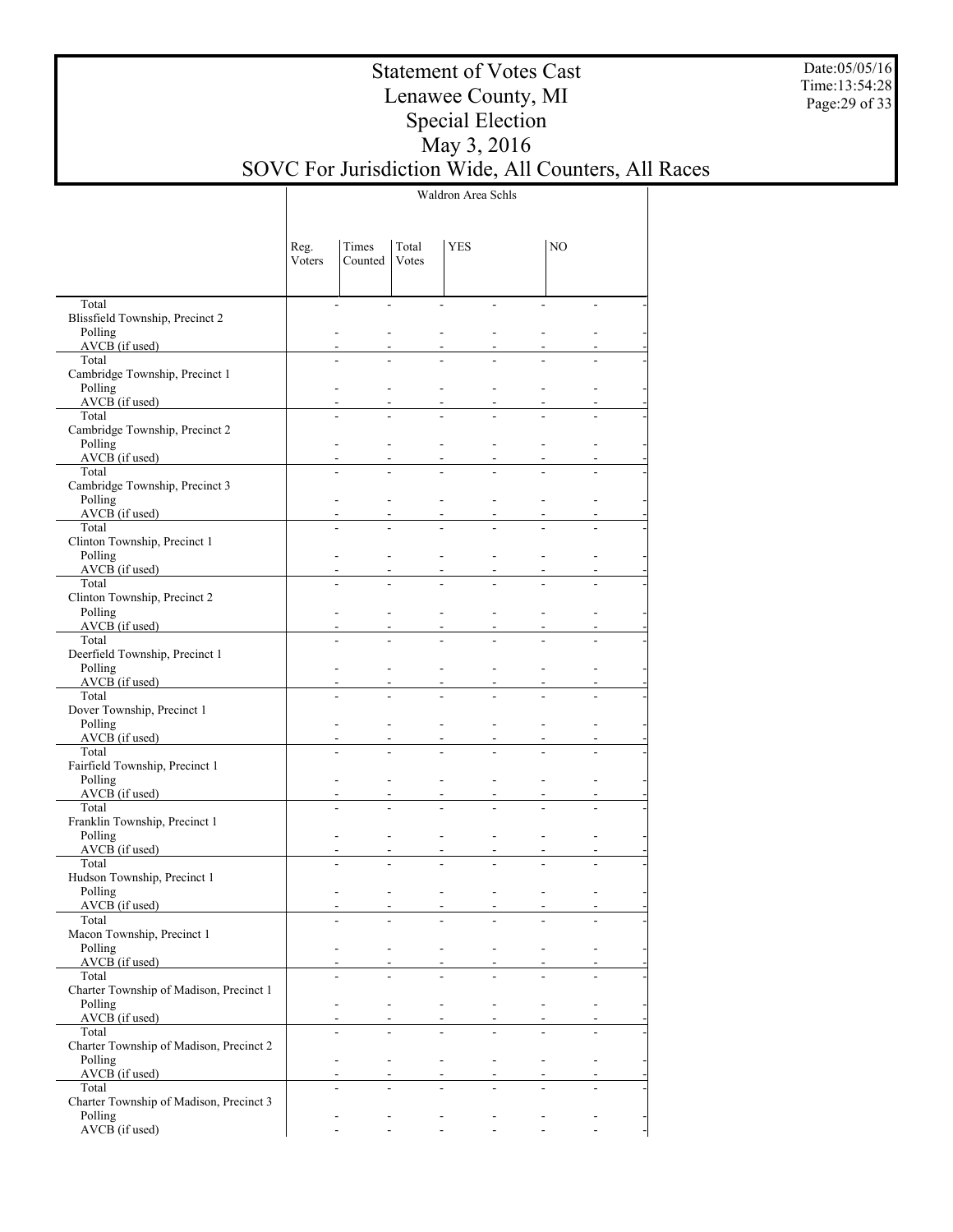Date:05/05/16 Time:13:54:28 Page:30 of 33

## Statement of Votes Cast Lenawee County, MI Special Election May 3, 2016 SOVC For Jurisdiction Wide, All Counters, All Races

Waldron Area Schls

|                                        | Reg.<br>Voters           | Times<br>Counted         | Total<br>Votes | YES                 |          | NO               |        |
|----------------------------------------|--------------------------|--------------------------|----------------|---------------------|----------|------------------|--------|
| Total                                  | $\overline{\phantom{a}}$ | $\overline{\phantom{a}}$ | $\blacksquare$ |                     |          |                  |        |
| Medina Township, Precinct 1            |                          |                          |                |                     |          |                  |        |
| Polling                                | 82                       | 23                       | 23             |                     | 9 39.13% | 14               | 60.87% |
| AVCB (if used)                         | 82                       | $\overline{0}$           | $\overline{0}$ | $\overline{0}$<br>9 | 39.13%   | $\mathbf{0}$     |        |
| Total<br>Ogden Township, Precinct 1    | 82                       | 23                       | 23             |                     |          | 14               | 60.87% |
| Polling                                |                          | $\overline{\phantom{a}}$ | $\overline{a}$ |                     |          |                  |        |
| $AVCB$ (if used)                       |                          |                          |                |                     |          |                  |        |
| Total                                  | ÷,                       |                          |                |                     |          |                  |        |
| Palmyra Township, Precinct 1           |                          |                          |                |                     |          |                  |        |
| Polling                                |                          |                          |                |                     |          |                  |        |
| $AVCB$ (if used)                       |                          |                          |                |                     |          |                  |        |
| Total                                  |                          |                          |                |                     |          |                  |        |
| Charter Township of Raisin, Precinct 1 |                          |                          |                |                     |          |                  |        |
| Polling                                |                          |                          |                |                     |          |                  |        |
| $AVCB$ (if used)<br>Total              |                          |                          |                |                     |          |                  |        |
| Charter Township of Raisin, Precinct 2 |                          |                          |                |                     |          |                  |        |
| Polling                                |                          |                          |                |                     |          |                  |        |
| $AVCB$ (if used)                       |                          |                          |                |                     |          |                  |        |
| Total                                  |                          |                          |                |                     |          |                  |        |
| Ridgeway Township, Precinct 1          |                          |                          |                |                     |          |                  |        |
| Polling                                |                          |                          |                |                     |          |                  |        |
| $AVCB$ (if used)                       |                          |                          |                |                     |          |                  |        |
| Total                                  |                          |                          |                |                     |          |                  |        |
| Riga Township, Precinct 1              |                          |                          |                |                     |          |                  |        |
| Polling                                |                          |                          |                |                     |          |                  |        |
| $AVCB$ (if used)<br>Total              |                          |                          |                |                     |          |                  |        |
| Rollin Township, Precinct 1            |                          |                          |                |                     |          |                  |        |
| Polling                                |                          |                          |                |                     |          |                  |        |
| $AVCB$ (if used)                       |                          |                          |                |                     |          |                  |        |
| Total                                  |                          |                          |                |                     |          |                  |        |
| Rome Township, Precinct 1              |                          |                          |                |                     |          |                  |        |
| Polling                                |                          |                          |                |                     |          |                  |        |
| $AVCB$ (if used)                       |                          |                          |                |                     |          |                  |        |
| Total                                  |                          |                          |                |                     |          |                  |        |
| Seneca Township, Precinct 1            |                          |                          |                |                     |          |                  |        |
| Polling                                |                          |                          |                |                     |          |                  |        |
| AVCB (if used)<br>Total                |                          |                          |                |                     |          |                  |        |
| Tecumseh Township, Precinct 1          |                          |                          |                |                     |          |                  |        |
| Polling                                |                          |                          |                |                     |          |                  |        |
| AVCB (if used)                         |                          |                          |                |                     |          |                  |        |
| Total                                  |                          |                          |                |                     |          |                  |        |
| Woodstock Township, Precinct 1         |                          |                          |                |                     |          |                  |        |
| Polling                                |                          |                          |                |                     |          |                  |        |
| $AVCB$ (if used)                       |                          |                          |                |                     |          |                  |        |
| Total                                  |                          |                          |                |                     |          |                  |        |
| Woodstock Township, Precinct 2         |                          |                          |                |                     |          |                  |        |
| Polling                                |                          |                          |                |                     |          |                  |        |
| AVCB (if used)<br>Total                |                          |                          |                |                     |          |                  |        |
| Total                                  | $\overline{a}$           |                          |                |                     |          |                  |        |
| Polling                                | 82                       | 23                       | 23             | 9                   | 39.13%   | 14               | 60.87% |
| AVCB (if used)                         | 82                       | $\bf{0}$                 | $\bf{0}$       | $\bf{0}$            |          | $\boldsymbol{0}$ |        |
| Total                                  | 82                       | 23                       | 23             |                     | 9 39.13% | 14               | 60.87% |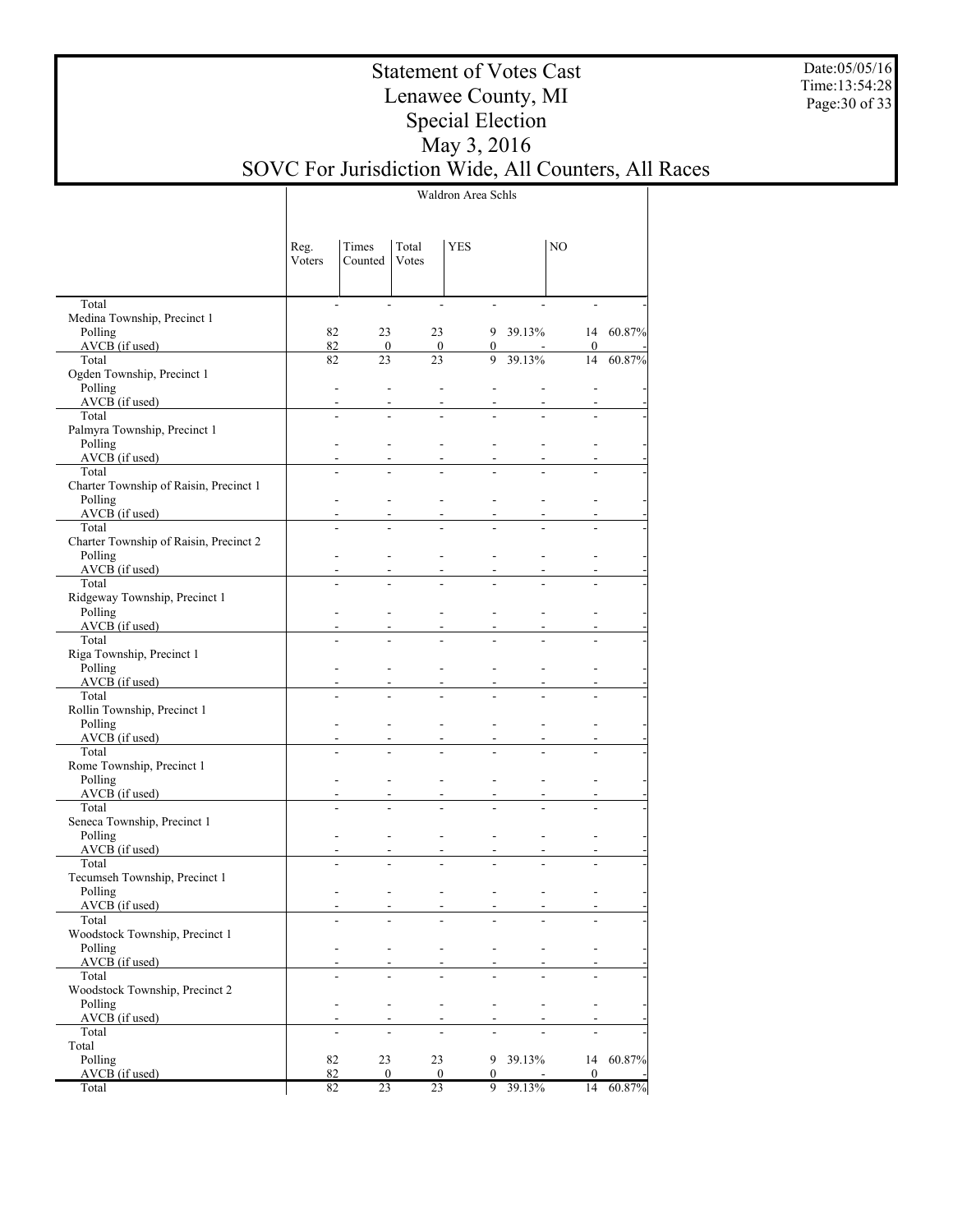Date:05/05/16 Time:13:54:28 Page:31 of 33

## Statement of Votes Cast Lenawee County, MI Special Election May 3, 2016 SOVC For Jurisdiction Wide, All Counters, All Races

Monroe Co ISD

|                                                 | Reg.<br>Voters | Times<br>Counted                                     | Total<br>Votes           | <b>YES</b>                   |                                                                                  | NO            |                                                       |
|-------------------------------------------------|----------------|------------------------------------------------------|--------------------------|------------------------------|----------------------------------------------------------------------------------|---------------|-------------------------------------------------------|
| Jurisdiction Wide<br>City of Adrian, Precinct 1 |                |                                                      |                          |                              |                                                                                  |               |                                                       |
| Polling<br>AVCB (if used)                       |                |                                                      |                          |                              |                                                                                  |               |                                                       |
| Total                                           |                |                                                      |                          |                              |                                                                                  |               |                                                       |
| City of Adrian, Precinct 2                      |                |                                                      |                          |                              |                                                                                  |               |                                                       |
| Polling<br>$AVCB$ (if used)                     |                |                                                      |                          |                              |                                                                                  |               |                                                       |
| Total                                           |                |                                                      |                          |                              |                                                                                  |               |                                                       |
| City of Adrian, Precinct 3<br>Polling           |                |                                                      |                          |                              |                                                                                  |               |                                                       |
| AVCB (if used)                                  |                |                                                      |                          |                              |                                                                                  |               |                                                       |
| Total<br>City of Adrian, Precinct 4             |                |                                                      |                          |                              |                                                                                  |               |                                                       |
| Polling                                         |                |                                                      |                          |                              |                                                                                  |               |                                                       |
| AVCB (if used)<br>Total                         |                |                                                      |                          |                              |                                                                                  |               |                                                       |
| City of Adrian, Precinct 5                      |                |                                                      |                          |                              |                                                                                  |               |                                                       |
| Polling                                         |                |                                                      |                          |                              |                                                                                  |               |                                                       |
| AVCB (if used)<br>Total                         |                |                                                      |                          |                              |                                                                                  |               |                                                       |
| City of Adrian, Precinct 6                      |                |                                                      |                          |                              |                                                                                  |               |                                                       |
| Polling<br>AVCB (if used)                       |                |                                                      |                          |                              |                                                                                  |               |                                                       |
| Total                                           |                |                                                      |                          |                              |                                                                                  |               |                                                       |
| City of Hudson, Precinct 1<br>Polling           |                |                                                      |                          |                              |                                                                                  |               |                                                       |
| AVCB (if used)                                  |                |                                                      |                          |                              |                                                                                  |               |                                                       |
| Total                                           |                |                                                      |                          |                              |                                                                                  |               |                                                       |
| City of Morenci, Precinct 1<br>Polling          |                |                                                      |                          |                              |                                                                                  |               |                                                       |
| AVCB (if used)                                  |                |                                                      |                          |                              |                                                                                  |               |                                                       |
| Total<br>City of Tecumseh, Precinct 1           |                |                                                      |                          |                              |                                                                                  |               |                                                       |
| Polling                                         |                |                                                      |                          |                              |                                                                                  |               |                                                       |
| AVCB (if used)<br>Total                         |                |                                                      |                          |                              |                                                                                  |               |                                                       |
| City of Tecumseh, Precinct 2                    |                |                                                      |                          |                              |                                                                                  |               |                                                       |
| Polling                                         |                |                                                      |                          |                              |                                                                                  |               |                                                       |
| AVCB (if used)<br>Total                         |                |                                                      |                          |                              |                                                                                  |               |                                                       |
| City of Tecumseh, Precinct 3                    |                |                                                      |                          |                              |                                                                                  |               |                                                       |
| Polling<br>AVCB (if used)                       |                |                                                      |                          |                              |                                                                                  |               |                                                       |
| Total                                           |                |                                                      |                          |                              |                                                                                  |               |                                                       |
| City of Tecumseh, Precinct 4<br>Polling         |                | $\blacksquare$                                       | $\sim 100$               | $\sim$                       | $\blacksquare$<br>$\blacksquare$                                                 |               |                                                       |
| $AVCB$ (if used)                                |                |                                                      |                          |                              |                                                                                  |               |                                                       |
| Total<br>Charter Township of Adrian, Precinct 1 |                |                                                      |                          |                              |                                                                                  |               |                                                       |
| Polling                                         |                | $\blacksquare$                                       | $\blacksquare$           | $\mathcal{L}^{\pm}$          | $\mathcal{L}$<br>$\blacksquare$                                                  | $\frac{1}{2}$ |                                                       |
| $AVCB$ (if used)                                |                |                                                      |                          |                              |                                                                                  |               |                                                       |
| Total<br>Charter Township of Adrian, Precinct 2 |                |                                                      |                          |                              |                                                                                  |               |                                                       |
| Polling                                         |                | $\blacksquare$                                       | $\blacksquare$           | ÷.                           | $\mathcal{L}^{\mathcal{A}}$<br>$\mathbf{r}$                                      |               | $\overline{\phantom{a}}$                              |
| $AVCB$ (if used)<br>Total                       |                |                                                      |                          |                              |                                                                                  |               |                                                       |
| Blissfield Township, Precinct 1                 |                |                                                      |                          |                              |                                                                                  |               |                                                       |
| Polling<br>AVCB (if used)                       |                | $\overline{\phantom{a}}$<br>$\overline{\phantom{a}}$ | $\blacksquare$<br>$\sim$ | $\blacksquare$<br>$\omega$ . | $\blacksquare$<br>$\blacksquare$<br>$\mathcal{L}^{\mathcal{A}}$<br>$\mathcal{L}$ |               | $\overline{\phantom{a}}$<br>$\mathbb{Z}^{\mathbb{Z}}$ |
|                                                 |                |                                                      |                          |                              |                                                                                  |               |                                                       |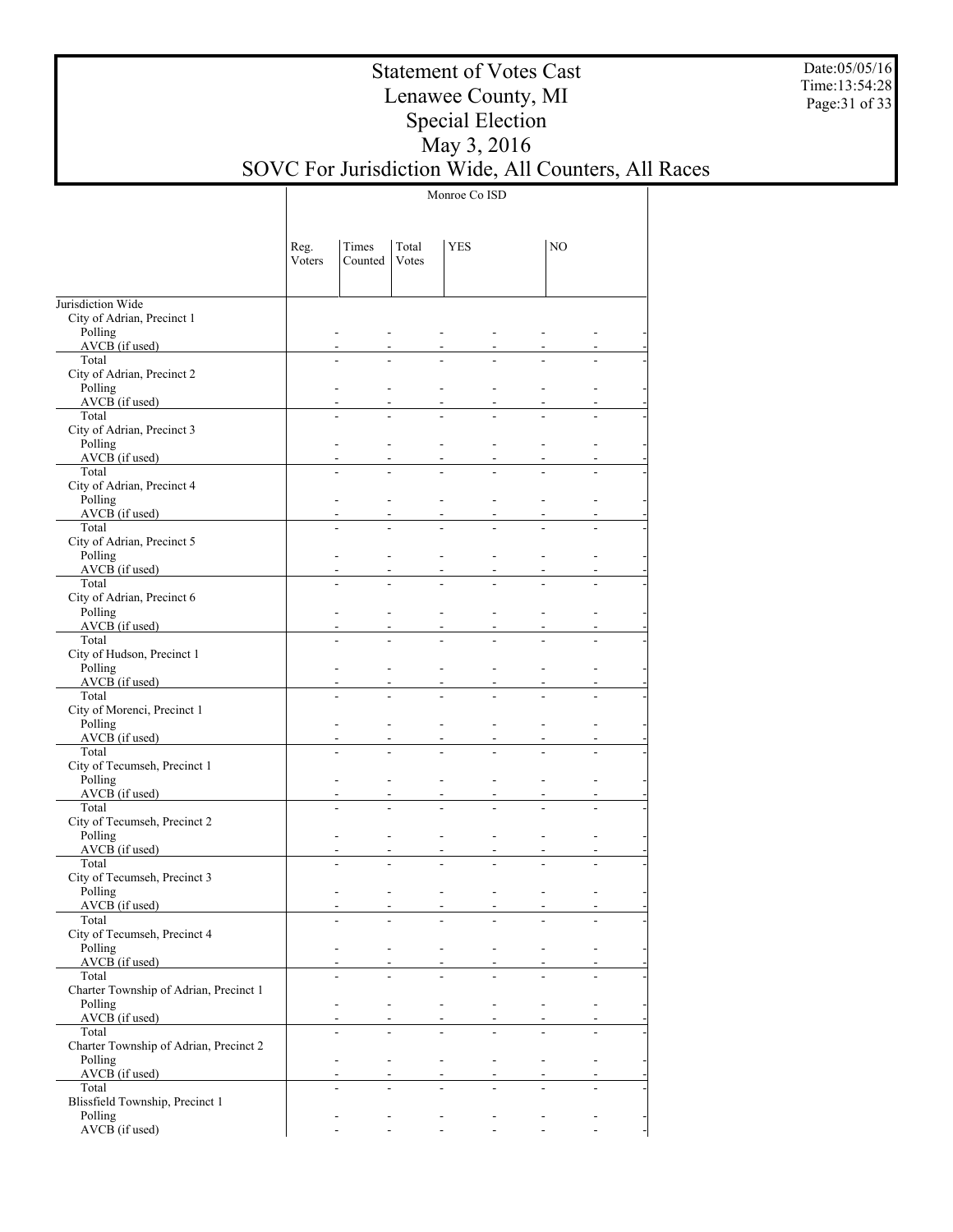Date:05/05/16 Time:13:54:28 Page:32 of 33

## Statement of Votes Cast Lenawee County, MI Special Election May 3, 2016 SOVC For Jurisdiction Wide, All Counters, All Races

Monroe Co ISD

|                                                  | Reg.<br>Voters | Times<br>Counted                   | Total<br>Votes      | YES                       |                                                      | NO                       |                          |
|--------------------------------------------------|----------------|------------------------------------|---------------------|---------------------------|------------------------------------------------------|--------------------------|--------------------------|
|                                                  |                |                                    |                     |                           |                                                      |                          |                          |
| Total                                            | $\sim$         |                                    | $\mathbf{r}$        | $\overline{a}$            | $\overline{a}$<br>÷                                  |                          | ÷.                       |
| Blissfield Township, Precinct 2<br>Polling       | $\sim$         |                                    |                     |                           |                                                      |                          |                          |
| AVCB (if used)                                   |                |                                    |                     |                           |                                                      |                          |                          |
| Total                                            |                |                                    |                     |                           |                                                      |                          |                          |
| Cambridge Township, Precinct 1                   |                |                                    |                     |                           |                                                      |                          |                          |
| Polling<br>$AVCB$ (if used)                      | ÷              |                                    |                     |                           | ٠<br>÷                                               |                          |                          |
| Total                                            | $\overline{a}$ |                                    |                     |                           |                                                      |                          |                          |
| Cambridge Township, Precinct 2                   |                |                                    |                     |                           |                                                      |                          |                          |
| Polling                                          | ÷              | ÷                                  |                     | ÷                         | ٠<br>÷                                               |                          |                          |
| $AVCB$ (if used)<br>Total                        | $\overline{a}$ |                                    |                     |                           | ٠                                                    |                          |                          |
| Cambridge Township, Precinct 3                   |                |                                    |                     |                           |                                                      |                          |                          |
| Polling                                          | ÷              | ÷                                  |                     | ÷                         | ٠<br>÷                                               |                          |                          |
| $AVCB$ (if used)                                 |                |                                    |                     |                           | ٠                                                    |                          |                          |
| Total<br>Clinton Township, Precinct 1            | $\overline{a}$ |                                    |                     |                           |                                                      |                          |                          |
| Polling                                          | ÷              | ÷                                  |                     | ÷                         | ٠<br>÷                                               |                          |                          |
| $AVCB$ (if used)                                 |                |                                    |                     |                           | ٠                                                    |                          |                          |
| Total                                            | $\overline{a}$ |                                    |                     |                           |                                                      |                          |                          |
| Clinton Township, Precinct 2<br>Polling          | $\sim$         | ÷                                  |                     | ÷                         | ÷                                                    |                          |                          |
| $AVCB$ (if used)                                 | $\blacksquare$ |                                    |                     |                           |                                                      |                          |                          |
| Total                                            |                |                                    |                     |                           |                                                      |                          |                          |
| Deerfield Township, Precinct 1                   |                |                                    |                     |                           |                                                      |                          |                          |
| Polling<br>$AVCB$ (if used)                      | ÷              | ÷                                  |                     | ÷                         | ٠                                                    |                          |                          |
| Total                                            | $\overline{a}$ |                                    |                     |                           |                                                      |                          |                          |
| Dover Township, Precinct 1                       |                |                                    |                     |                           |                                                      |                          |                          |
| Polling                                          | ÷              |                                    |                     | ÷                         | ٠                                                    |                          |                          |
| AVCB (if used)<br>Total                          | $\overline{a}$ |                                    |                     |                           |                                                      |                          |                          |
| Fairfield Township, Precinct 1                   |                |                                    |                     |                           |                                                      |                          |                          |
| Polling                                          | ÷              |                                    |                     | ÷                         | ÷                                                    |                          |                          |
| $AVCB$ (if used)                                 | $\blacksquare$ |                                    |                     |                           |                                                      |                          |                          |
| Total<br>Franklin Township, Precinct 1           | $\overline{a}$ |                                    |                     |                           |                                                      |                          |                          |
| Polling                                          | $\sim$         |                                    |                     | ÷                         | ÷                                                    |                          | ÷.                       |
| $AVCB$ (if used)                                 | $\sim$         |                                    |                     |                           |                                                      |                          |                          |
| Total                                            |                |                                    |                     |                           |                                                      |                          |                          |
| Hudson Township, Precinct 1<br>Polling           | $\blacksquare$ |                                    |                     | ÷                         | ٠                                                    |                          |                          |
| AVCB (if used)                                   |                | $\blacksquare$                     | ۰                   | $\overline{\phantom{a}}$  | $\overline{\phantom{a}}$<br>$\blacksquare$           |                          | ۰                        |
| Total                                            |                |                                    |                     | $\overline{\phantom{a}}$  | $\overline{\phantom{a}}$<br>$\overline{\phantom{a}}$ |                          |                          |
| Macon Township, Precinct 1                       |                |                                    |                     |                           |                                                      |                          |                          |
| Polling<br>AVCB (if used)                        |                | $\sim$                             | $\sim 100$          | $\sim 100$<br>$\sim 100$  | $\sim$<br>$\sim$                                     | $\sim$                   | $\overline{\phantom{a}}$ |
| Total                                            |                |                                    |                     |                           |                                                      |                          |                          |
| Charter Township of Madison, Precinct 1          |                |                                    |                     |                           |                                                      |                          |                          |
| Polling                                          |                | $\sim$                             | $\sim$              | $\sim 100$                | $\sim$                                               | $\sim$                   | $\blacksquare$           |
| $AVCB$ (if used)<br>Total                        |                | $\sim$<br>$\overline{\phantom{a}}$ |                     | $\sim$                    | $\sim$                                               | $\sim$                   |                          |
| Charter Township of Madison, Precinct 2          |                |                                    |                     |                           |                                                      |                          |                          |
| Polling                                          |                | $\sim$                             | $\omega_{\rm{max}}$ | $\sim$                    | $\sim$                                               | $\sim$                   | $\blacksquare$           |
| $AVCB$ (if used)                                 |                | $\sim$                             |                     | $\sim$                    | $\sim$                                               | $\sim$                   |                          |
| Total<br>Charter Township of Madison, Precinct 3 |                | $\overline{\phantom{a}}$           |                     |                           |                                                      |                          | $\overline{a}$           |
| Polling                                          |                | $\blacksquare$                     | $\sim$              | $\sim$                    | $\overline{\phantom{a}}$<br>$\overline{\phantom{a}}$ |                          | $\overline{\phantom{a}}$ |
| AVCB (if used)                                   |                | $\mathbf{r}$                       | $\sim$              | $\mathbb{Z}^{\mathbb{Z}}$ | $\mathbf{r}$                                         | $\overline{\phantom{a}}$ | ÷.                       |